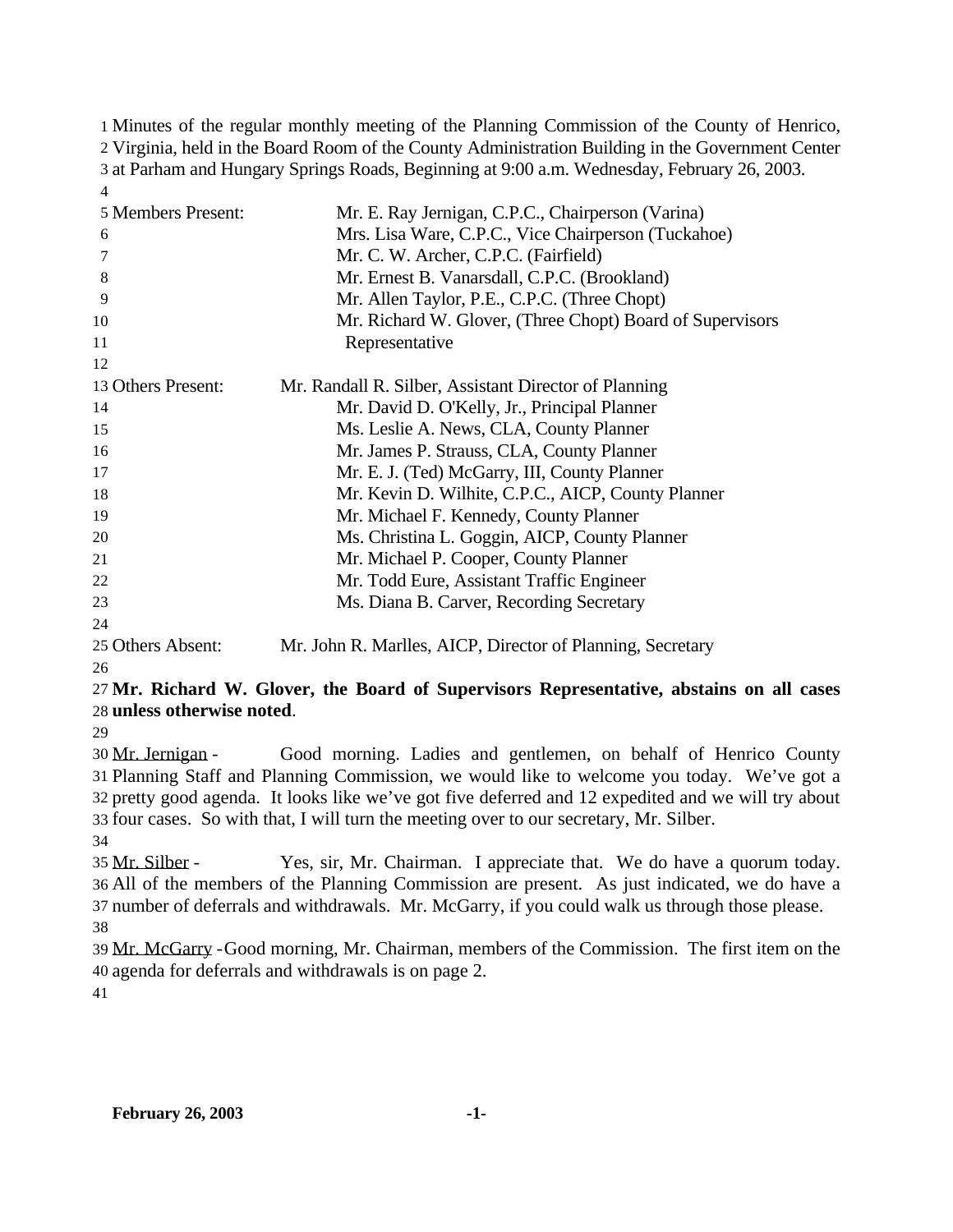#### 41 **TRANSFER OF APPROVAL (Deferred from the January 22, 2003, Meeting)**

42

| POD-117-98             | Anthony P. Renaldi, Vice President and Chief Financial           |
|------------------------|------------------------------------------------------------------|
| Courtland @ Wyndham    | <b>Officer for Prospect Homes of Richmond, Inc.: Request for</b> |
| $(POD-116-96$ Revised) | approval of a transfer of approval, as required by Chapter 24,   |
|                        | Section 24-106 of the Henrico County Code from C. Richard        |
|                        | Dobson Builders, Inc. to Prospect Homes of Richmond, Inc. The    |
|                        | 4.9-acre site is located on the west line of Wyndham Park Drive  |
|                        | at its intersection with Dominion Club Drive on parcel 740-776-  |
|                        | 1890. The zoning is RTHC, Residential Townhouse District         |
|                        | (Conditional). County water and sewer. (Three Chopt)             |

43

44 Mr. McGarry -The applicant is requesting deferral to your March 26, 2003, meeting.

45

46 Mr. Jernigan - Is there any opposition to the deferral of transfer of approval for POD-117- 47 98, Courtland @ Wyndham? No opposition. Mr. Taylor.

48

49 Mr. Taylor - Mr. Chairman, I'll move POD-117-98, Courtland @ Wyndham, be 50 deferred to March 26, at the applicant's request.

51

52 Mr. Vanarsdall - Second.

53

54 Mr. Jernigan - The motion was made by Mr. Taylor and seconded by Mr. Vanarsdall. All 55 in favor say aye…all opposed say nay. The motion is passed.

56

57 At the request of the applicant, the Planning Commission deferred the transfer of approval 58 request for POD-117-98, Courtland @ Wyndham (POD-116-96 Revised), to its March 26, 2003, 59 meeting.

60

#### 61 **TRANSFER OF APPROVAL (Deferred from the January 22, 2003, Meeting)** 62

POD-51-99 Gaskins Retirement Center **Matthew Bowe for Meadow Glen of West End, L.P.:** Request for approval of a transfer of approval, as required by Chapter 24, Section 24-106 of the Henrico County Code from South Gaskins Retirement LLC (Dr. Nazir Chauldhary) to Meadow Glen of West End L.P. The 9.955-acre site is located along the west line of Gaskins Road (2400 Gaskins Road), approximately 500 feet south of Three Chopt Road on parcel 749-754-2538. The zoning is R-6C, General Residence District (Conditional). County water and sewer. **(Tuckahoe)**

63

64 Mr. McGarry -On page 3 of your agenda, POD-51-99, Gaskins Retirement Center, the applicant 65 is requesting deferral to your March 26, 2003, meeting.

66

67 Mr. Jernigan - Is there any opposition to the deferral of transfer of approval for POD-51-

**February 26, 2003 -2-**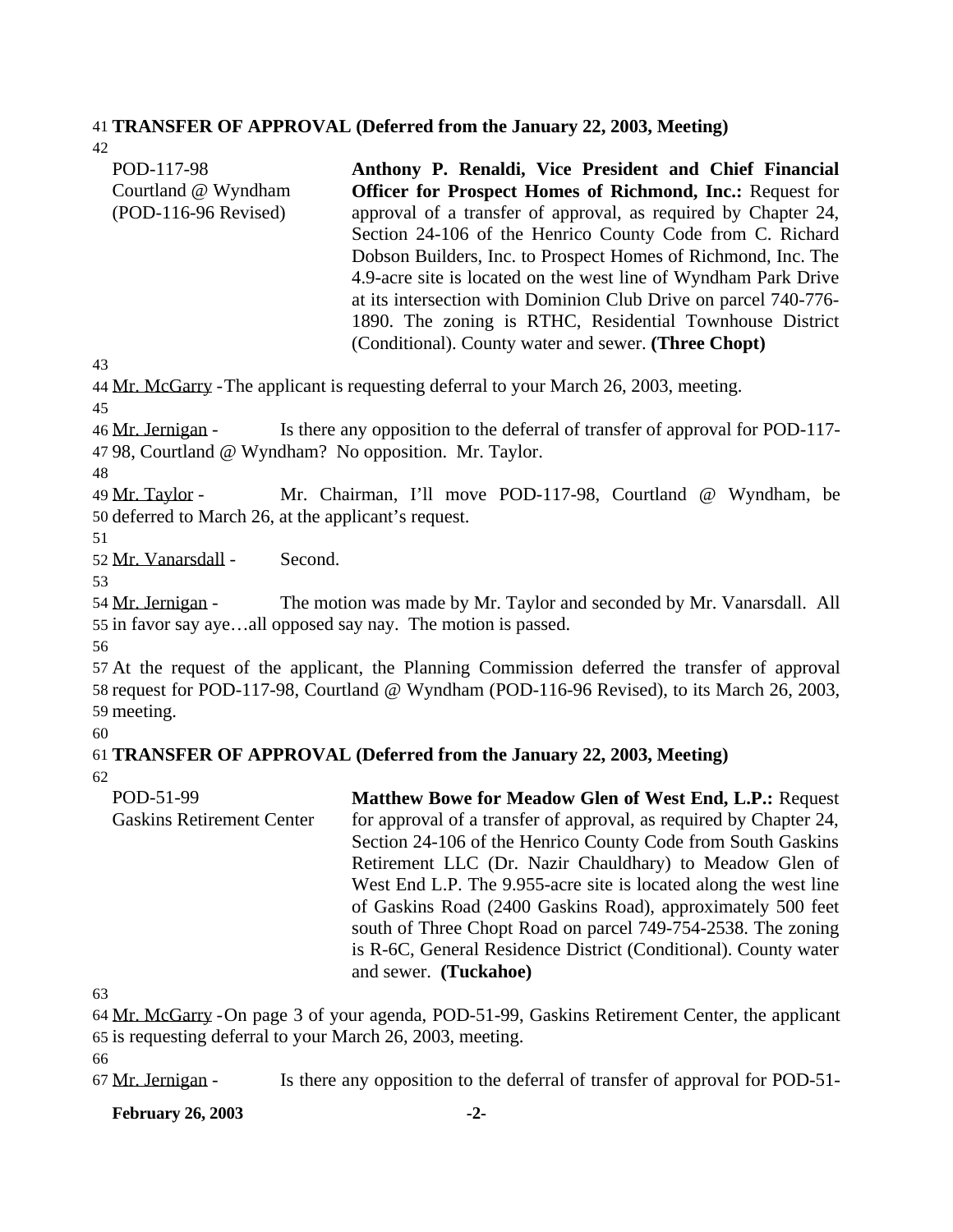99, Gaskins Retirement Center? No opposition. Mrs. Ware.

 Mrs. Ware - I move that POD-51-99, Gaskins Retirement Center be deferred to the March 26, 2003, meeting, at the applicant's request.

Mr. Vanarsdall - Second.

 Mr. Jernigan - The motion was made by Mrs. Ware and seconded by Mr. Vanarsdall. All in favor say aye…all opposed say nay. The motion is passed.

 At the request of the applicant, the Planning Commission deferred the transfer of approval request for POD-51-99, Gaskins Retirement Center, to its March 26, 2003, meeting.

#### **LANDSCAPE PLAN (DEFFERED FROM THE JANUARY 22, 2003, MEETING)**

LP/POD-54-01 Magnolia Point, Sections 1-3 **Mike Doczi for Magnolia Pointe, LLC:** Request for approval of a landscape plan, as required by Chapter 24, Sections 24-106 and 24-106.2 of the Henrico County Code. The 12.141-acre site is located at the intersection of Virginia Center Parkway and Francis Road on parcel 782-767-6816. The zoning is RTHC, Residential Townhouse District (Conditional). **(Fairfield)**

 Mr. McGarry -On page 6 of your agenda, landscape plan LP/POD-54-01, Magnolia Point, Sections 1-3, the applicant is requesting deferral to your March 26, 2003, meeting.

87 Mr. Jernigan - Is there any opposition to the deferral of landscape plan LP/POD-54-01, Magnolia Point, Sections 1-3? No opposition. Mr. Archer.

 Mr. Archer - Mr. Chairman, I move deferral of LP/POD-54-01, Magnolia Point to the March 26, 2003, meeting, at the applicant's request.

Mr. Vanarsdall - Second.

95 Mr. Jernigan - The motion was made by Mr. Archer and seconded by Mr. Vanarsdall. All in favor say aye…all opposed say nay. The motion is passed.

 At the request of the applicant, the Planning Commission deferred the landscape plan for LP/POD-54-01, Magnolia Point, Sections 1-3, to its March 26, 2003, meeting.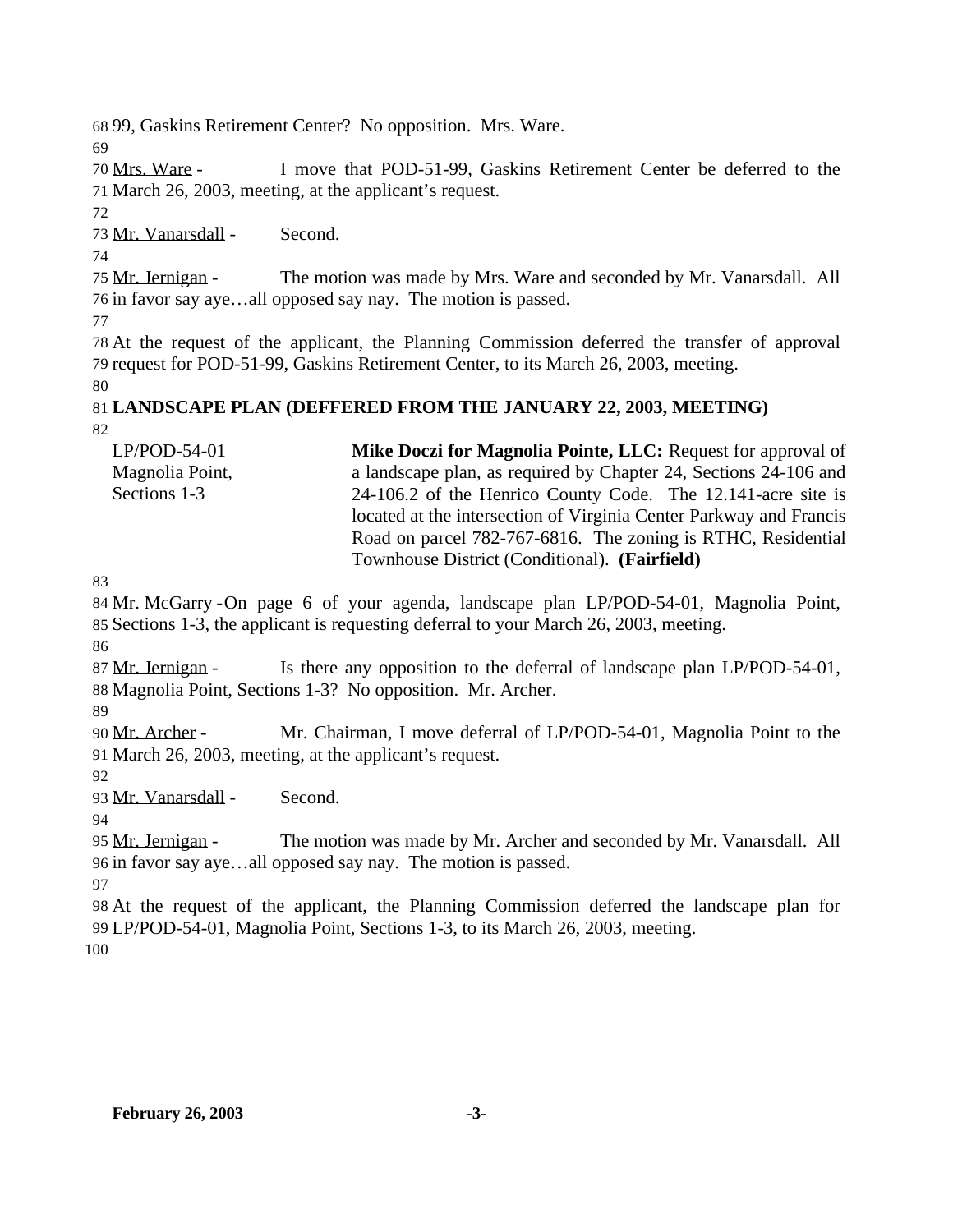# **SUBDIVISION (Deferred from the December 18, 2002, Meeting)**

| Laurel Woods, Section B<br>(October 2002 Plan)                                                   | Youngblood, Tyler & Associates, P.C. for Edith E. Flora and<br>West End Developers, LLC: The 1.52-acre site is located on<br>the south side of Sunrise Road, approximately 500 feet west of<br>Pump Road at 11911 Sunrise Road on parcel 738-756-5709. The<br>zoning is R-3C, One-Family Residence District (Conditional).<br>County water and sewer. 3 Lots (Three Chopt) |
|--------------------------------------------------------------------------------------------------|----------------------------------------------------------------------------------------------------------------------------------------------------------------------------------------------------------------------------------------------------------------------------------------------------------------------------------------------------------------------------|
| 102                                                                                              |                                                                                                                                                                                                                                                                                                                                                                            |
|                                                                                                  | 103 Mr. McGarry - On page 13 of your agenda, subdivision Laurel Woods, Section B, the applicant                                                                                                                                                                                                                                                                            |
| 104 has requested to withdraw the case.                                                          |                                                                                                                                                                                                                                                                                                                                                                            |
| 105                                                                                              |                                                                                                                                                                                                                                                                                                                                                                            |
| 106 Mr. Jernigan -                                                                               | We don't need to move on that, do we?                                                                                                                                                                                                                                                                                                                                      |
| 107                                                                                              |                                                                                                                                                                                                                                                                                                                                                                            |
| 108 Mr. Vanarsdall -                                                                             | Yes, we do on POD and subdivisions, but not on rezoning.                                                                                                                                                                                                                                                                                                                   |
| 109                                                                                              |                                                                                                                                                                                                                                                                                                                                                                            |
| 110 Mr. Jernigan -                                                                               | Right. Well, there can't be any opposition to that. Mr. Taylor.                                                                                                                                                                                                                                                                                                            |
| 111                                                                                              |                                                                                                                                                                                                                                                                                                                                                                            |
| 112 Mr. Taylor -                                                                                 | Mr. Chairman, I'll move that the subdivision at Laurel Woods, Section B,                                                                                                                                                                                                                                                                                                   |
| 113 be withdrawn at the applicant's request.                                                     |                                                                                                                                                                                                                                                                                                                                                                            |
| 114                                                                                              |                                                                                                                                                                                                                                                                                                                                                                            |
| 115 Mr. Vanarsdall -<br>Second.                                                                  |                                                                                                                                                                                                                                                                                                                                                                            |
| 116                                                                                              |                                                                                                                                                                                                                                                                                                                                                                            |
| 117 Mr. Jernigan -                                                                               | We have a motion by Mr. Taylor and seconded by Mr. Vanarsdall. All in                                                                                                                                                                                                                                                                                                      |
| 118 favor say ayeall opposed say nay. The motion is passed.<br>119                               |                                                                                                                                                                                                                                                                                                                                                                            |
|                                                                                                  | 120 At the request of the applicant, the Planning Commission withdrew subdivision Laurel Woods,                                                                                                                                                                                                                                                                            |
| 121 Sections B (October 2002 Plan) from any further consideration.                               |                                                                                                                                                                                                                                                                                                                                                                            |
| 122                                                                                              |                                                                                                                                                                                                                                                                                                                                                                            |
|                                                                                                  | 123 Mr. McGarry - The last request on the deferral and withdrawal agenda is on page 14, POD-68-02,                                                                                                                                                                                                                                                                         |
| 124 Blackwood Retail Shopping Center. The applicant is requesting deferral to your May 28, 2003, |                                                                                                                                                                                                                                                                                                                                                                            |
| 125 meeting.                                                                                     |                                                                                                                                                                                                                                                                                                                                                                            |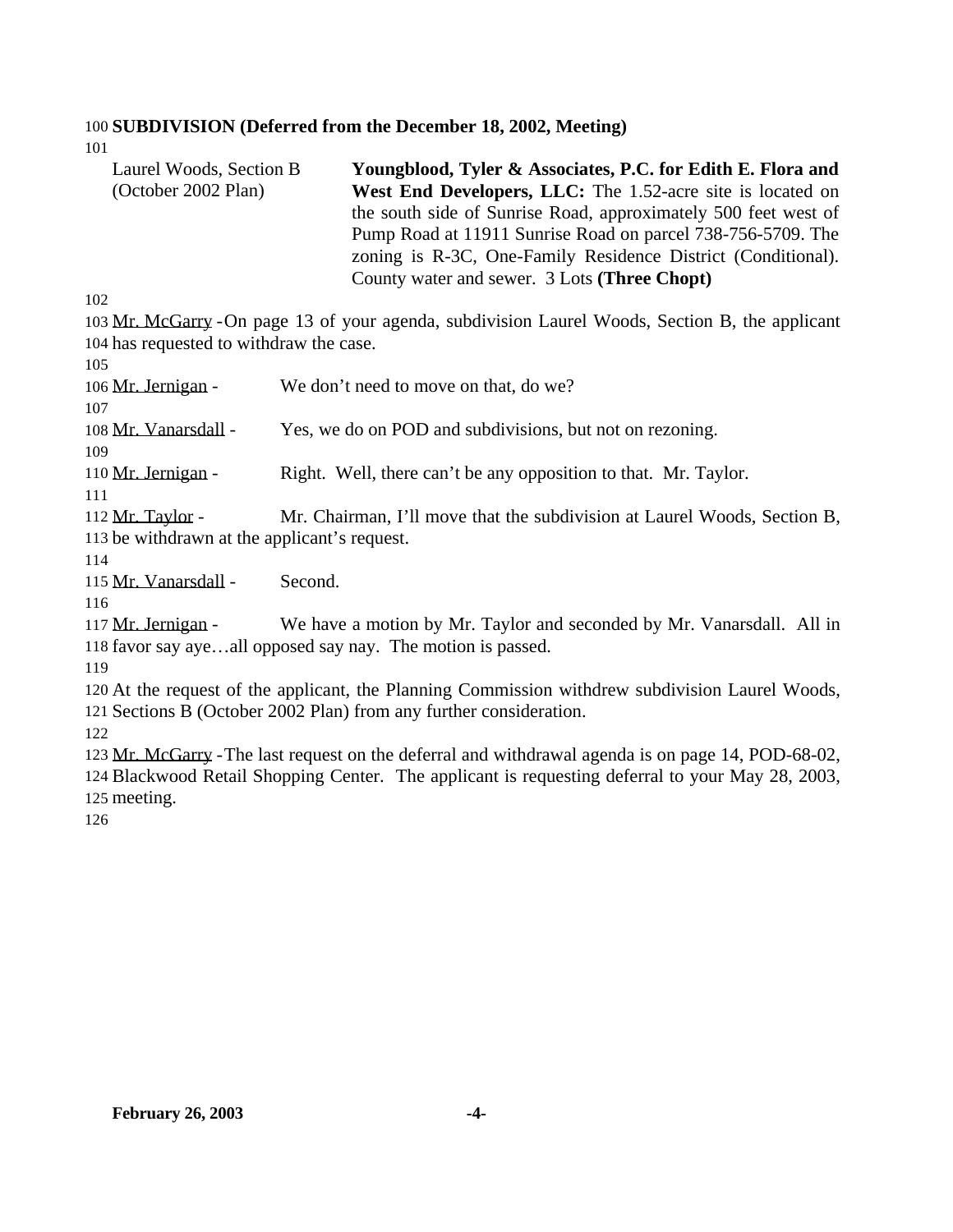#### **PLAN OF DEVELOPMENT (Deferred from the November 20, 2002, Meeting)**

| POD-68-02                   | Balzer & Associates, Inc. for Richfield Associates, LLC:        |
|-----------------------------|-----------------------------------------------------------------|
| <b>Blackwood Retail</b>     | Request for approval of a plan of development, as required by   |
| <b>Glen Eagles Shopping</b> | Chapter 24, Section 24-106 of the Henrico County Code, to       |
| Center                      | construct a 6,600 square foot building addition in an existing  |
|                             | shopping center. The 0.90-acre site is located on the northwest |
|                             | corner of Ridgefield Parkway and Eagles View Drive in the Glen  |
|                             | Eagles Shopping Center on part of parcel 740-500-0178. The      |
|                             | zoning is B-2C, Business District (Conditional). County water   |

129 Mr. Jernigan - Is there any opposition to the deferral of POD-68-02, Blackwood Retail? No opposition. Mrs. Ware.

and sewer. **(Tuckahoe)**

 Mrs. Ware - I move that POD-68-02, Blackwood Retail Glen Eagles Shopping Center, be deferred to the May 28, 2003, meeting, at the applicant's request.

Mr. Vanarsdall - Second.

137 Mr. Jernigan - The motion was made by Mrs. Ware and seconded by Mr. Vanarsdall. All in favor say aye…all opposed say nay. The ayes have it. The motion is passed.

 At the request of the applicant, the Planning Commission deferred POD-68-02, Blackwood Retail Glen Eagles Shopping Center, to its May 28, 2003, meeting.

 Mr. Silber - All right, Mr. McGarry. It looks like we have quite a few items on the Expedited Agenda. Before you go on, let me briefly explain what the Expedited Agenda is about. These are items that are on the Planning Commission agenda that have no known opposition. The staff has recommended approval of the plan and the Planning Commissioner from that district has no issues at this point in time. So, they are placed on the Expedited Agenda to speed things along. Mr. McGarry.

150 Mr. Jernigan - And I'll add that this is a zoning case. The first case up is a zoning case. 

Mr. Silber - Yes, sir. The first case up is a provisional use permit.

 Mr. McGarry -On page 2 of your agenda in the Three Chopt magisterial district, zoning case P-3- 03 is Garland's Way Restaurant.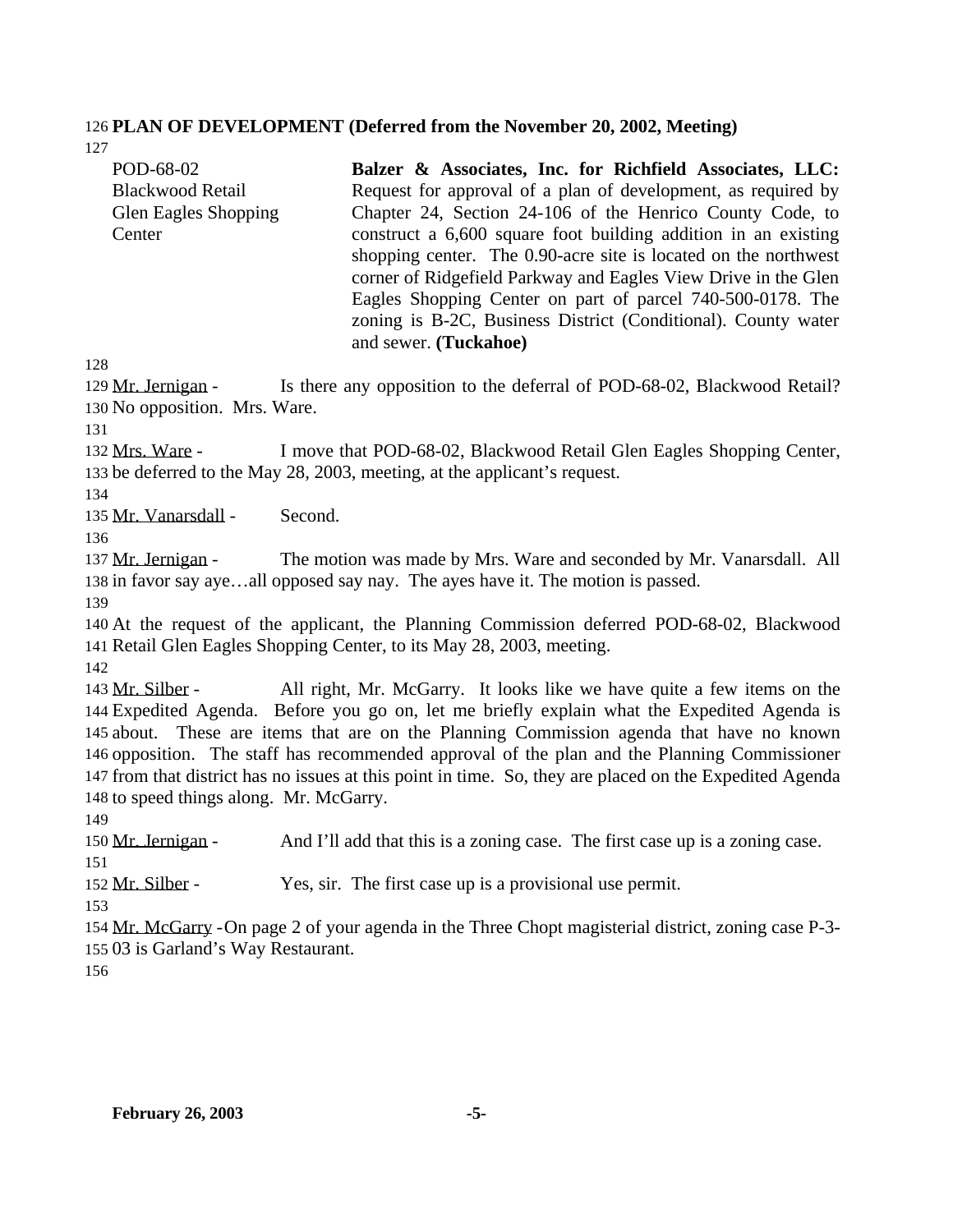#### **THREE CHOPT:**

#### *DEFERRED FROM THE FEBRUARY 13, 2003 MEETING:*

 **P-3-03 Dean E. Hawkins, ASLA:** Request for a provisional use permit under Sections 24-58.2.d and 24-122.1 of Chapter 24 of the County Code in order to allow an outside dining area at Garland's Way Restaurant, on part of Parcel 746-772-0397, containing approximately 1,265 square feet, located on the north line of Twin Hickory Road approximately 230 feet west of Nuckols Road (Twin Hickory Town Center-Phase 1). The existing zoning is B-2C Business District (Conditional). The Land Use Plan recommends Commercial Concentration.

 Mr. Jernigan - Is there any opposition to rezoning case P-3-03? No opposition. Mr. Taylor.

168 Mr. Taylor - No opposition, Mr. Chairman, I do want to say just briefly that at the last meeting I wanted to defer this to have the opportunity to meet with the applicant to make sure that the safety and neighborhood issues were resolved. That has been done and I move approval of P-3-03, Dean E. Hawkins - Garland's Way Restaurant, on the Expedited Agenda.

173 Mr. Jernigan - Second. We have a motion by Mr. Taylor and seconded by Mr. Jernigan. All in favor say aye…all opposed say nay. The motion is passed.

 **REASON**: Acting on a motion by Mr. Taylor, seconded by Mr. Jernigan, the Planning Commission voted 5-0 (one abstention) to recommend that the Board of Supervisors grant the request because when properly developed and regulated by the recommended special conditions, potential negative impacts on adjacent residential property would be minimized.

#### **TRANSFER OF APPROVAL**

| POD-6-02           | Robert Newman for Nine Mile Road, LLC: Request for               |
|--------------------|------------------------------------------------------------------|
| Dabbs House Senior | approval of a transfer of approval, as required by Chapter 24,   |
| Apartments         | Section 24-106 of the Henrico County from Better Housing         |
|                    | Coalition to Nine Mile Road, LLC. The 28.58-acre site is located |
|                    | on the north side of E. Nine Mile Road approximately 213 feet    |
|                    | east of Dabbs House Road on parcels 807-723-4816, 6957, 9052     |
|                    | and part of 2803. The zoning is A-1, Agricultural District, R-5, |
|                    | General Residence District and M-1C, Light Industrial District   |
|                    | (Conditional). County water and sewer. (Varina)                  |

 Mr. Jernigan - Is there any opposition to POD-6-02, Dabbs House Senior Apartments? No opposition. With that, I will move for approval of POD-6-02, Dabbs House Senior Apartments. 188 Mr. Taylor - Second. 

191 Mr. Jernigan - The motion was made by Mr. Jernigan and seconded by Mr. Taylor. All in

**February 26, 2003 -6-**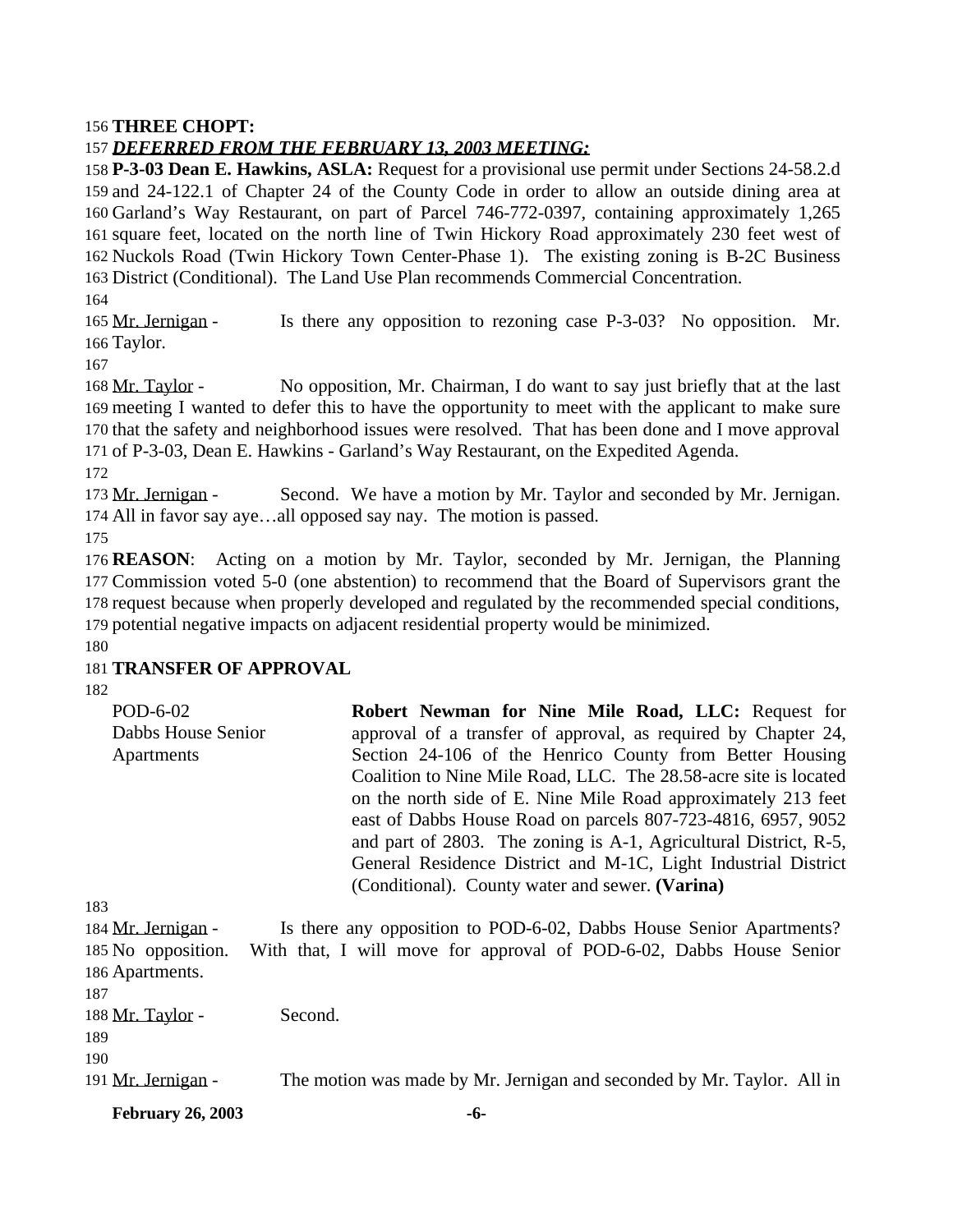192 favor say aye…all opposed say nay. The motion is passed.

193

194 The Planning Commission approved the transfer of approval request for POD-6-02, Dabbs 195 House Senior Apartments, and the new owner accepts and agrees to be responsible for continued 196 compliance with the conditions of the original approval.

197

## 198 **TRANSFER OF APPROVAL**

199

| POD-15-75                     | Hirschler Fleischer, P.C. for Reynolds Development, LLC:          |
|-------------------------------|-------------------------------------------------------------------|
| <b>Reynolds Metals Office</b> | Request for approval of a transfer of approval, as required by    |
| <b>Building</b>               | Chapter 24, Section 24-106 of the Henrico County from             |
|                               | Reynolds Metals Company to Reynolds Development, LLC.             |
|                               | The 24.405-acre site is located 6603 W. Broad Street (U.S.        |
|                               | Route $250$ ) on parcel $767-744-3348$ . The zoning is M-1, Light |
|                               | Industrial District. County water and sewer. (Three Chopt)        |

200

201 Mr. Jernigan - Is there any opposition to the transfer of approval request for POD-15-75, 202 Reynolds Metals Office Building? No opposition. Mr. Taylor.

203

204 Mr. Taylor - Mr. Chairman, I'll move approval of POD-15-75, Reynolds Metals Office 205 Building, on the Expedited Agenda.

206

207 Mr. Vanarsdall - Second.

208

209 Mr. Jernigan - The motion was made by Mr. Taylor and seconded by Mr. Vanarsdall. All 210 in favor say aye…all opposed say nay. The motion is passed.

211

212 The Planning Commission approved the transfer of approval request for POD-15-75, Reynolds 213 Metals Office Building, and the new owner accepts and agrees to be responsible for continued 214 compliance with the conditions of the original approval.

215

### 216 **LANDSCAPE & LIGHTING PLAN**

217

LP/POD-35-02 KFC @ Brookhollow **Landmark Design Group for Tricon Global Restaurants, Inc.:** Request for approval of a landscape and lighting plan, as required by Chapter 24, Sections 24-106 and 24-106.2 of the Henrico Count Code. The 0.82-acre site is located at the northwest corner of W. Broad Street (U.S. Route 250) and Brookriver Drive on part of parcel 743-761-2163. The zoning is M-1C, Light Industrial District (Conditional) and WBSO (West Broad Street Overlay) District. **(Three Chopt)**

218

219 Mr. Jernigan - Is there any opposition to the landscape and lighting plan for LP/POD-35-220 02, KFC @ Brookhollow? No opposition. Mr. Taylor.

221 Mr. Taylor - Mr. Chairman, I'll move approval on the Expedited Agenda, LP/POD-35-

**February 26, 2003 -7-**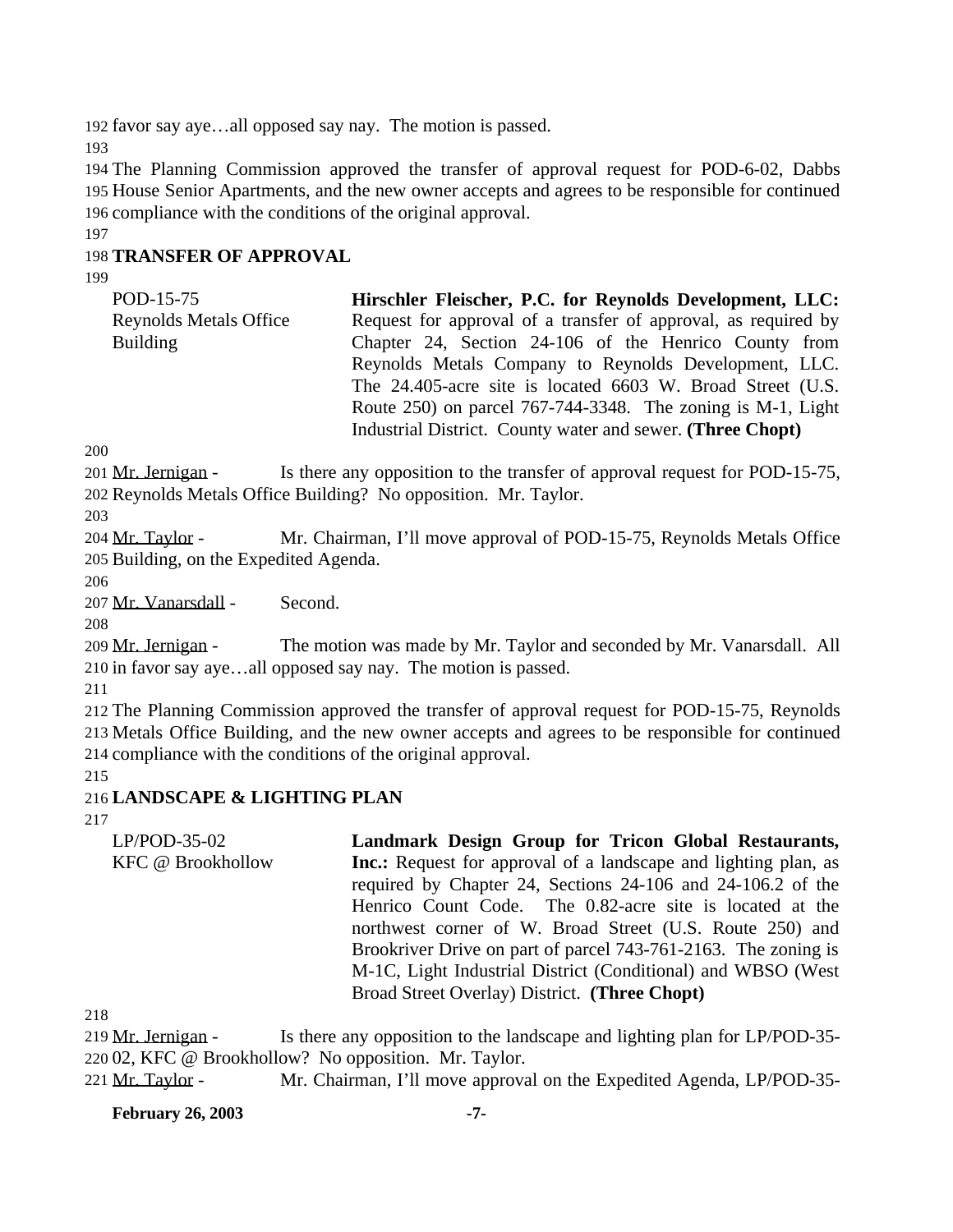02, KFC @ Brookhollow, subject to the annotations on the plan and the standard conditions for landscape and lighting plan.

Mr. Vanarsdall - Second.

227 Mr. Jernigan - The motion was made by Mr. Taylor and seconded by Mr. Vanarsdall. All in favor say aye…all opposed say nay. The motion is passed.

 The Planning Commission approved the landscape and lighting plan for LP/POD-35-02, KFC @ Brookhollow, subject to the standard conditions attached to these minutes for landscape and lighting plans and the annotations on the plan.

## **PLAN OF DEVELOPMENT RECONSIDERATION**

| POD-38-98                   | Youngblood, Tyler & Associates for Mt. Vernon Baptist                |
|-----------------------------|----------------------------------------------------------------------|
| <b>Mount Vernon Baptist</b> | <b>Church:</b> Request for reconsideration of a plan of development, |
| Church - Modular Classroom  | as required by Chapter 24, Section 24-106 of the Henrico County      |
| <b>Building</b>             | Code, to amend an annotation requiring removal of five modular       |
|                             | classroom buildings by May 2003 and extend the period to May         |
|                             | 2008. The 26.00-acre site is located on the north line of Nuckols    |
|                             | Road approximately 130 feet west of Opaca Lane on parcel 018-        |
|                             | A-027. The zoning is A-1, Agricultural District. County water        |
|                             | and sewer. (Three Chopt)                                             |

 Mr. McGarry -There is an addendum item on this case and the addendum item includes an added condition No. 28, which relates to the removal date for that modular classroom building.

 Mr. Jernigan - Is there anyone in the audience in opposition to POD-38-98, Mount Vernon Baptist Church – Modular Classroom Building? No opposition.

 Mr. Taylor - Mr. Chairman, I move approval of POD-38-98, Mt. Vernon Baptist Church, on the Expedited Agenda, subject to the standard conditions for developments of this type, annotations on the plan and addendum item No. 28.

Mr. Vanarsdall - Second.

249 Mr. Jernigan - The motion was made by Mr. Taylor and seconded by Mr. Vanarsdall. All in favor say aye… all opposed say nay. The motion is passed.

 The Planning Commission approved the reconsideration for a modular classroom building for POD-38-98, Mt. Vernon Baptist Church, subject to the standard conditions attached to these minutes for developments of this type, the annotations on the plan and the following additional condition:

28. The Temporary classroom trailers and their related improvements shall be removed from

**February 26, 2003 -8-**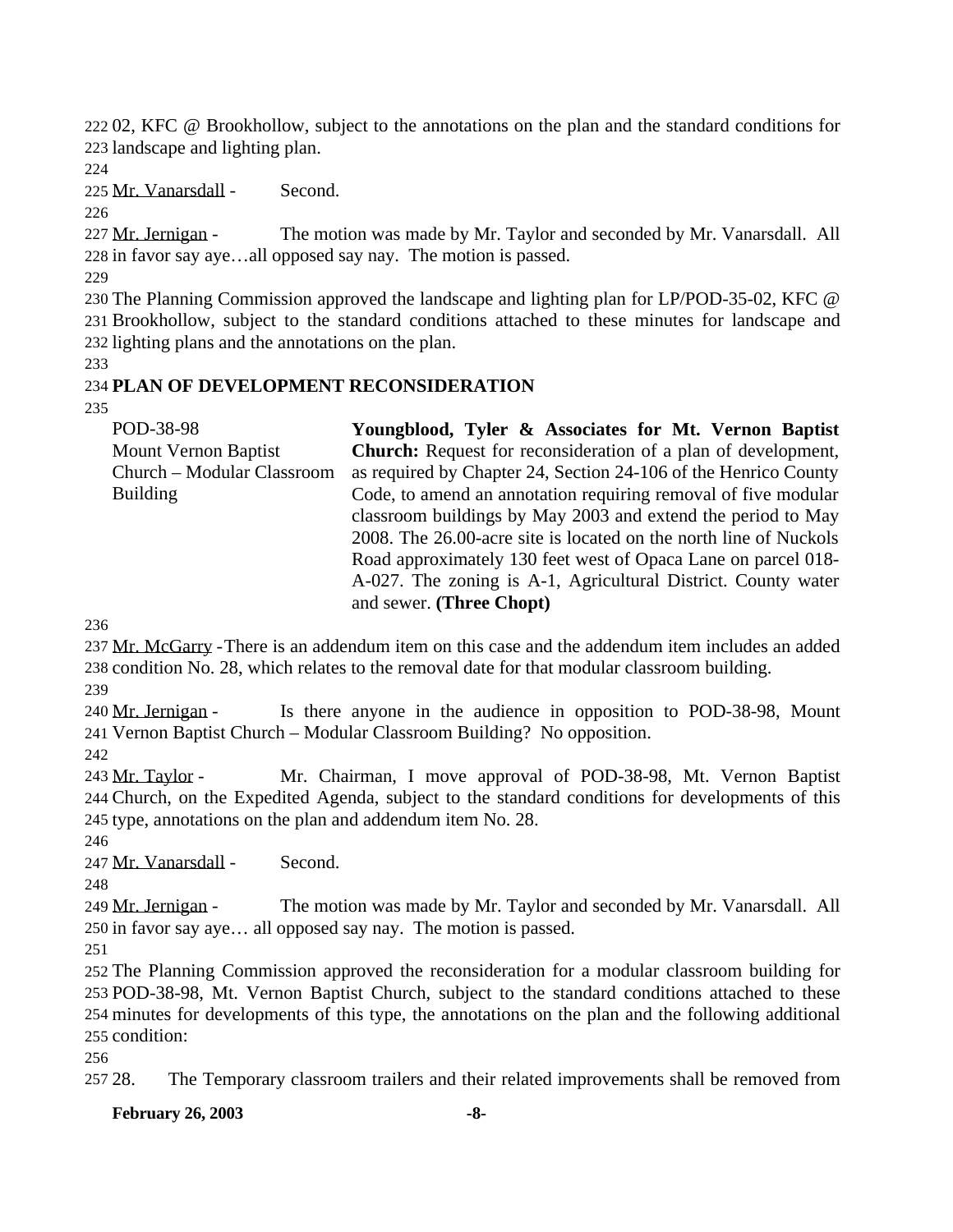the site by June 2, 2005. A building permit for the construction of permanent replacement facilities shall be applied for by **March 1, 2005**.

#### **PLAN OF DEVELOPMENT**

| POD-16-03                 | Huft & Proffitt, Inc. for Colonial Foods Real Estate, II,             |
|---------------------------|-----------------------------------------------------------------------|
| Pizza Hut @ Lowes Plaza - | <b>LLC:</b> Request for approval of a revised plan of development, as |
| 9486 S. Broad Street      | required by Chapter 24, Section 24-106 of the Henrico County          |
| (POD-3-03 and POD-41-99)  | Code, to construct a one-story, 3,600 square foot single building     |
| Revised)                  | and associated parking to serve as a restaurant with drive-thru       |
|                           | pick up window. The 0.92-acre site is located at 9426 W. Broad        |
|                           | Street on parcel 755-757-9394. The zoning is B-2, Business            |
|                           | District. County water and sewer. (Brookland)                         |

264 Mr. McGarry - There is an addendum item on this case, which was handed out this morning and the addendum item includes a revised plan with conditions.

 Mr. Jernigan - Is there any opposition to POD-16-03, Pizza Hut @ Lowes Plaza? No opposition. Mr. Vanarsdall.

 Mr. Vanarsdall - I move POD-16-03, Pizza Hut, be approved with the annotations on the plan, the standard conditions for developments of this type. And I want to add No. 9 amended and additional conditions Nos. 23 through 30. And I might add that this would really enhance this corner.

Mr. Taylor - Second.

277 Mr. Silber - Mr. Vanarsdall, this is the revised plan.

Mr. Vanarsdall - Yes.

281 Mr. Jernigan - The motion was made by Mr. Vanarsdall and seconded by Mr. Taylor. All in favor say aye…all opposed say nay. The motion is passed. 

 The Planning Commission approved POD-16-03, Pizza Hut @ Lowes Plaza – 9486 S. Broad Street (POD-3-03 and POD-41-99 Revised) subject to the standard conditions attached to these minutes for developments of this type, the annotations on the plans and the following additional conditions:

 9. **AMENDED** - A detailed landscaping plan shall be submitted to the Planning Office for review and Planning Commission approval prior to the issuance of any occupancy permits.

23. The easements for drainage and utilities as shown on approved plans shall be granted to

 the County in a form acceptable to the County Attorney prior to any occupancy permits being issued. The easement plats and any other required information shall be submitted

to the County Real Property Agent at least sixty (60) days prior to requesting occupancy

### **February 26, 2003** -9-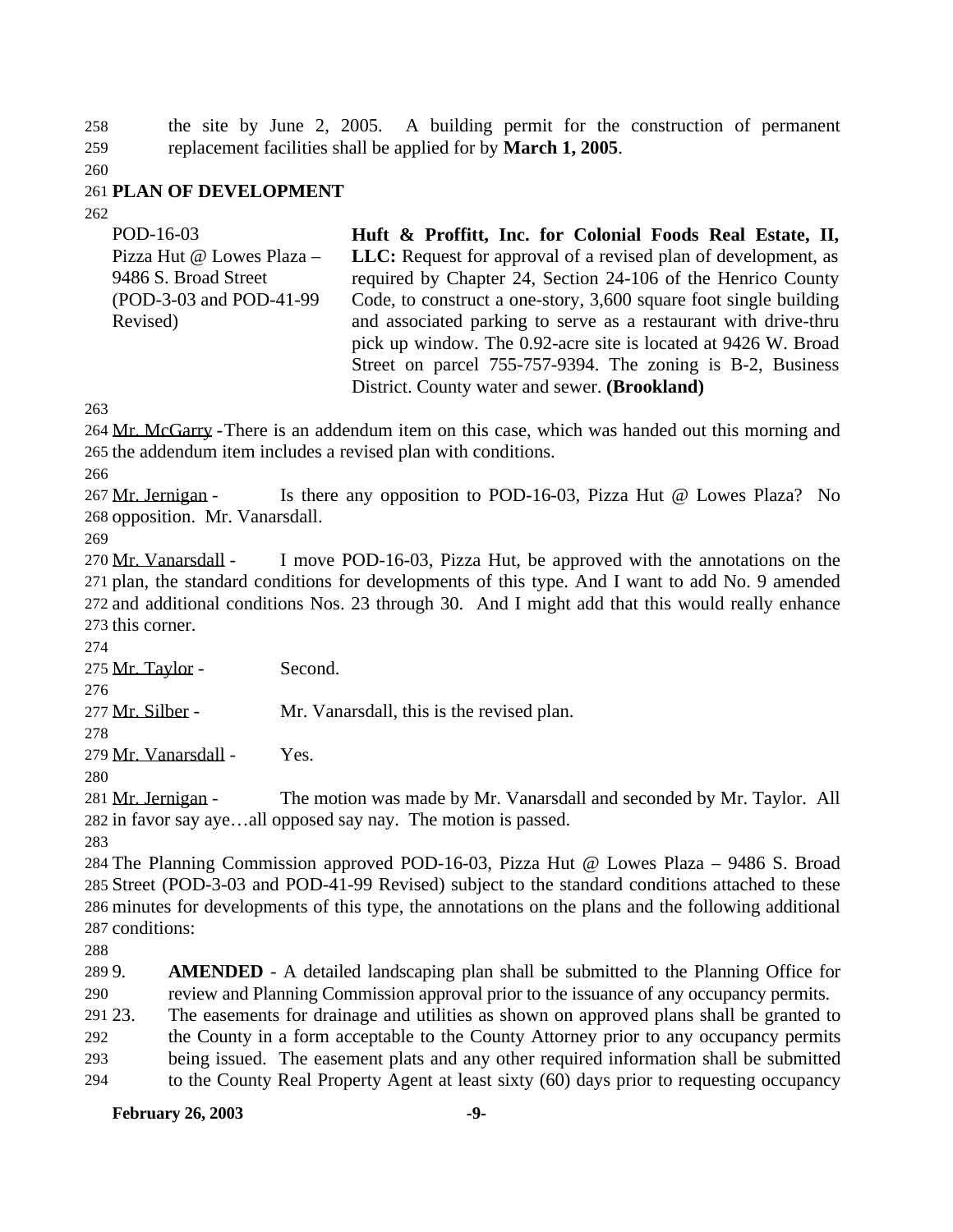permits.

 24. The developer shall provide fire hydrants as required by the Department of Public Utilities and Division of Fire.

 25. Any necessary off-site drainage and/or water and sewer easements must be obtained in a form acceptable to the County Attorney prior to final approval of the construction plans.

 26. Deviations from County standards for pavement, curb or curb and gutter design shall be approved by the County Engineer prior to final approval of the construction plans by the

Department of Public Works.

 27. Insurance Services Office (ISO) calculations must be included with the plans and contracts and must be approved by the Department of Public Utilities prior to the issuance of a building permit.

 28. Approval of the construction plans by the Department of Public Works does not establish the curb and gutter elevations along the Virginia Department of Transportation maintained right-of-way. The elevations will be set by the contractor and approved by the Virginia Department of Transportation.

 29. The location of all existing and proposed utility and mechanical equipment (including HVAC units, electric meters, junction and accessory boxes, transformers, and generators) shall be identified on the landscape plans. All equipment shall be screened by such measures as determined appropriate by the Director of Planning or the Planning Commission at the time of plan approval**.** 

- 30. Evidence of a joint ingress/egress and maintenance agreement must be submitted to the Planning Office and approved prior to issuance of a certificate of occupancy for this development.
- 

## **LANDSCAPE PLAN**

LP/POD-52-01 Shrader Road Medical Facility **Balzer & Associates, Inc. for Shrader Road, L.C.:** Request for approval of a landscape plan, as required by Chapter 24, Sections 24-106 and 24-106.2 of the Henrico County Code. The 2.37 acre site is located on the north side of Shrader Road, approximately 1,000 feet west of Hungary Spring Road on parcel 765-752-1282. The zoning is O-2C, Office District (Conditional). **(Brookland)**

 Mr. McGarry -There is an addendum item on this case, and the addendum item is recommendation for approval, and there is a letter in your packet, which he agrees to complete certain items requested by staff.

 Mr. Jernigan - Is there any opposition to the landscape plan for LP/POD-52-01, Shrader Road medical Facility? No opposition. Mr. Vanarsdall.

 Mr. Vanarsdall - The applicant has agreed to clean this up and has given Mr. Strauss a letter, and I believe it has a date on the letter. With that, I recommend approval of LP/POD-52-01 with the annotations on the plan and the standard conditions for landscape plans. And on page 3 of the addendum, it recommends approval by staff.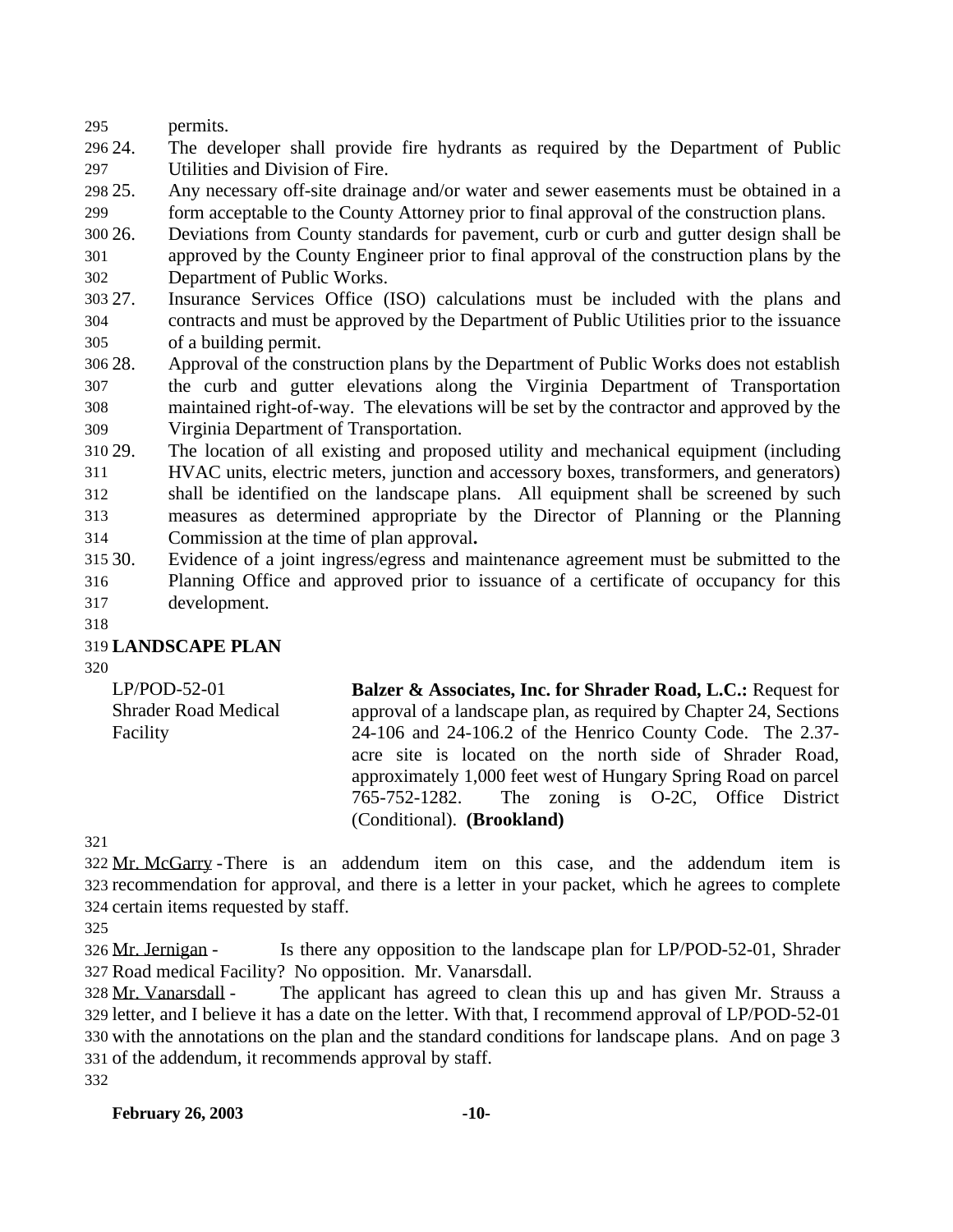333 Mr. Archer - Second.

334

335 Mr. Jernigan - The motion was made by Mr. Vanarsdall and seconded by Mr. Archer. All 336 in favor say aye…all opposed say nay. The motion passes.

337

338 The Planning Commission approved the landscape plan for LP/POD-52-01, Shrader Road 339 Medical Facility, subject to the standard conditions for landscape plans and the annotations on 340 the plan.

341

## 342 **PLAN OF DEVELOPMENT**

343

| POD-13-03                  | Hulcher & Associates for Church of the Epiphany: Request              |
|----------------------------|-----------------------------------------------------------------------|
| Church of The Epiphany $-$ | for approval of a plan of development, as required by Chapter         |
| 8000 Hermitage Road        | 24, Section 24-106 of the Henrico County Code, to construct a         |
|                            | one-story, 4,600 square foot classroom and office addition. The       |
|                            | 5.985-acre site is located at 8000 Hermitage Road across from         |
|                            | Gibraltar Drive on parcel 775-752-8156. The zoning is R-3,            |
|                            | One-Family Residence District. County water and sewer.                |
|                            | (Brookland)                                                           |
| 4                          |                                                                       |
| 5 Mr. Jernigan -           | Is there anyone in the audience in opposition to POD-13-03, Church of |
|                            |                                                                       |

344

| 345 Mr. Jernigan -                               | Is there anyone in the audience in opposition to POD-13-03, Church of                        |  |  |
|--------------------------------------------------|----------------------------------------------------------------------------------------------|--|--|
|                                                  | 346 The Epiphany? We have opposition. Ma'am, would you come up front please? Would you state |  |  |
| 347 your name and address for the record please? |                                                                                              |  |  |
| 348                                              |                                                                                              |  |  |
| 349 Mrs. Childrey -                              | My name is Cynthia Childrey and I live at 7916 Hermitage Road right next                     |  |  |
|                                                  | 350 door to the church. I want to know what kind of school they are building?                |  |  |
| 351                                              |                                                                                              |  |  |
| 352 Mr. Vanarsdall -                             | You have not seen the plans?                                                                 |  |  |
| 353                                              |                                                                                              |  |  |
| 354 Mrs. Childrey -                              | No.                                                                                          |  |  |
| 355                                              |                                                                                              |  |  |
| 356 Mr. Vanarsdall -                             | I think we should pull it off the Expedited Agenda and give her a chance to                  |  |  |
| 357 look at it.                                  |                                                                                              |  |  |
| 358                                              |                                                                                              |  |  |
| 359 Mr. Jernigan -                               | Okay. That will be fine.                                                                     |  |  |
| 360                                              |                                                                                              |  |  |
| 361 Mr. Vanarsdall -                             | Mr. McGarry will show it to you. You don't have to do that now.                              |  |  |
| 362                                              |                                                                                              |  |  |
| 363 Mr. Jernigan -                               | We are going to remove POD-13-03 from the agenda and put it in its order                     |  |  |
| 364 on the regular agenda.                       |                                                                                              |  |  |
|                                                  | 365 POD-13-03, Church of The Epiphany was removed from the Expedited Agenda and heard in its |  |  |
| 366 regular order on the regular agenda.         |                                                                                              |  |  |
| 367                                              |                                                                                              |  |  |
|                                                  | 368 PLAN OF DEVELOPMENT & LIGHTING PLAN                                                      |  |  |
| 369                                              |                                                                                              |  |  |

**February 26, 2003 -11-**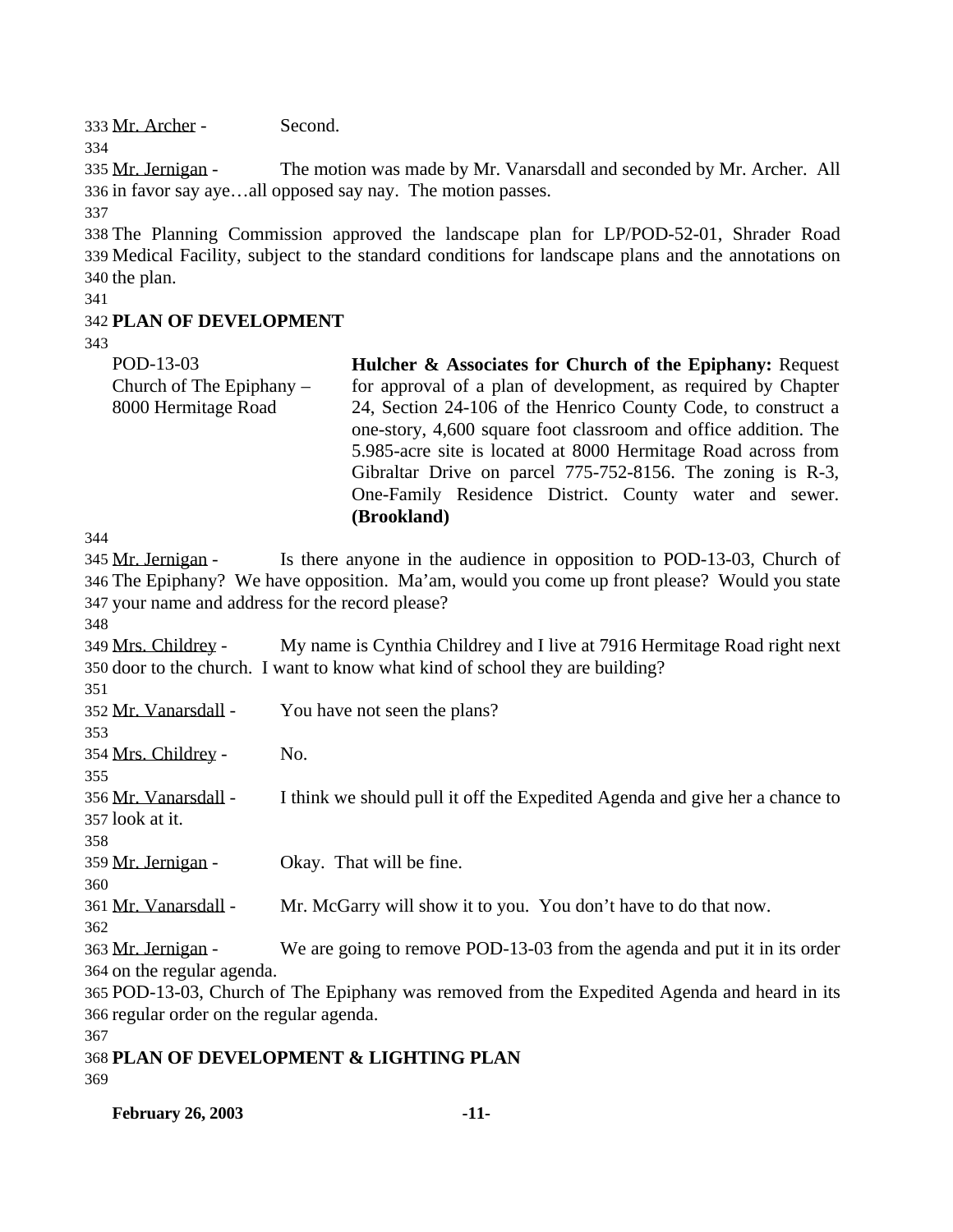POD-14-03 Branch Bank & Trust – Short Pump Town Center **McKinney & Company for Short Pump Town Center, LLC and Branch Bank & Trust:** Request for approval of a plan of development and lighting plan, as required by Chapter 24, Section 24-106 of the Henrico County Code, to construct a onestory, 8,610 square foot bank building with drive-thru facilities. The 1.934-acre site is located on the north line of W. Broad Street (U. S. Route 250), approximately 300 feet east of its intersection with Lauderdale Drive on parcel 737-762-8670. The zoning is B-3C, Business District (Conditional) and WBSO (West Broad Street Overlay) District. Private water and sewer. **(Three Chopt)**

 Mr. Jernigan - Is there any opposition to POD-14-03, Branch Bank & Trust? No opposition. Mr. Taylor.

 Mr. Taylor - I will move approval of POD-14-03, Branch Bank & Trust at Short Pump Town Center, subject to the standard conditions for developments of this type, and conditions 11B and Nos. 23 through 28 and the annotations on the plan.

Mr. Archer - Second, Mr. Chairman.

 Mr. Jernigan - The motion was made by Mr. Taylor and seconded by Mr. Archer. All in favor say aye…all opposed say nay. The motion passes.

 The Planning Commission approved POD-14-03, Branch Bank & Trust – Short Pump Town Center, subject to the standard conditions attached to these minutes for developments of this type, the annotations on the plan, the lighting plan and the following additional conditions: 

 11B. Prior to the approval of an electrical permit application and installation of the site lighting equipment, a plan including light spread and intensity diagrams, and fixture specifications and mounting heights details shall be revised as annotated on the staff plan and included with the construction plans for final signature.

 23. The developer shall provide fire hydrants as required by the Department of Public Utilities and Division of Fire.

24. Outside storage shall not be permitted.

- 25. The proffers approved as a part of zoning case C-29C-98 shall be incorporated in this approval.
- 26. Deviations from County standards for pavement, curb or curb and gutter design shall be approved by the County Engineer prior to final approval of the construction plans by the Department of Public Works.
- 27. Insurance Services Office (ISO) calculations must be included with the plans and contracts and must be approved by the Department of Public Utilities prior to the issuance of a building permit.
- 28. The location of all existing and proposed utility and mechanical equipment (including HVAC units, electric meters, junction and accessory boxes, transformers, and generators)

### **February 26, 2003 -12-**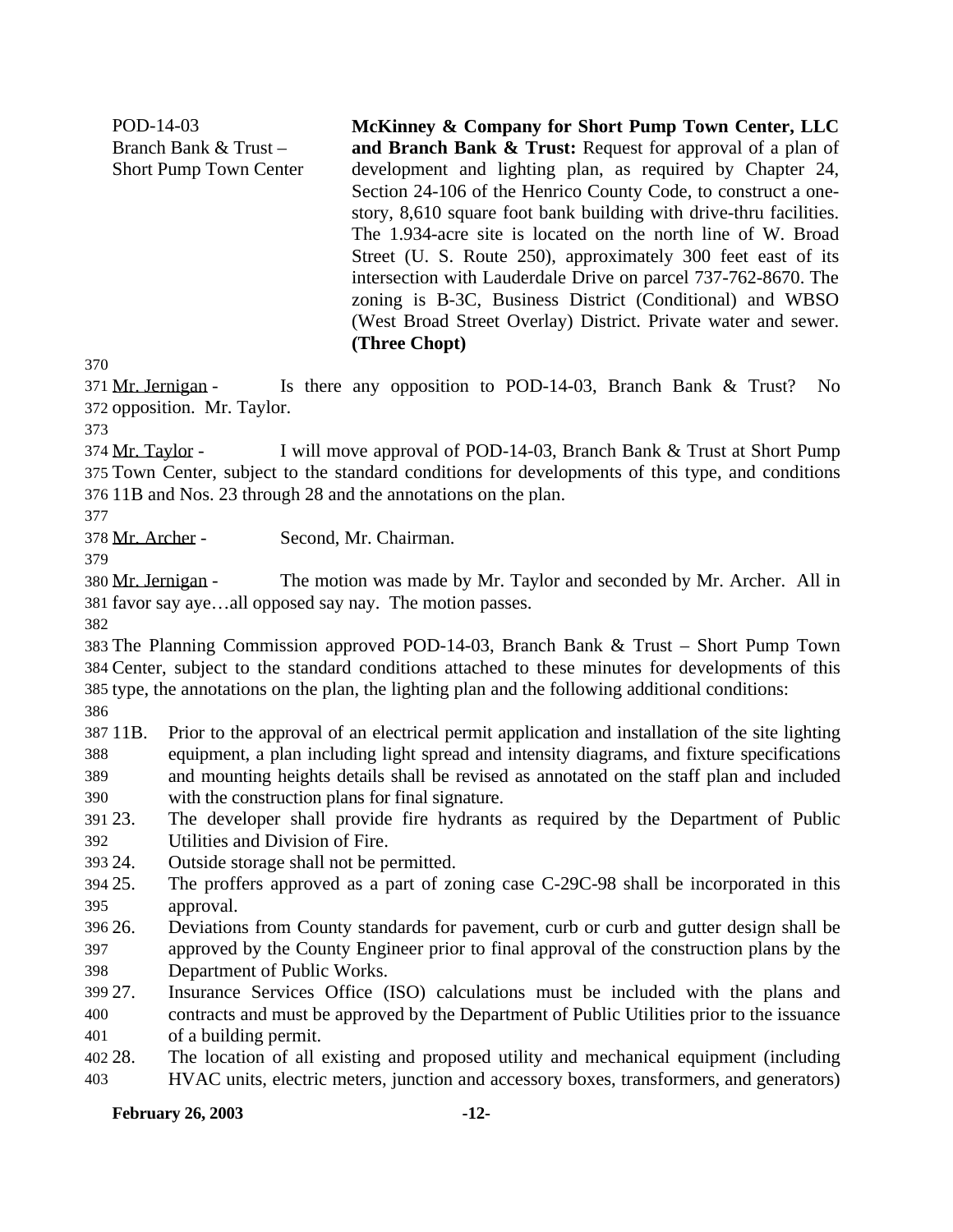shall be identified on the landscape plans. All equipment shall be screened by such measures as determined appropriate by the Director of Planning or the Planning Commission at the time of plan approval**.**

### **PLAN OF DEVELOPMENT**

| POD-15-03                  | Bohler Engineering, P.C. for Broad Street F.F., LLC and           |
|----------------------------|-------------------------------------------------------------------|
| $Chick$ -Fil-A $-$ 9110 W. | <b>Chick-Fil-A, Inc.:</b> Request for approval of a plan of       |
| <b>Broad Street</b>        | development, as required by Chapter 24, Section 24-106 of the     |
| $(POD-105-84$ Revised)     | Henrico County Code, to construct a one-story, 4,304 square foot  |
|                            | restaurant. The 0.93-acre site is located on the northwest corner |
|                            | of Tuckernuck Drive and W. Broad Street (U.S. Route 250) on       |
|                            | part of parcel 757-757-9923. The zoning is B-2, Business          |
|                            | District. County water and sewer. (Brookland)                     |

 Mr. Jernigan - Is there anyone in the audience in opposition to POD-15-03, Chick-Fil-A? No opposition. Mr. Vanarsdall.

 Mr. Vanarsdall - I move POD-15-03, Chick-Fil-A, be approved on the Expedited Agenda, subject to the standard conditions for developments of this type, and additional conditions No. 9 amended and Nos. 23 through 33.

Mr. Taylor - Second.

420 Mr. Jernigan - We have a motion by Mr. Vanarsdall and a second by Mr. Taylor. All in favor say aye…all opposed say nay. The motion is passed.

 The Planning Commission approved POD-15-03, Chick-Fil-A – 9110 W. Broad Street (POD- 105-84 Revised) subject to the standard conditions attached to these minutes for developments of this type, the annotations on the plan and the following additional conditions:

 9. **AMENDED** - A detailed landscaping plan shall be submitted to the Planning Office for review and Planning Commission approval prior to the issuance of any occupancy permits.

 23. The easements for drainage and utilities as shown on approved plans shall be granted to the County in a form acceptable to the County Attorney prior to any occupancy permits being issued. The easement plats and any other required information shall be submitted to the County Real Property Agent at least sixty (60) days prior to requesting occupancy permits.

 24. The developer shall provide fire hydrants as required by the Department of Public Utilities and Division of Fire.

 25. The developer shall install an adequate restaurant ventilating and exhaust system to minimize smoke, odors, and grease vapors. The plans and specifications shall be included with the building permit application for review and approval. If, in the opinion of the County, the type system provided is not effective, the Commission retains the

### **February 26, 2003 -13-**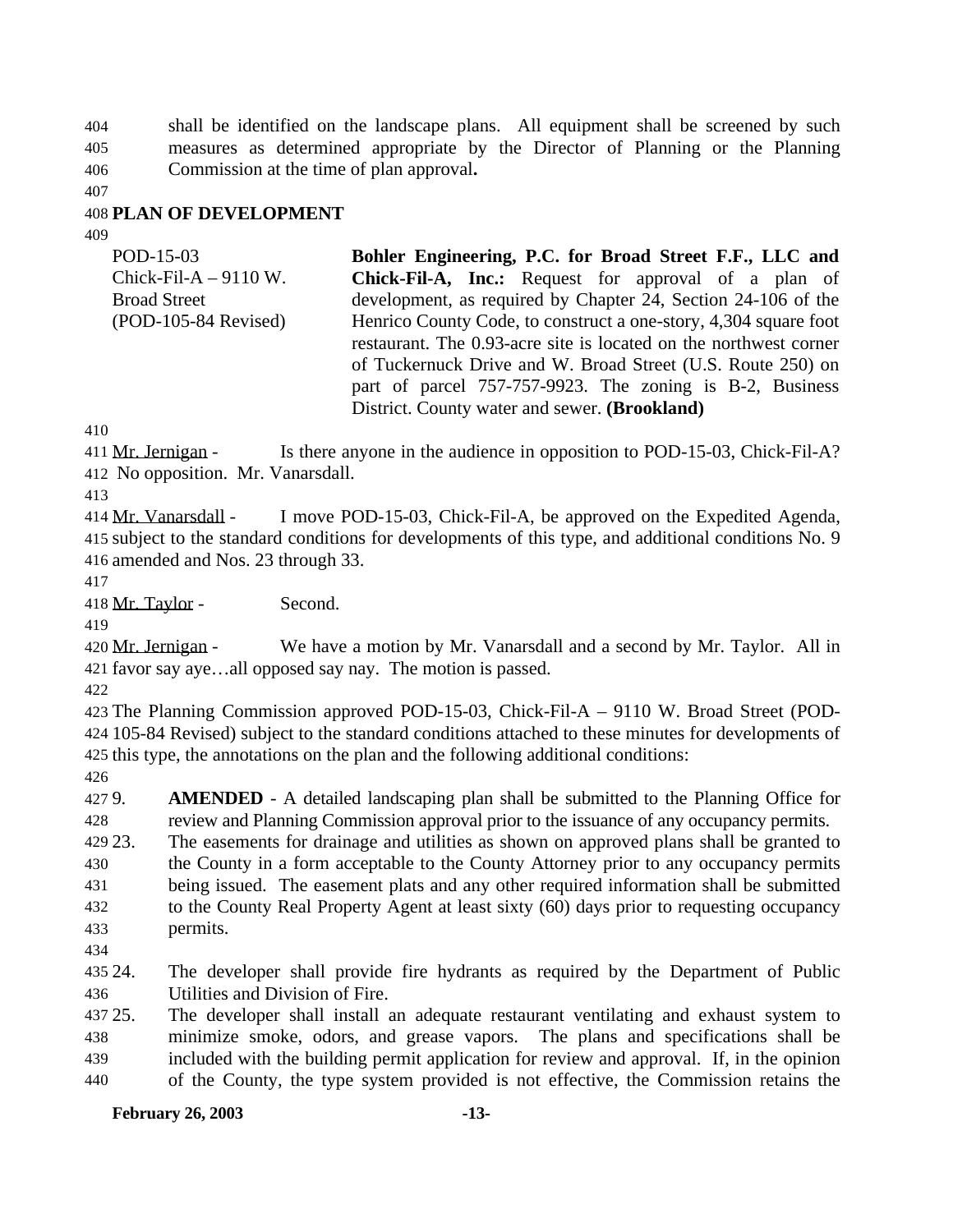rights to review and direct the type of system to be used.

 26. Any necessary off-site drainage and/or water and sewer easements must be obtained in a form acceptable to the County Attorney prior to final approval of the construction plans.

27. Deviations from County standards for pavement, curb or curb and gutter design shall be

 approved by the County Engineer prior to final approval of the construction plans by the Department of Public Works.

 28. Storm water retention, based on the 50-10 concept, shall be incorporated into the drainage plans.

 29. Insurance Services Office (ISO) calculations must be included with the plans and contracts and must be approved by the Department of Public Utilities prior to the issuance of a building permit.

 30. Approval of the construction plans by the Department of Public Works does not establish the curb and gutter elevations along the Henrico County maintained right-of-way. The elevations will be set by Henrico County.

 31. The location of all existing and proposed utility and mechanical equipment (including HVAC units, electric meters, junction and accessory boxes, transformers, and generators) shall be identified on the landscape plans. All equipment shall be screened by such measures as determined appropriate by the Director of Planning or the Planning Commission at the time of plan approval**.** 

- 32. Outside storage shall not be permitted.
- 33. Evidence of a cross access agreement must be submitted to the Planning Office and approved prior to issuance of a certificate of occupancy for this development.

## **SUBDIVISION**

Biloxi Estates (February 2003 Plan) **Engineering Design Associates for Ausland Homes, Inc.:** The 0.981-acre site is located at the southwest intersection of Bayard and Biloxi Roads on parcel 814-726-5543. The zoning is R-2, One-Family Residence District. County water and sewer. **2 Lots (Fairfield)**

 Mr. Jernigan - Is there anyone in the audience in opposition to subdivision Biloxi Estates? No opposition. Mr. Archer.

470 Mr. Archer - Mr. Chairman, I move to approve subject to the annotations on the plan, the standard conditions for subdivisions served by public utilities and additional conditions Nos. 12 and 13 on the Expedited Agenda.

Mr. Taylor - Second.

476 Mr. Jernigan - The motion was made by Mr. Archer and seconded by Mr. Taylor. All in favor say aye…all opposed say nay. The motion is passed.

 The Planning Commission granted conditional approval to subdivision Biloxi Estates (February 2003 Plan) subject to the standard conditions attached to these minutes for subdivisions served

**February 26, 2003 -14-**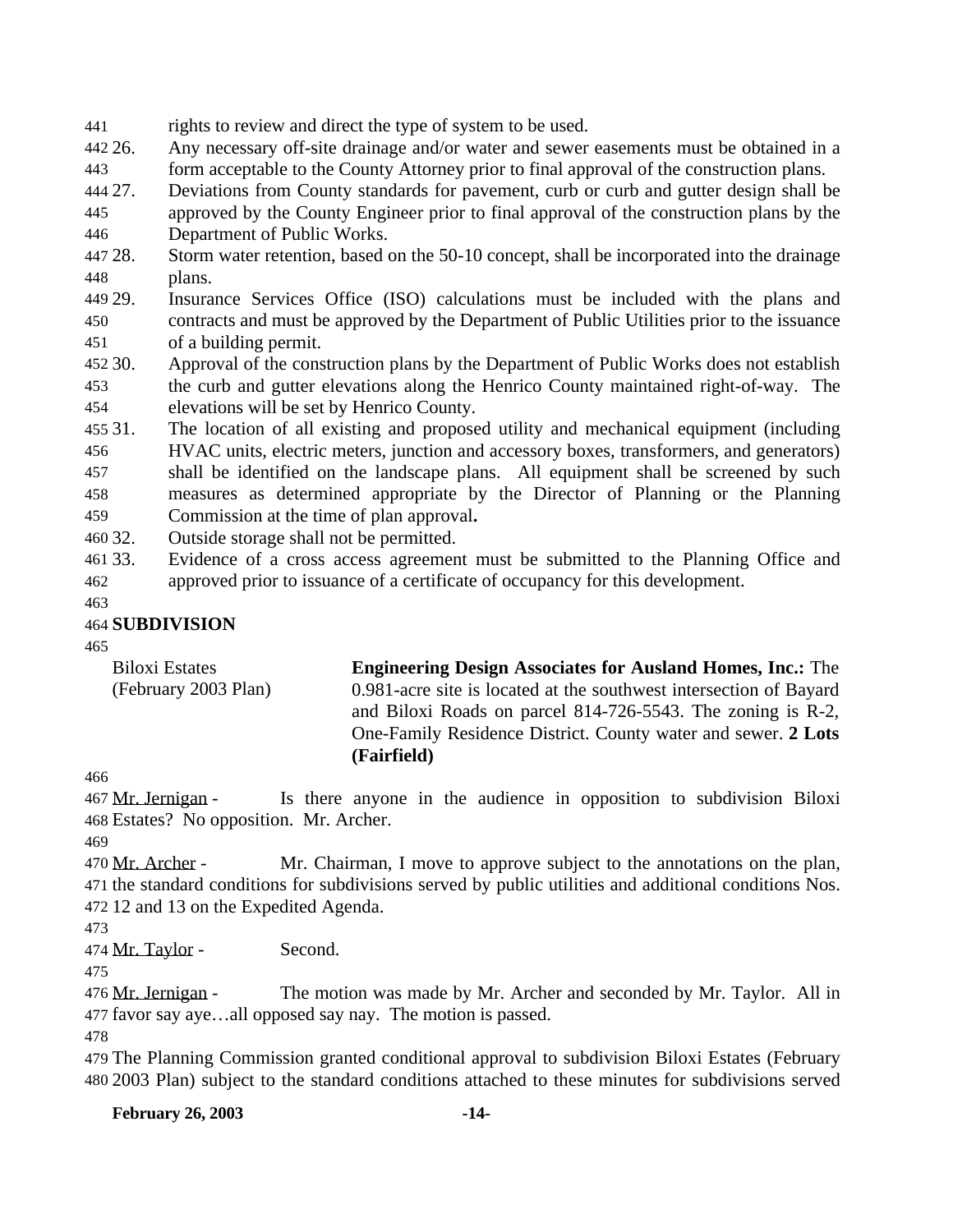by public utilities, the annotations on the plan and the following additional conditions: 

12. Each lot shall contain at least 18,000 square feet.

 13. Any necessary offsite drainage easements must be obtained prior to approval of the construction plan by the Department of Public Works.

#### 

#### **SUBDIVISION**

| <b>Stony Run Estates</b> | Potts, Minter & Associates for Stony Run Development Co.,         |
|--------------------------|-------------------------------------------------------------------|
| (February 2003 Plan)     | LLC: The 14.80-acre site is located on the east line of Creighton |
|                          | Road, approximately 200 feet north of its intersection with Stony |
|                          | Dale Drive on parcel 806-727-6208. The zoning is R-3C, One-       |
|                          | Family Residence District (Conditional) and C-1, Conservation     |
|                          | District. County water and sewer. 33 Lots (Varina)                |

 Mr. McGarry -This is the last item on the Expedited Agenda. There is an addendum item and it includes a revised plan, a revised recommendation for approval and additional conditions Nos. 15 and 16.

494 Mr. Jernigan - Is there anyone in the audience in opposition to subdivision Stony Run Estates? No opposition.

 Mr. Silber - Mr. McGarry, could you tell me what has changed on this plan or Ms. News need to?

 Ms. News - The main changes are that the setbacks for the major thoroughfare road have been provided the additional 25-foot setback and the condition has been added to accommodate future relocation of Creighton Road, the realignment of it. The timing of that realignment is not known at this point. It still needs to be design by Public Works and constructed and until at such time as that happens, we will not be able to grant approval to the lots adjacent to the road because it will affect their lot layout. So, that condition should resolve that. They will probably come in and record this in two sections and allow them to move forward with the rest of the subdivision.

 Mr. Silber - And the conditions you are talking about is condition No. 16? Ms. News - That's correct. Mr. Silber - Thank you. Mr. Jernigan - All right. With that, I will move for approval of subdivision Stony Run

 Estates (February 2003 Plan) subject to the standard conditions for subdivisions served by public utilities, and the following additional conditions Nos. 12, 13, and 14 and 15 and 16 on the addendum.

Mr. Vanarsdall - Second.

**February 26, 2003 -15-**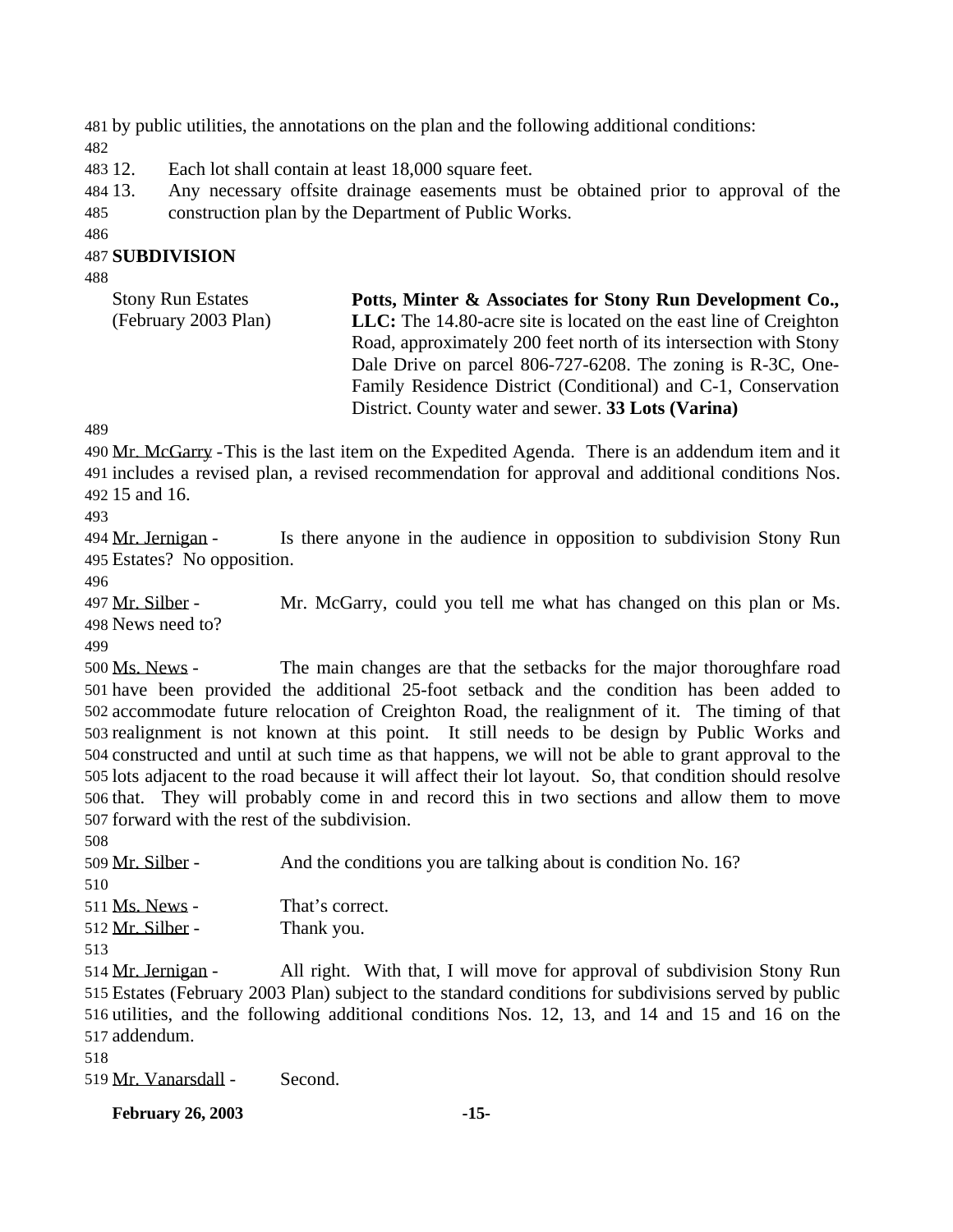Mr. Jernigan - We have a motion by Mr. Jernigan and seconded by Mr. Vanarsdall. All in favor say aye…all opposed say nay. The motion is passed.

 The Planning Commission granted conditional approval to subdivision Stony Run Estates (February 2003 Plan) subject to the standard conditions attached to these minutes for subdivisions served by public utilities, the annotations on the plan and the following additional conditions:

 12. The limits and elevation of the 100 year frequency flood shall be conspicuously noted on the plat and construction plans and labeled "Limits of 100 year floodplain." Dedicate floodplain as a "Variable Width Drainage & Utilities Easement."

 13. The detailed plant list and specifications for the landscaping to be provided within the 25- foot-wide planting strip easement along Creighton Road shall be submitted to the

Planning Office for review and approval prior to recordation of the plat.

- 14. The proffers approved as part of zoning case C-66C-02 shall be incorporated in this approval.
- 15. Prior to final approval, a draft of the covenants and deed restrictions shall be submitted to the Planning Office for review. Such covenants and restrictions shall be in form and substance satisfactory to the County Attorney and shall be recorded prior to recordation of the plat.
- 16. Final approval shall not be granted to the lots adjacent to Creighton Road until the issues associated with the realignment and reconstruction of Creighton Road are resolved to the satisfaction of the Director of Public Works.
- 

545 Mr. Silber - Okay. We don't have too much of an agenda left at this point. There are a few matters to be discussed. Under the subdivision extensions of conditional approval, there is one item for Planning Commission approval and one for informational purpose only. Mr. Wilhite, can you tell us about Carter Oaks please?

 Mr. Wilhite - We have one subdivision being extended administratively by the Director of Planning and that is Sadler Glen (February 2002 Plan). This is being extended for one year. There is one subdivision that will require the Planning Commission's approval. This is Carter Oaks, Section C (July 1993 Plan). This has had a number of extensions before, and there seems to be a major issue with the extending sanitary sewer to the site. Staff is recommending a one-year extension.

## **FOR PLANNING COMMISSION APPROVAL**

| <b>Subdivision</b>                      | <b>District</b> | Magisterial Original No. Remaining<br>of Lots | Lots | <b>Previous</b><br><b>Extensions</b> | Year(s)<br>Extended |
|-----------------------------------------|-----------------|-----------------------------------------------|------|--------------------------------------|---------------------|
| Carter Oaks, Sec. C<br>(July 1993 Plan) | <b>Tuckahoe</b> | x                                             | 8    | 10                                   | 1 Year<br>02/25/04  |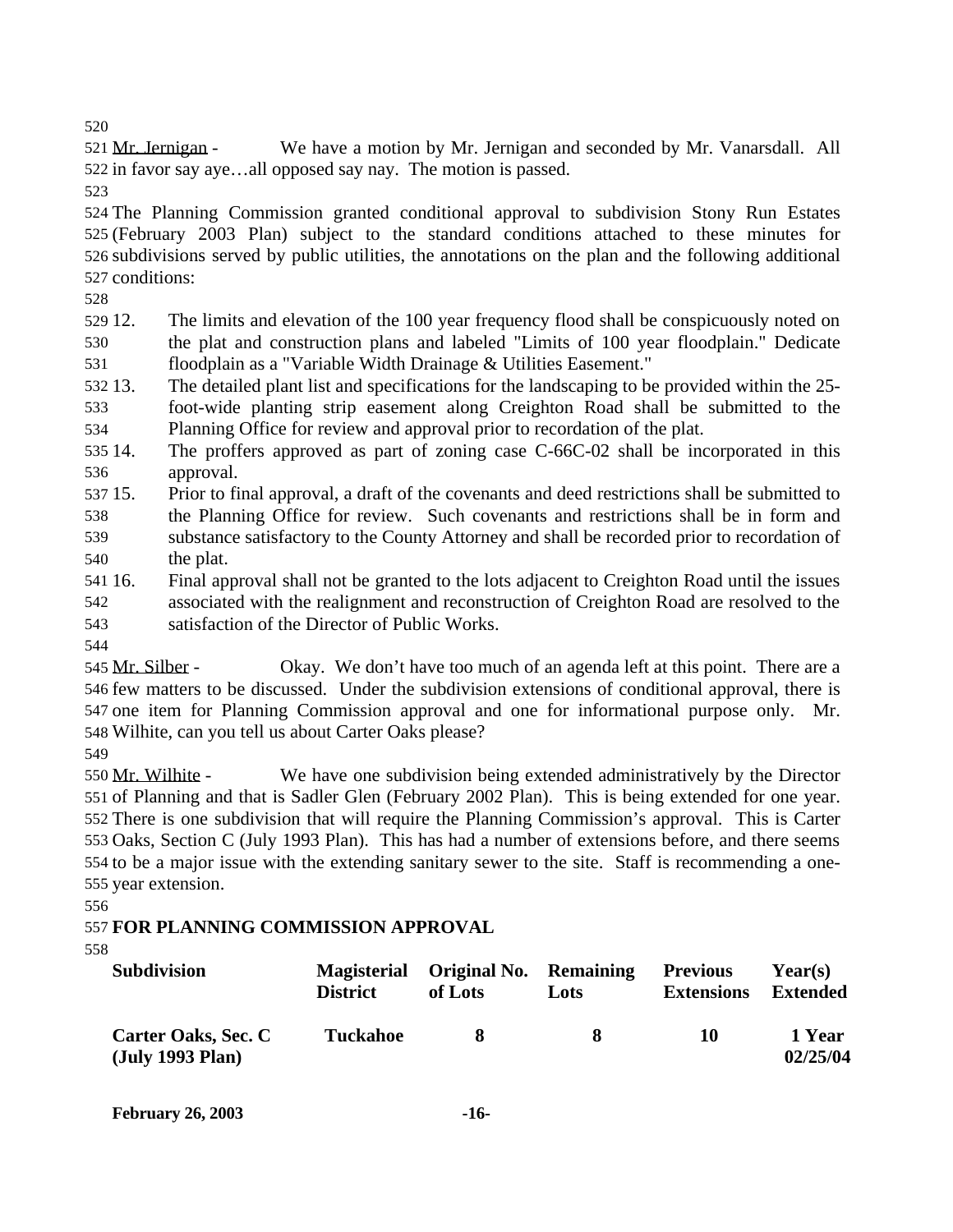#### 559

## 560 **FOR INFORMATIONAL PURPOSE ONLY**

561

| <b>Subdivision</b>                         | <b>Magisterial</b><br><b>District</b> | <b>Original No. Remaining</b><br>of Lots | Lots | <b>Previous</b><br><b>Extensions</b> | Year(s)<br><b>Extended</b> |
|--------------------------------------------|---------------------------------------|------------------------------------------|------|--------------------------------------|----------------------------|
| <b>Sadler Glen</b><br>(February 2002 Plan) | <b>Three</b><br><b>Chopt</b>          | 36                                       | 36   |                                      | 1 Year<br>02/25/04         |

562

563 Mr. Jernigan - Is there any opposition for the extension of Carter Oaks, Section C, 564 subdivision? No opposition. Mrs. Ware.

565

566 Mrs. Ware - I move to extend for one year subdivision Carter Oaks, Section C.

567

568 Mr. Vanarsdall - Second.

569

570 Mr. Jernigan - We have a motion by Mrs. Ware and seconded by Mr. Vanarsdall. All in 571 favor say aye…all opposed say nay. The motion is passed.

572

573 The Planning Commission granted a one-year extension for Carter Oaks, Section C (July 1993 574 Plan) for one year, February 25, 2004.

575

576 Mr. Silber - The next item of business, if I have been keeping track of the pages 577 correctly, is on page 11, POD-7-03, Park Commons @ Twin Hickory.

578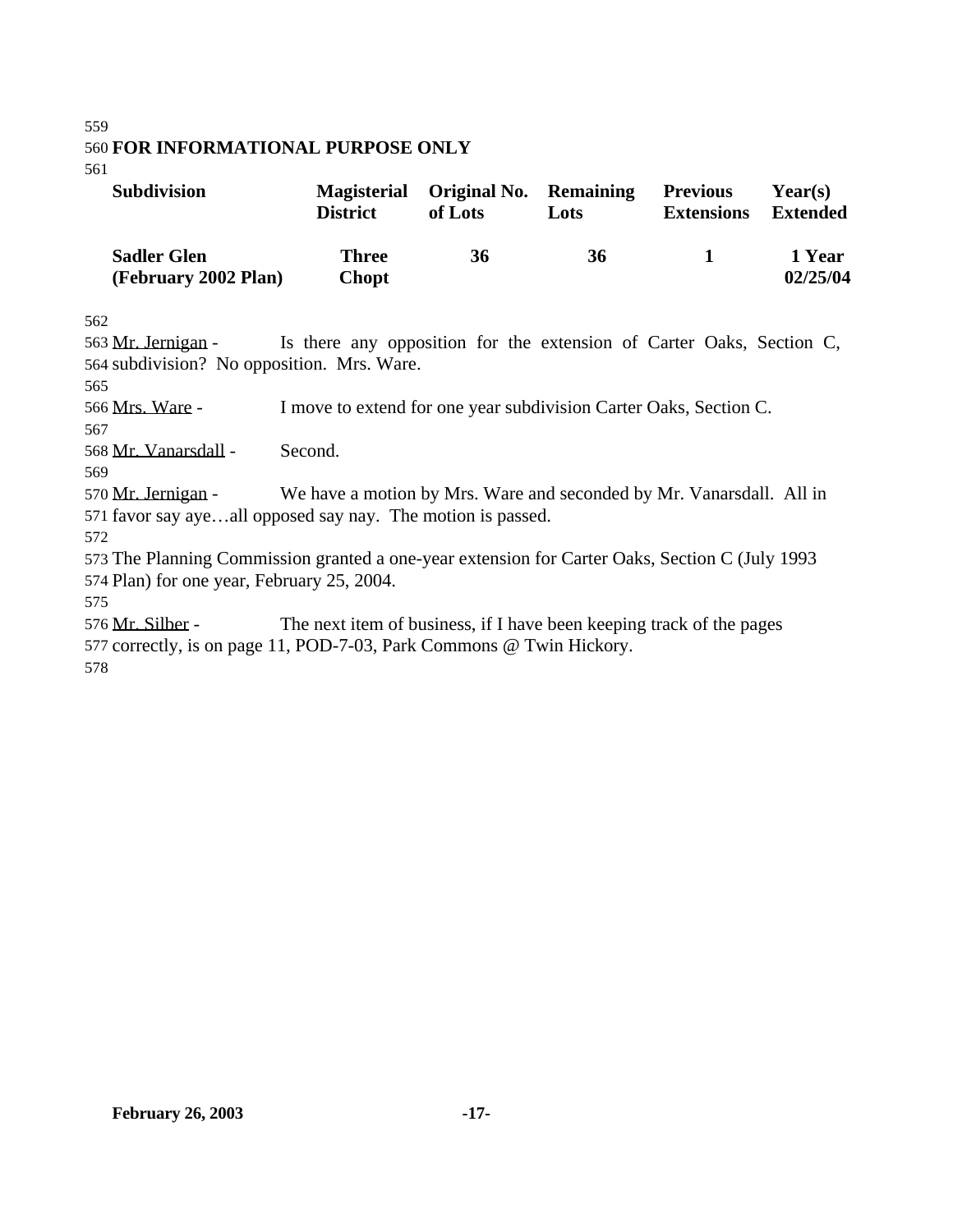#### **PLAN OF DEVELOPMENT (Deferred from the February 13, 2003, Meeting)**

| POD-7-03            | Youngblood, Tyler & Associates, P. C. for HHHunt                      |
|---------------------|-----------------------------------------------------------------------|
| Park Commons @ Twin | <b>Corporation:</b> Request for approval of a plan of development, as |
| Hickory             | required by Chapter 24, Section 24-106 of the Henrico County          |
|                     | Code, to construct 60 detached condominiums. The 12.99-acre           |
|                     | site is located on the west side of Hickory Bend Drive and the        |
|                     | south side of Twin Hickory Road on part of parcels 745-770-           |
|                     | 0962; 746-770-1492 and 0619; 745-769-6789. The zoning is              |
|                     | RTHC, Residential Townhouse District (Conditional). County            |
|                     | water and sewer. (Three Chopt)                                        |

 Mr. Jernigan - Is there anyone in the audience in opposition to POD-7-03, Park Commons @ Twin Hickory? All right, we have opposition. Good morning, Mr. Kennedy.

 Mr. Kennedy -Good morning, Mr. Chairman, members of the Commission. This case was originally on the Planning Commission's January 22, 2003, agenda. The case was deferred, at the meeting and again at the Commission's February 13, 2003 meeting, at the applicant's request, in order for the applicant to address County staff's concerns regarding the adequacy of internal drives. Since that time the plan has been revised to extend some drives and widen others. The previously expressed concerns have been resolved and staff now recommends approval of the plan.

 It should be noted that staff have received numerous e-mails and phone calls from residents in the Twin Hickory Community expressing opposition to the proposed plan. None of the opposition is with respect to the design of the plan now before the Commission. All of the community opposition is based upon their concern that the proposed development will be added to the Twin Hickory HOA and that the existing HOA pool, is already in their opinion overcapacity. Staff has forwarded copies of the e-mails and responses, to Mr. Taylor, the Planning Commissioner for the Three Chopt District. I must note however, neither the zoning code or the proffers for this property restrict membership in the Twin Hickory HOA or require construction of additional private recreational facilities. Therefore, there are no provisions for the Planning Commission to impose requirements at this time. Since all statutory requirements are now satisfied the staff recommends approval of the POD at this time.

 Mr. Jernigan - So, as far as Park Commons itself, the major discussion is over the pool or becoming a member of the association.

Mr. Kennedy -Yes, it is.

Mr. Jernigan - Unfortunately, like you said, we don't have any control of that.

 Mr. Kennedy -No, we don't and that has been my response. It is an issue that has been forwarded to HHHunt, directly to Mr. George Moore, who is here. It is an issue that they said that they are considering options on how to address that. But, there is no basis for staff to require

**February 26, 2003 -18-**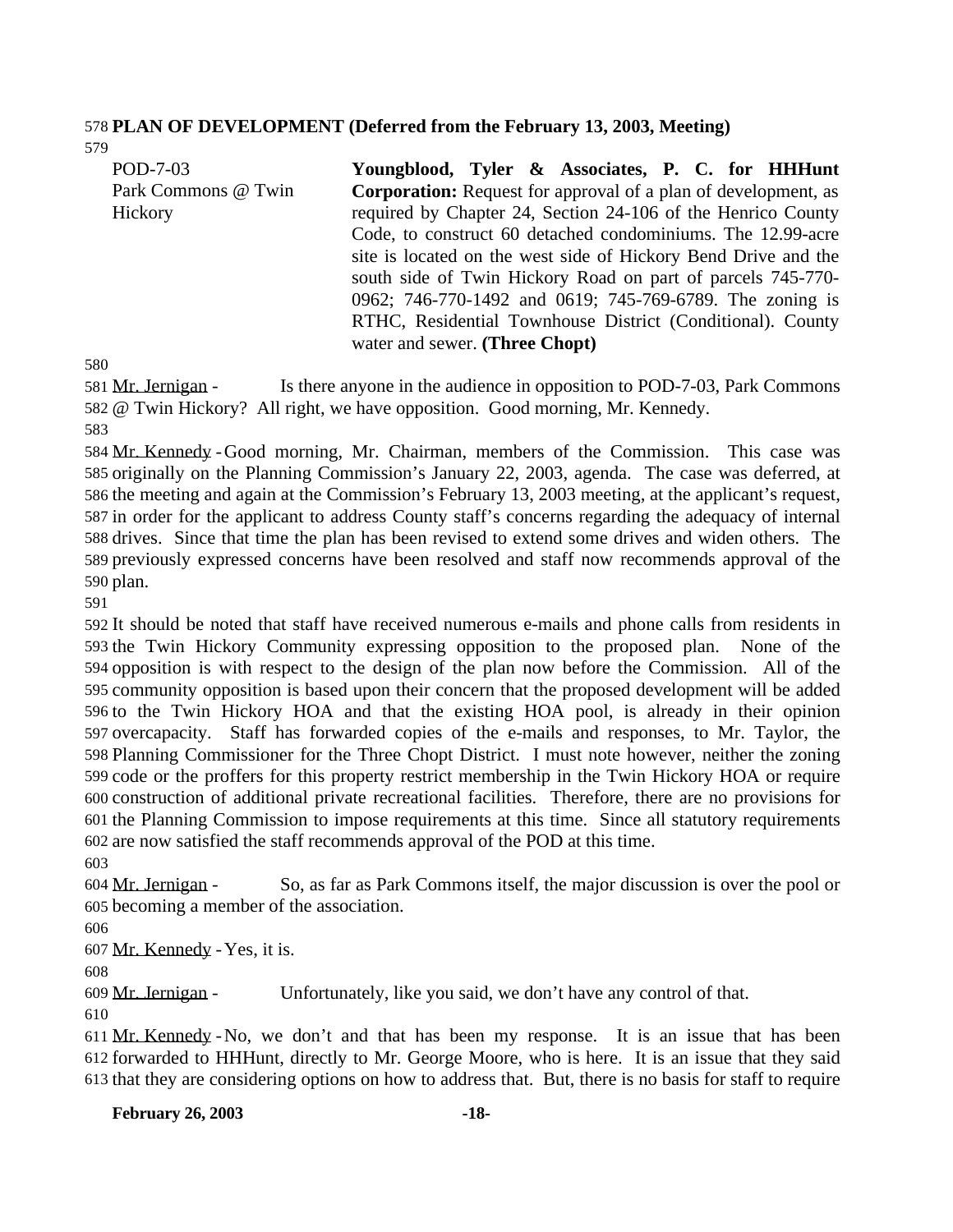it or the Planning Commission require or impose a solution at this time and that's why we are recommending approval.

Mr. Jernigan - Okay. Thank you, Mr. Kennedy.

 Mr. Taylor - Mr. Chairman, if I may, it seems clear that Park Commons as a project meets with everybody's approval, pretty much of everybody's approval. It has been deferred a few times related to inner circulation for emergency vechiles. But, in discussions with the neighborhood people and discussions with the developer, the issue keeps coming up as to amenities, what amenities are provided, and how the swimming pool will be developed and used. Well, while we have some time this morning, I actually would suggest that we entertain the comments of the people who would like to speak, which includes the developer and some of the people in the community simply so that we can hear their concerns. I received a volume of e- mails and I have gone through them and the basic issue that comes up here is not development issues specifically related to Park Commons. It is an issue related to amenities and the provision of the amenities and the availability of the amenities and the fear that with more people there will be more crowding. Against the argument that the developer makes, until there are more people I really don't want to invest in additional infrastructure. There is truth, frankly, on both sides. And because of the volume of the argument I think it's worthwhile to hear it because it is an issue that we will hear again and we will have to adjudicate.

 Mrs. Ware - I have some questions for Mr. Kennedy before we go forward about the actual internal circulation of the development. When you look at units 28 through 42 is that basically being serviced by something that connects to those two? One is a cul-de-sac and then that roundabout from in the end.

 Mr. Kennedy -Yes. There's going to be a private concrete drive that extends there. A 2-foot- wide concrete drive would extend between units 22 and 48, as opposed to what would normally be a private road.

 Mrs. Ware - So, that is the same width as the driveway that would be going through? 

 Mr. Kennedy -Well, it is 22 feet wide. It would accommodate adequate back up space according to the zoning code and would be wide enough to accommodate a fire lane, but it would have to be marked as a fire lane because a 20-foot fire lane is required. So, the people could not park there.

Mrs. Ware - So, no one could park on either side of this?

Mr. Kennedy -No, they can't. They can only park in their driveways and back up into it.

 Mrs. Ware - If these people had visitors where would those visitors park, in their driveways?

 Mr. Kennedy -They would have to park in the driveways. They do have two-car garages and hopefully they won't have other things in them likes boats and things so they would have to park

**February 26, 2003 -19-**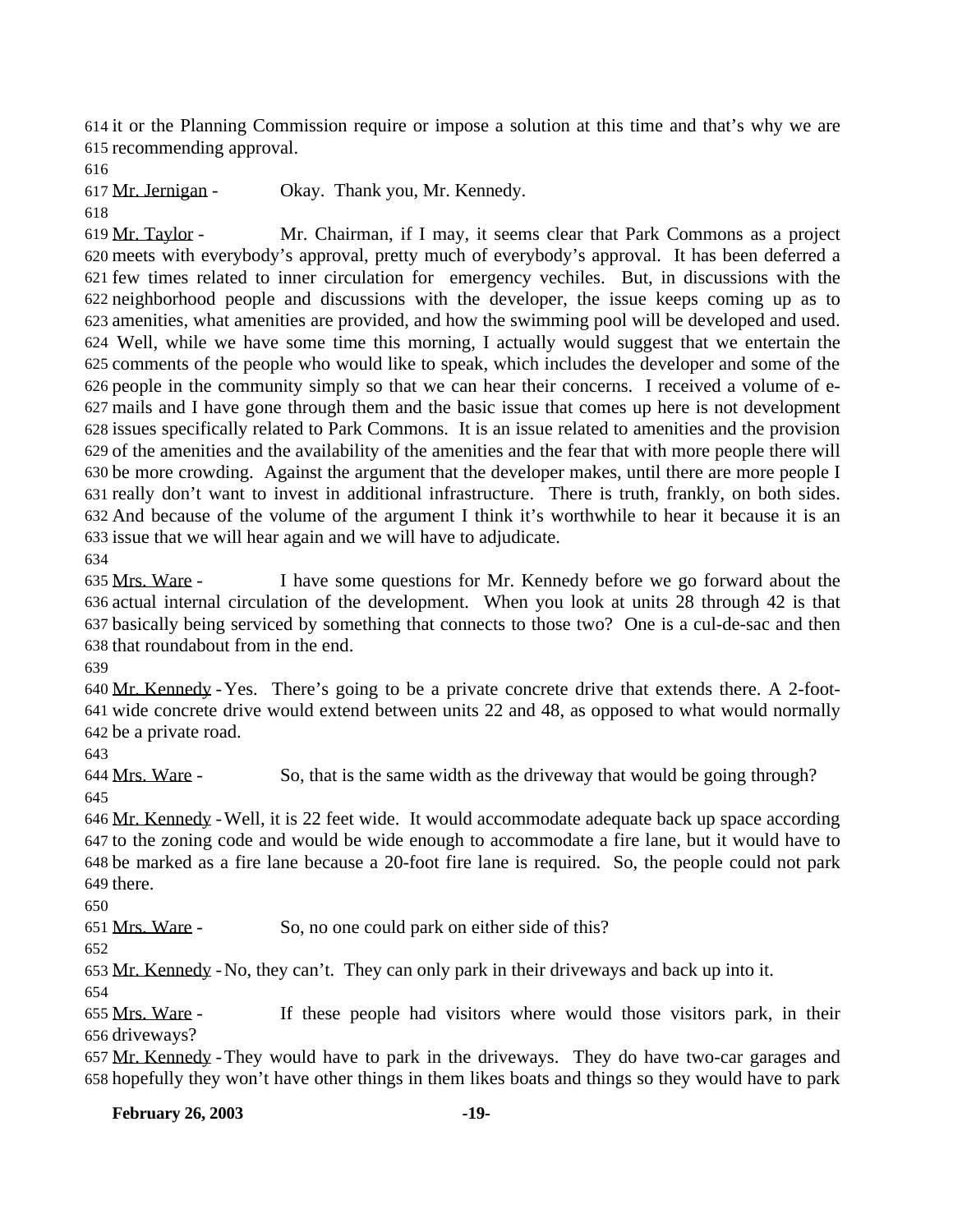in their driveways. There is scattered parking throughout the site. The main entrance drive is 30 feet wide. That does permit parking on one side. The roundabout is over 30 feet wide and does permit parking. So, there are a couple of places and there is scattered parking throughout the site on the revised plan. Some of it may not be as convenient to those units as it is to other units. Those units don't have very convenient parking in front of them but there is parking elsewhere in the community for visitors.

 Mrs. Ware - So, these units are rather large? They are home size, how many square feet?

 Mr. Kennedy -These are basically patio homes. They are proffered to be 1750 square feet each minimum with two-car garages. So, basically they are very large ranches.

 Mrs. Ware - My concern health, safety and welfare wise is if you can't park on the either side of the street and you are going to mark it as a fire lane how are you going to enforce something like that because usually isn't it done on a complaint basis?

 Mr. Kennedy -Yes. This is a restricted 55 and older community. I would expect that there may be a call sooner rather than later because of the age of the people and the need for more care and that would be reported to the Fire Marshall's Office it someone is doing it and the Fire Marshall and the Police would take enforcement action. It has occurred in other communities. I think Park West had a similar problem and the Fire Marshall's Office has to enforce it.

 Mrs. Ware - I know that there's a neighborhood in our district, Weston, where several streets are narrow and they do have signs up or they did have signs up for fire lane but those signs are taken up on occasion. I would just be really concerned about having a driveway servicing this many homes because they are patio homes. Is this pretty much the minimum? 

 Mr. Kennedy -These drives meet the minimum statutory requirements, yes. I think the Fire Marshall has originally recommended larger drives but the end result is that these meet the statutory minimum requirements and we are satisfied that they meet the minimum requirements at this time.

Mrs. Ware - But, Fire was concerned?

 Mr. Kennedy -Fire was concerned, yes. And the Fire Marshall is here and he's indicated that he will enforce the fire lanes.

 Mr. Jernigan - Are there any other questions for Mr. Kennedy by the Commission?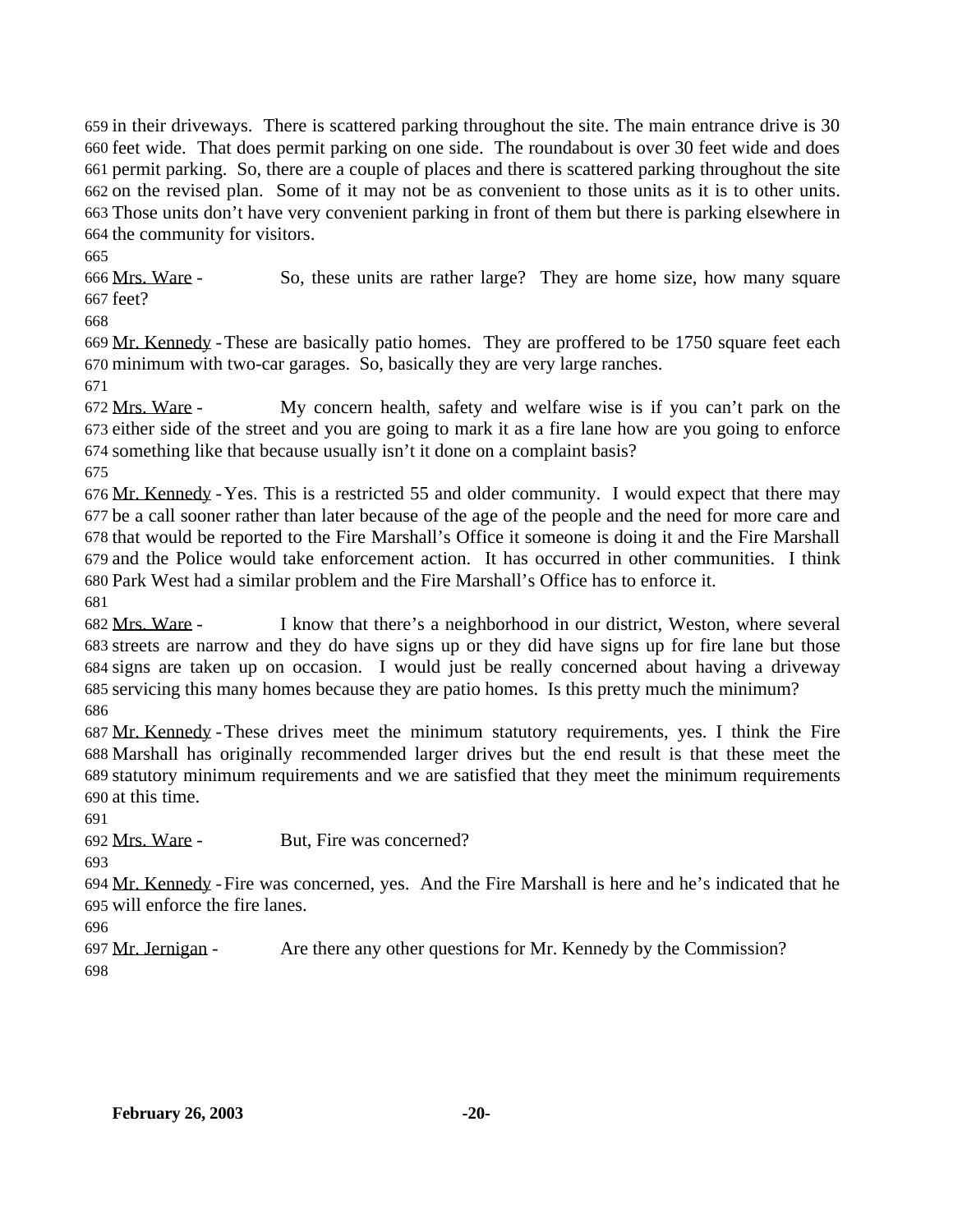Mr. Archer - Yes. I would just like to clear up something in my own mind. So 22 feet is the minimum size of the driveway? 

 Mr. Kennedy -Yes. It's actually a code requirement and a zoning code that requires the drive to be a minimum of 22 feet wide and that's in order to allow back up space for cars as well as for cars and trucks to pass. So, that's actually a requirement in the zoning code itself for those drives. And that's what they meet.

Mr. Archer So, parking on one side wouldn't be allowed.

 Mr. Kennedy -Parking on one side would not be allowed and the fire lane is 20 feet wide so they couldn't park on one side.

711 Mr. Vanarsdall - What did you say the minimum is?

Mr. Kennedy -It's twenty-two feet.

 Mrs. Ware - I would like to know too that the other internal circulation within this development they can only park on one side of the street.

 Mr. Kennedy -Yes, a maximum of one side of the street. In order to park on two sides of the street we would need to have a 36-foot-wide street.

 Mr. Jernigan - All right, are there any other questions of Mr. Kennedy? Thank you, sir. All right, Mr. Taylor, would you like to hear from the applicant now?

 Mr. Taylor - Yes, Mr. Chairman, I would but we have somebody from the Fire Department here. Do we want to hear his comments first because I think this issue of emergency access is kind of a key one and I think if he's here we should hear from him.

 Mr. Silber - I suggest, Mr. Taylor, we go ahead and hear from the applicant. Let the applicant present his case and then if there are questions Mr. Dunn can come up and answer those.

732 Mr. Taylor - That's fine with me. Let's do it that way.

 Mr. Tyler - Good morning. My name is Webb Tyler and I am an engineer with Youngblood, Tyler & Associates. With me this morning is the client, Mr. George W. Moore, III. He is the director of development of HHHunt responsible for this project. He is available to speak. Also with me this morning is a lady from with our firm, Ms. Bonnie Beavers, a license engineer and the project engineer of record.

| 740 <u>Mr. Jernigan</u> - | Mr. Tyler, may I interrupt you for a moment? |
|---------------------------|----------------------------------------------|
| 741                       |                                              |
| 742 <u>Mr. Tyler</u> -    | Yes, sir.                                    |

**February 26, 2003 -21-**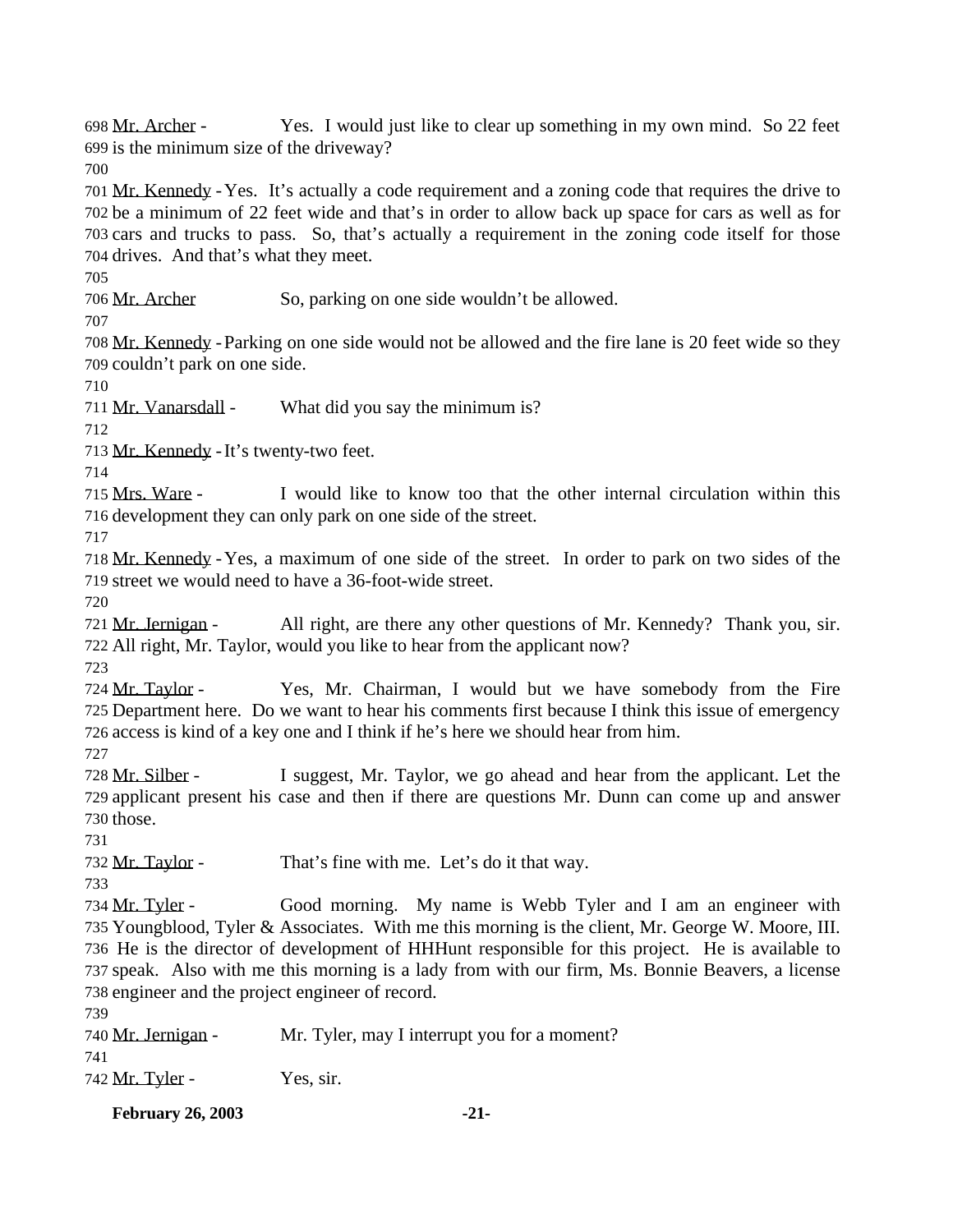Mr. Jernigan - Being that there is opposition, we have a 10-minute rule. Would you like to reserve rebuttal time?

 Mr. Tyler - Please, if you would just reserve five minutes for Mr. Moore who would like to speak. First off, I would just like to take a moment and thank the Planning Commission and the staff for going to the Expedited Agenda. I noted that 16 items, after 25 years of working here, that 16 items were resolved on the Expedited Agenda or deferred. The majority was resolved on the Expedited Agenda after 21 and that's a grand total of 78% of the agenda items were handled in 22 minutes. And as a long time veteran of being here past lunch, I sincerely appreciate that, along with my productivity of being able to be improved radically. So, thank you very much to the Planning Staff as well as the Planning Commission for moving to an Expedited Agenda.

 Let me address Mrs. Ware's concerns. Mrs. Ware we have had at least 10 to 12 meetings with various members of staff to address the concerns that staff had before this plan was brought to you. That's what created the two deferrals. The client as well as my own firm has worked diligently resolving these issues with both the Fire Marshall and Traffic. I would like to point out that staff increased the design criteria on this proposal above that which we have been using over the past five years. In other words, the roads are wider, the circulation is better and that is a result of some concerns that have been brought forth in communities that are not designed by our firm or not designed by Hunt. Staff informed me that there have been no complaints in the Hunt communities that we have developed over the last six years that are of this type of product. Specifically, they are The Fairways at Wyndham, Kelston Green at Wyndham, The Greens at Wyndham, Club Commons @ Wyndham, Ashton Park at Wyndham and Belmont Park at Twin Hickory. Those units represents approximately 300 units that at least that I have enough confidence to ask my or inform my mother-in-law that I thought they were a good place for her. And, obviously, I'm sure that… I love my mother-in-law so I'm not concern that she's in jeopardy for her safety as of a result of this fire question. What is obvious, this product is for empty nesters. Out of 50 units there is only one, even without a non-age restriction, there's only one facility, or one home that has a child in it that goes to school. The garage is not full of various, different toys and things like that. They are actually used for cars. So, the people actually park not on the street but in their garages and their guests park on the driveways. I have gone to visit my mother-in-law on multiple occasions, in both Kelson Green as well as Ashton Park. And they see that their guest park in the driveways. At times when there is a huge party people do park on the street and just as I live on a public street that is only 18 feet of asphalt. This is a Henrico County public street that is only 18 feet of asphalt with shoulders on either side of that, all right, in a 50-foot right-of-way. I live on that street and have guests, my teenagers have had many parties there and have had those guests park on the grass, just as will occur in this particular instance. So, I submit to you that it is not a function of safety. It is not a function of the inability of the community to park. What will happen is the people will pull off and it will allow the fire truck access. I also submit to you that this particular design criteria is even more stringent. In other words, this plan is even more stringent as far as this design criteria, then what we have had successfully go on for the last five years with no complaints. Therefore, as a result of both staff recommendation for approval, I think it is evident that we have worked out the technical issues. I am not here to address the aspect of the Homeowner's Association but I do

**February 26, 2003 -22-**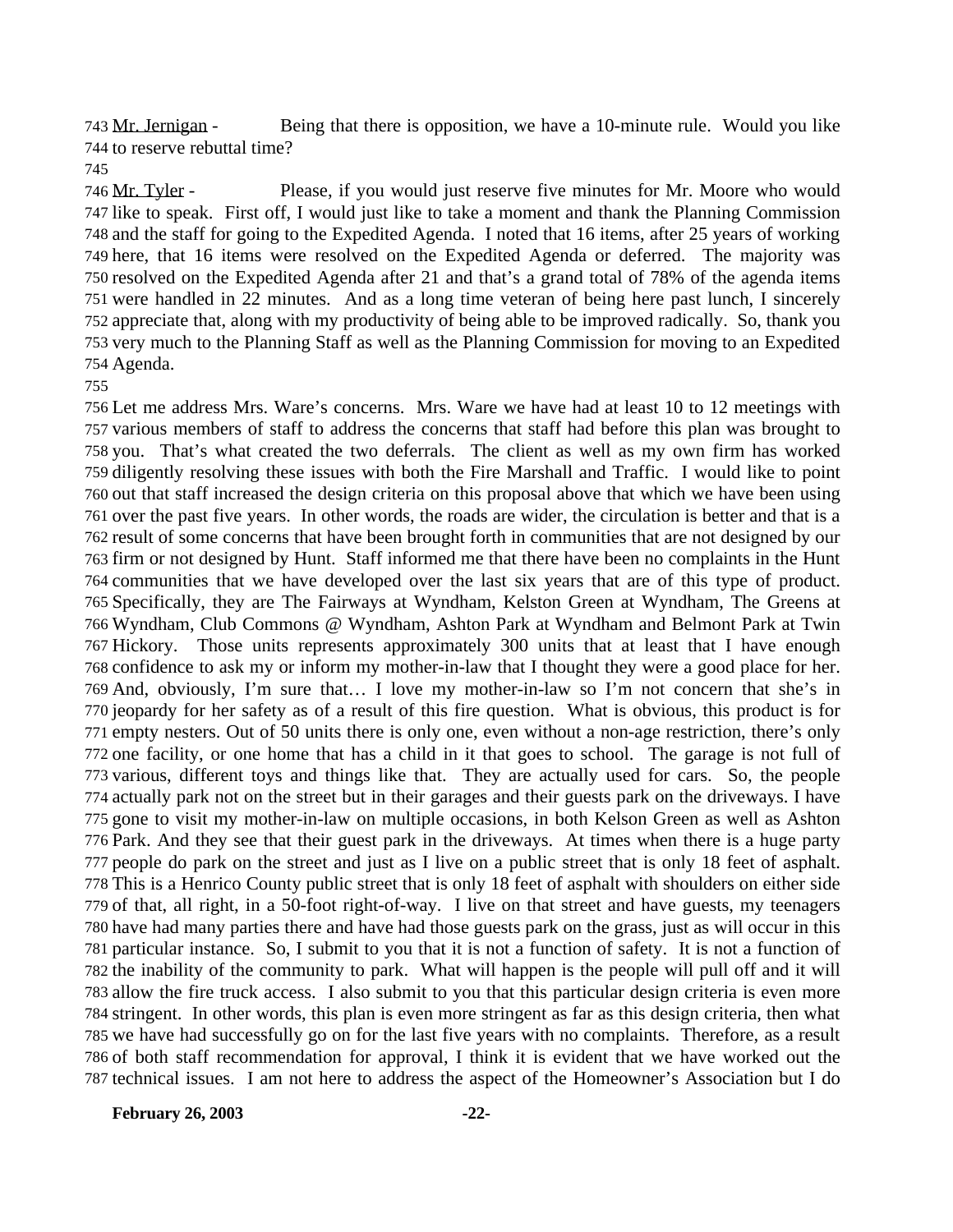believe that we have resolved the technical issues of circulation, of fire circulation, and I sincerely believe it is safe. Just as I believe it is evidenced by my own mother-in-law living in both the Kelson Green as well as the Ashton Park communities over the last six years. If you have any questions I'll be glad to answer them.

 Mr. Glover - Mr. Chairman, since Mr. Tyler reminisce over the way the Planning Commission handled cases in 22 minutes, we handled 16. I'm certainly glad to see that we have added the criteria of his mother-in-law to the fact that this is approvable. Just a point of interest there. I didn't know we were engaging the acceptability by mother in laws.

798 Mr. Tyler - Not for you, sir, but definitely for me.

 Mr. Glover - I think that is a necessary step for you too. Your wife may have had something to do with that.

Mr. Jernigan - Are there any more questions of Mr. Tyler from the Commission?

Mr. Vanarsdall - Mrs. Ware, did he answer your question?

 Mrs. Ware - I've been on the Commission only a year so I'm not as familiar with the other developments that you have done but do you generally have roads the same width of the driveway in the other developments?

811 Mr. Tyler - The other developments actually have driveways that are narrower. Five years ago, for example, the Fire Marshall's criteria was 16 feet. Three years ago he increased that criteria to 18 feet. This particular time, that criteria has increased to 22 feet on a private drive. We have increased those roadways from, one roadway from 24 feet wide to 30 feet wide for the Fire Marshall as a result of the concerns. We have increased the circulation for him as well. Our criteria has continuously increased the width of those private driveways and roads. 

 Mr. Jernigan - Webb, I think what she wants to know is the other places that you have set up like this where you have this driveway feeding this many houses or do you just normally have a street in front of every house?

822 Mr. Tyler - We don't normally have a street in front of every house. What we did there we would normally have two or three homes on a private drive and we have done that often. And that private drive is only 18 feet. That driveway was increased and connected; it was increased in width from 18 feet to 22 feet wide and connected per the request of the Fire Marshall.

828 Mrs. Ware - And I also feel like, long-term wise, you can't predict the needs of the people who are going to be living here. They are going to need places for friends to visit and people to park and….

831 Mr. Tyler - I don't deny that. I believe there will be parking on one side of the streets.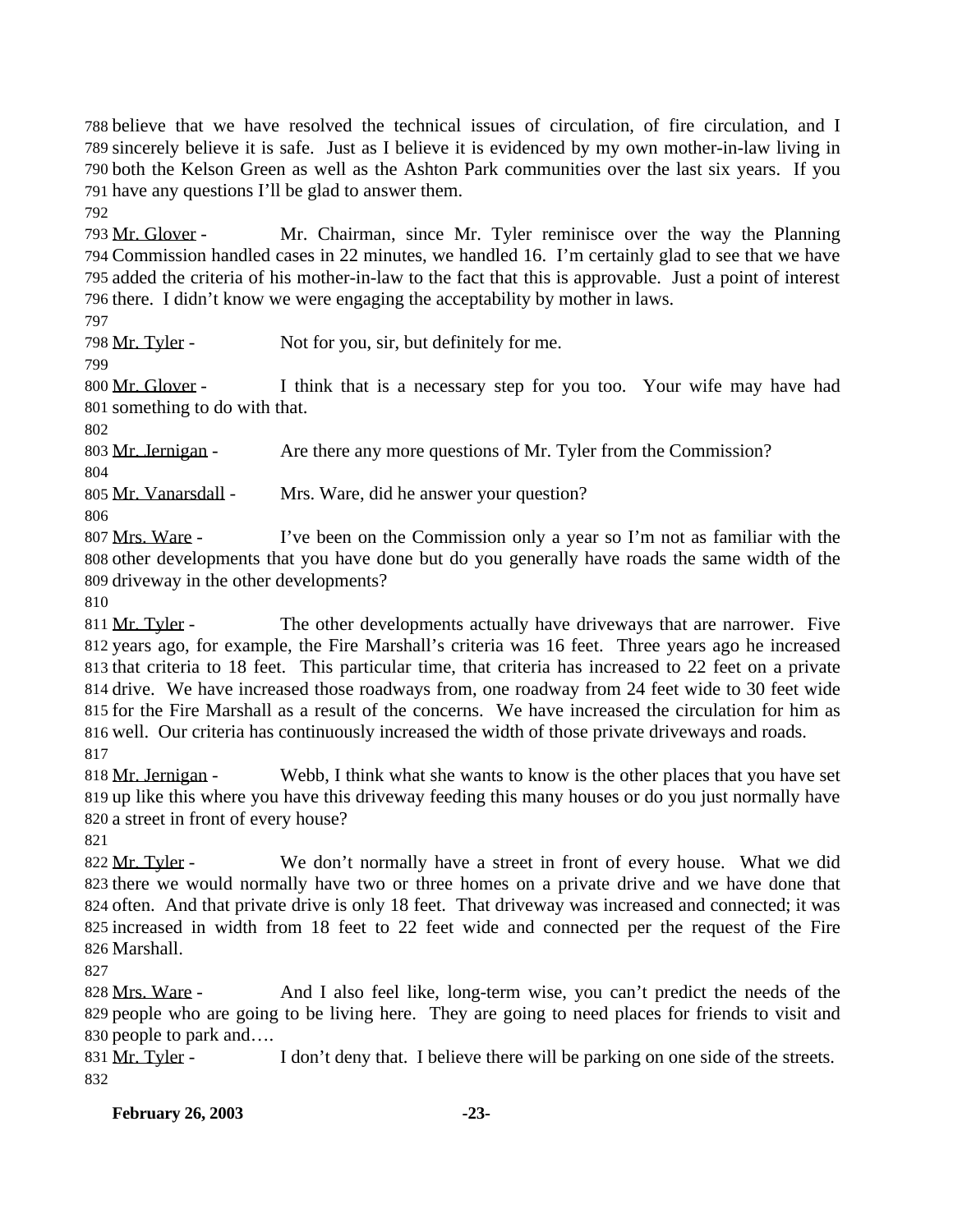833 Mrs. Ware - Not on this driveway.

835 Mr. Tyler - I believe there will be parking on this driveway, ma'am. All right. I believe people will pull off to the side and they will hang one wheel on the driveway and put the other wheel in the grass. And I believe that is the reality of what will happen, as it is the reality of what happens on my own street which is a public street which is only 18 foot wide. They put 839 one wheel on the asphalt and one wheel on the grass. That's the reality, that's not necessarily…. 

| 841 Mrs. Ware - | Being the minimum?             |
|-----------------|--------------------------------|
| 842             |                                |
| 843 Mr. Tyler - | Being the minimum, yes, ma'am. |
| 844             |                                |
| 845 Mrs. Ware - | Thank you.                     |
| 846             |                                |

847 Mr. Jernigan - Are there any other questions for Mr. Tyler? All right. I think we would like to hear from the opposition. Good morning.

 Ms. Zuercher -Good morning, Mr. Chairman, members of the Planning Commission. My name is Lucy Zuercher and I live in Twin Hickory at 5109 Dorin Hill Court. With respect to Mr. Taylor and Mr. Kennedy for the record I would like to state that we did meet with Mr. Taylor and County Planner Mark Bittner on Monday night and Mr. Taylor was aware that residents objected to the design of Park Commons. If this will be built not far from my home in Scotsglen and these rows of homes jammed together in lines do not represent the quality of development one expects to see in Henrico County. There are few if no curving roads, cul-de-sacs, no common area; no grace note of a median or even a bit of green space, just homes jammed packed together to maximum developer and builder profit. And the fact that there are not amenities whatsoever does concern us as residents because clearly the only amenities available to future buyers of these homes are those that might be made available to them through the Twin Hickory Homeowner's Association. We did express this to Mr. Taylor and Mr. Bittner on Monday evening. And regardless of the price of these homes, we just feel that this plan of development does no credit to our community of Henrico County.

 Also for the record, and I appreciate Mr. Taylor offering us the opportunity to discuss this a bit this morning. I understand the Planning Staff has received numerous e-mails from Twin Hickory residents objecting to the certainty or even the probability that Park Commons will be annex into our Homeowners Association. We know the County has no legal jurisdiction over Homeowner Associations. And, in fact, I've learned HOA's are the only government entity in the United States of America which answers to know one. They have unlimited government full authority over their residents and this might be tolerable if the residents governed themselves. In Twin Hickory, our developer has reserved the right to control our Homeowners Association for up to 20 years or whenever they are done making a profit and pull out. This gives the developer plenty of time to maximize profits with little interference from residents who are their customers and as a matter of fact Henrico County taxpayers. And we have said for over a year now we do not want any more annexation into our Homeowners Association. 

#### **February 26, 2003 -24-**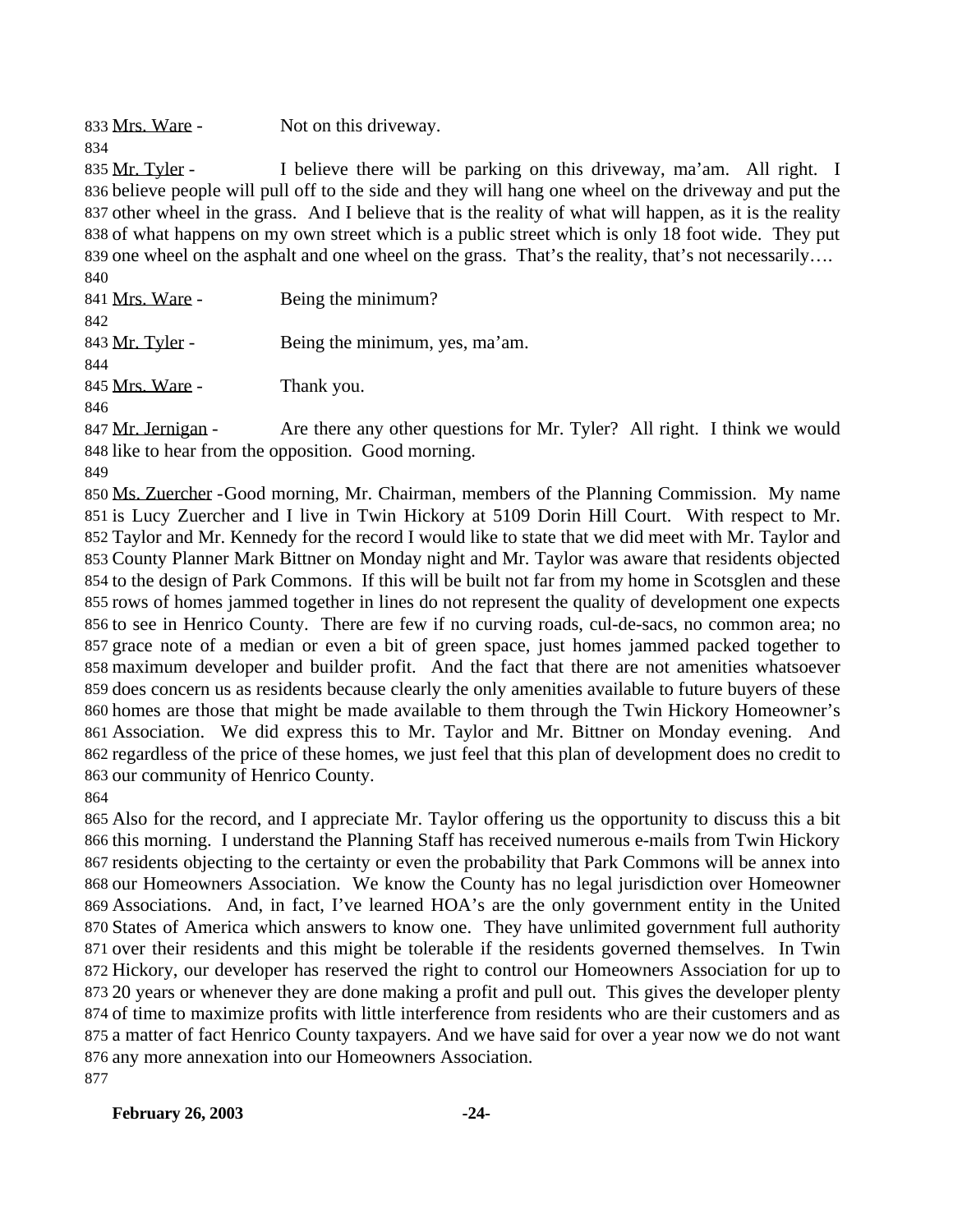Since the County knows our HOA is controlled by the developer, there should be more of an effort not less to insure that we are represented by Henrico County government until at such time as we allowed the luxury of governing ourselves. We realize that the County feels we are just out of luck in terms of representation but for the record, I would just like to quote from four of the e-mails that residents have sent to the County this week. And I understand from Mr. Kennedy that you have all received a packet of these. These are just a few quick excerpts. "I would like to go on public record as someone who is totally opposed to any more neighborhoods being annexed into the Twin Hickory community. The developer's record of cooperation with the existing community is abysmal as best as they seem to be interested only in feeding their Twin Hickory cash cow. The pool is already much too crowded during peak usage times and the developer has been approached on several occasions about the problem only to turn a deaf ear our way with a polite smile on their collective faces. Furthermore, additional homes in and around the existing community would only increase the problem there and add to the sure number of cars and traffic which is an already growing concern to those of us with young children in the community." Here is another one. "The fact of the matter is the developer is not staying and if you look around there are some very bright people in this community who have the right to be heard. The investments we have made in our homes are carefully considered and done for the most part as a long-term thing. Whereas, the developer is only in it for the short haul. That makes everything and everybody at the mercy of the developer and their plans. Something in that idea just strikes me as wrong I guess." Here is a third one. "I think the Planning Commission and staff has an obligation to show a little more concern with our rights as taxpayers and people who vote. And give equal weight to our concerns and appear a little less tied to the developer by allowing them to continue to do whatever they want when they want if for no other reason then to grow the County tax base out here." And, finally the last one. "Attempts have been made initiated by various Twin Hickory homeowners to engage in dialogue with the developer including sessions in which Mr. Kaechele and other County leaders so graciously participated. These sessions took place during the summer months of 2002. Importantly, in the last joint session there was an agreement between the participating County leaders, participating homeowners and developer that the developer would engage the homeowners in a master planning process with the expressed purpose of evaluating the load on infrastructure services organized under the Homeowners Association and options for future expansion. Options that would address the growing number of living units in the Twin Hickory development. Unfortunately, it appears that a unilateral decision has been made to suspend that master planning process including residents. I expect that Mr. Kaechele would be willing to share his recollection of those discussions and the agreement."

 I would just like to conclude by observing that we understand that the applicant and the developer have rights. The developer has been aware of its customer's opposition to further annexation for a year, but has made it clear that its rights to exceeds ours. We do expect, as taxpaying citizens of Henrico County, we should have a voice and some rights in these development decisions that will affect our daily lives for years to come and we do expect that the representative government of our County supercedes that of the developer controlled non-representative HOA mini government. Thank you very much.

922 Mr. Jernigan - Are there any questions for Ms. Zuercher by the Commission?

**February 26, 2003 -25-**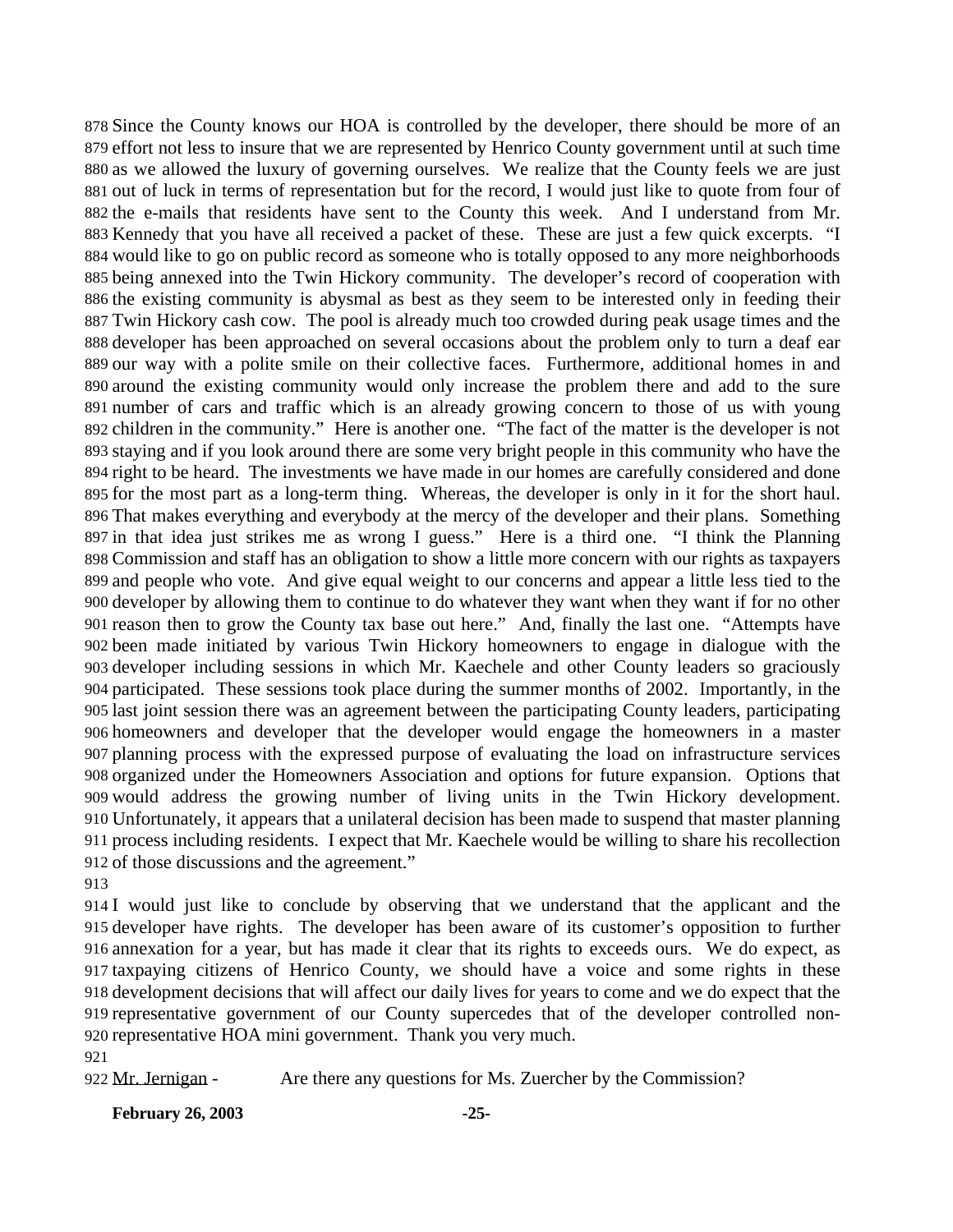924 Mr. Archer - Ms. Zuercher, can you tell us some of the things that are included under the auspices of the current Homeowners Association?

Ms. Zuercher -I'm sorry, I don't understand the question?

929 Mr. Archer - Some of the things that are included as being a member of the Homeowner Association.

 Ms. Zuercher -The amenities? It's the pool, the lake house and common areas and trails. But, I just one to point out that a resident called all the different pool communities, that she was able to contact in the area, and all these others Church Run, Short Pump, Milestone, Ash Creek, Fox Hall, they all have one pool like ours that comfortably serve 350 to 500 families whereas we are expected to have approximately 1600 families in the end with what is currently annexed in Twin Hickory. Now, I understand the developer has generously provided an additional deck to our single olympic-size pool, but that does not strike us as adequate and we have no other voice in these decisions except by appealing to the County. Thank you.  $0.40$ 

| フラリ                |                                                         |
|--------------------|---------------------------------------------------------|
| 941 Mr. Archer -   | Thank you, ma'am.                                       |
| 942                |                                                         |
| 943 Mr. Jernigan - | Thank you, Ms. Zuercher. Ms., do you want to speak too? |
| 944                |                                                         |
| 945 Mrs. Hunt -    | Yes.                                                    |
| 946                |                                                         |
| 947 Mr. Silber -   | You have about five minutes.                            |
| 948                |                                                         |
| 949 Mr. Jernigan - | Good morning.                                           |
| 950                |                                                         |

 Mrs. Hunt - Good morning. My name is Stephanie Hunt. I live at 11405 Scotsglen Court in Twin Hickory. And I myself personally am very involved in my community. I spend a great deal of my time volunteering. For example, I'm president of the Twin Hickory Swim Team. I just feel in trying to manage that amenity for our community that I'm very concerned about having a quality program for the children. And if we are going to slam 1600 units into our HOA I think that's going to be impossible. Secondly, I'm putting my house up for sale and I'm moving to a section in the back of Twin Hickory. When we were meeting with HHHunt and these planning meetings back over the summer, Mr. Dan Schmidt personally told me that homes in Twin Hickory sale \$10,000 to \$15,000 higher than homes outside of Twin Hickory. Well, I had my house for sale and that's not true. I'm selling my house at a lower price than homes outside of Twin Hickory and I feel slamming further units into our HOA is just going to further devalue the amenity package we have in Twin Hickory. And as Ms. Zuercher so eloquently expressed, what is our recourse. I've been living in Twin Hickory now for three years and I have had no impact on how our Homeowners Association is run, and it is extremely frustration to have no impact, especially, when I volunteer all my time. I don't get paid to do anything in the community but yet I have no impact whatsoever on how many units are annexed in and it's extremely frustrating and I would just like to ask you folks what can we do? What recourse do I

**February 26, 2003 -26-**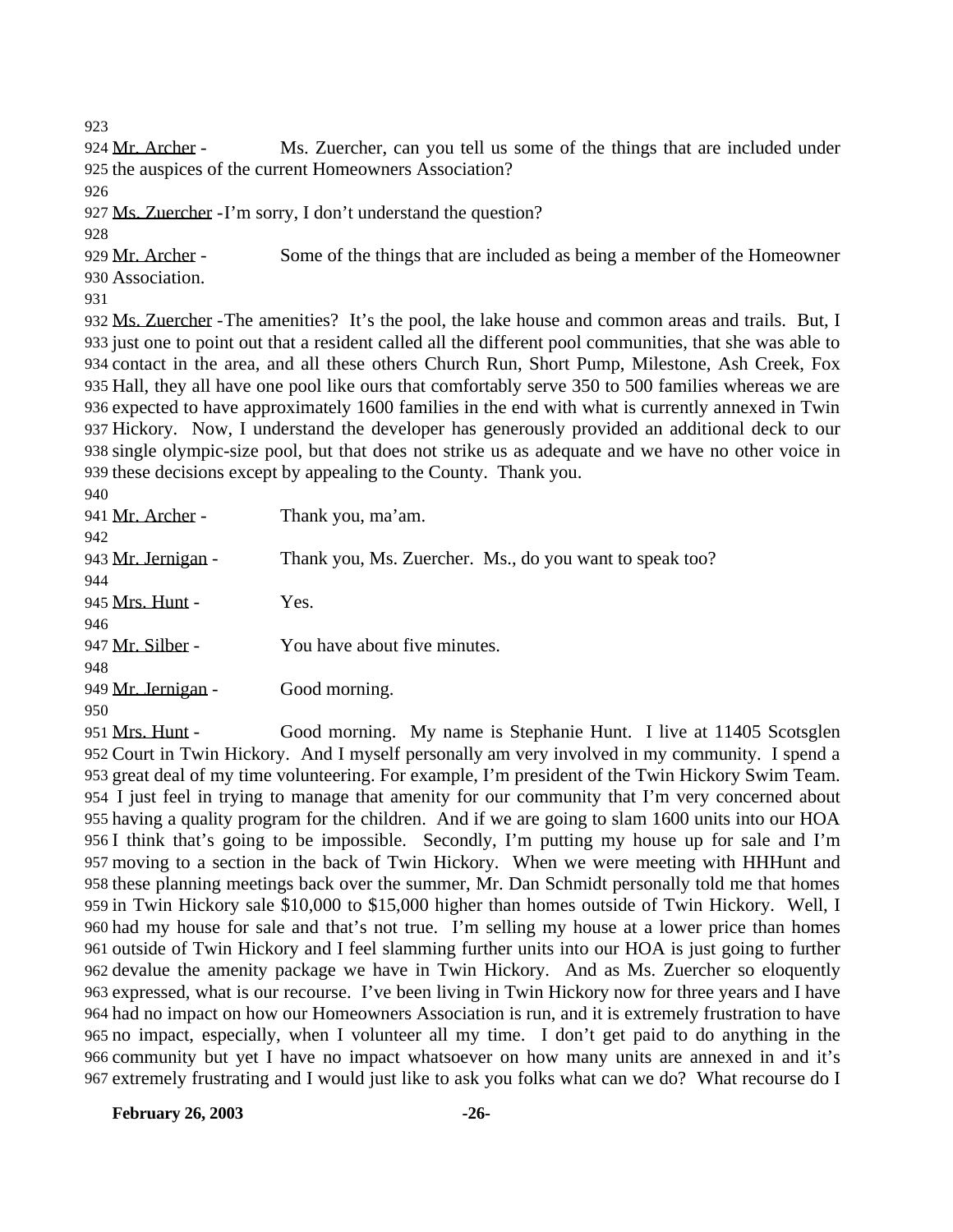have as a resident? And I pose the question. What can we do to have an impact on how this homeowners association is run?

 Mr. Jernigan - Well, Mrs. Hunt, right now the County can't get involved. The law doesn't allow it.

974 Mrs. Hunt - Right. But, why is that?

976 Mr. Jernigan - I don't know.

978 Mr. Glover - I think the General Assembly has to give us power. In fact, I know the General Assembly has to give localities the power. In the State of Virginia, because we are what they call a Dillion Rule State, they have to give us enabling legislation. The enabling legislation at this point in time does not allow local governments to enter into the government of homeowner associations. Now, I'm not sure if that is good, bad, or indifferent. I've never really given it a great deal of thought. I understand what you are saying. I belong to an association myself.

986 Mrs. Hunt - Maybe it's the State of Virginia. Because my husband is in the military, we have lived in different states. We have interacted with different homeowner associations and I've never experienced something as rigid and controlling as this. I mean they have been in charge of our homeowners association now for over five years.

991 Mr. Glover - I think they can control it up to the time, until the homeowners actually own, say 75% of the total lots.

Mrs. Hunt - I think it's 51%.

996 Mr. Glover - Is it 51%? It could be different there, I don't know, but I do know that we can't get involved with it because I have been dealing with this for about 19 years. Homeowner Associations have just, in the last few years, become a real interesting approach to government. In other words, it's another layer of, I hate to say it, but bureaucracy. It seems that people don't have a great deal of input into that bureaucracy until such time as they take it over. Anyway, I hope that helps explain it but maybe we can get a ruling from our legal department to pass down to the Homeowner's Association as to what authority the County has. Mr. Secretary, is it possible that we can get some ruling to let them know what authority the County has. I hear this from you and I completely sympathize with you because you have a feeling that you want to be a part of the development in your community, which you should have. 1006 Mrs. Hunt - Sure, exactly.

1008 Mr. Glover - And I don't know that... most of us when we go to buy a home, we get excited about the kitchen and the den where we are going to put our television set, I guess. But, in this particular case, 1600 homes, I don't know whether that's too many or not enough or what. 

Mrs. Hunt - With my experience with swim leagues, that's an extremely high number

**February 26, 2003 -27-**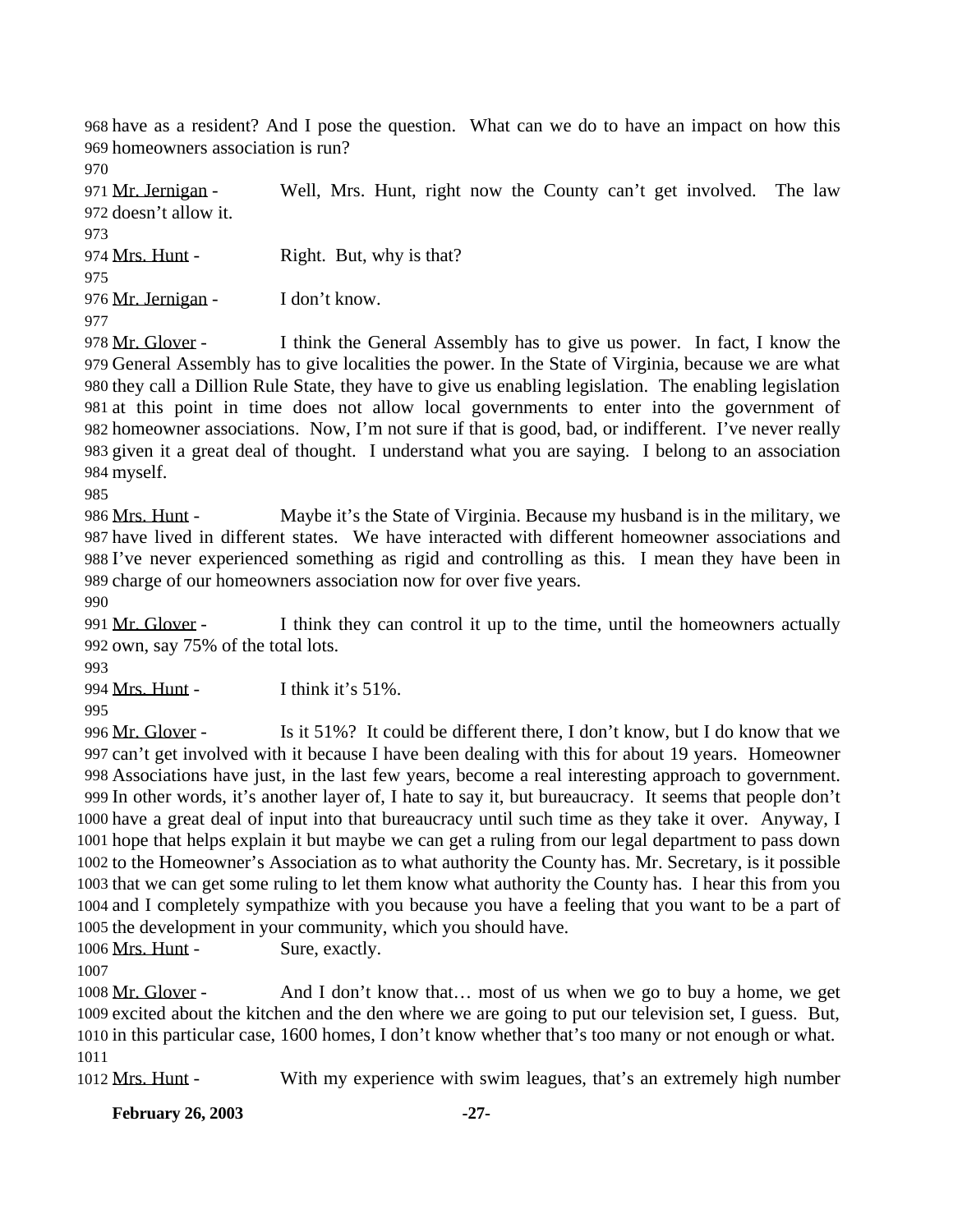of units for one pool. It is almost kind of ridiculous. 1015 Mr. Glover - Are you competing with Glen Allen Swim Club? 1017 Mrs. Hunt - No. We are the Greater Richmond Aquatic League. 1019 Mr. Glover - You better stay away from them, they are pretty good swimmers (jokingly). 1022 Mrs. Hunt - All right. 1024 Mr. Glover - And the homes over there do cost about \$10,000 more than Twin Hickory. I'm just kidding (jokingly, again). 1027 Mrs. Hunt - All right. Thank you. 1029 Mr. Glover - By the way, I do have one question for you, since you are totally involved out there. How many Hickory trees do you have in Twin Hickory? Mrs. Hunt - Zero. 1034 Mr. Glover - I ask that question quite often and I never quite understood.... Mrs. Hunt - There are lots of trees but I don't think we have any specific Hickory trees. 1038 Mr. Glover - I've been really trying to figure out where that name came from. Maybe with your involvement you can plant two. 1041 Mrs. Hunt - Maybe. And I can bill the HOA for that. 1043 Mr. Glover - There you go (laughing)! Mr. Jernigan - Are there any other questions for Mrs. Hunt from the Commission? No more questions. Okay, thank you, ma'am. Mr. Taylor, let's hear from Mr. Dunn, what do you think?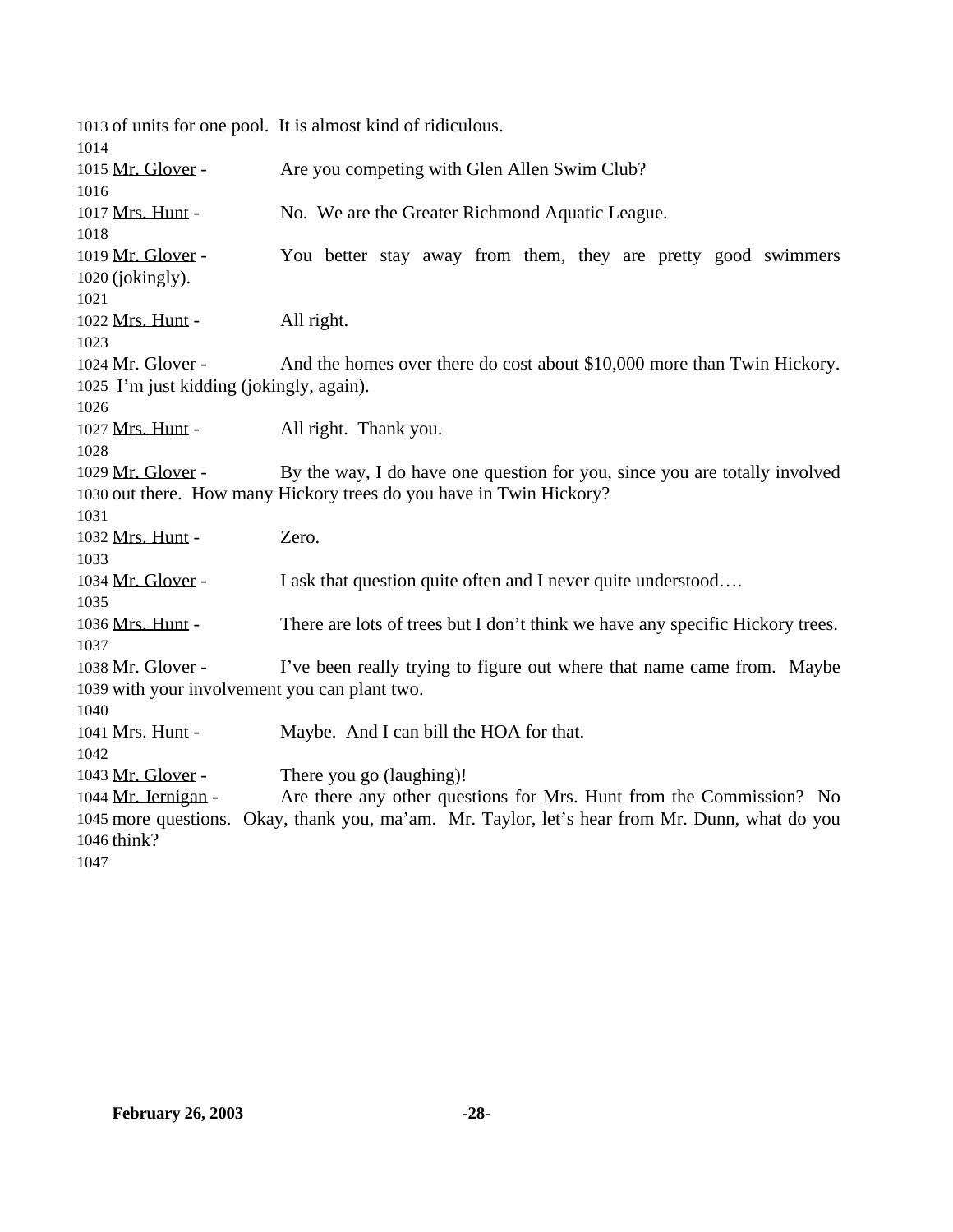Mr. Taylor - I think, Mr. Chairman, that would be a good idea. Let us start there and let us look at the emergency use of these roads.

 Mr. Dunn - Good morning, Commission. I'm Captain Kenny Dunn and I'm the Deputy Fire Marshall. What kind of questions can I answer for you? 

 Mr. Jernigan - Are there any questions of Mr. Dunn from the Commission? 

 Mr. Taylor - Well, I guess, Assistant Chief, the first thing we should do is have you address the key paramount issue of community safety. Are those roads adequate for you under all conditions you might find? And that would include somebody having a sweet sixteen party. I realize there's no one of that age in there, but there maybe another kind of a party clogging up the roads and you having to bring emergency equipment to the scene. Would you be able to do it? 

 Mr. Dunn - Well, sir, to start off, our intent is that everything in here is to be a fire lane except for the 30-foot road width that's upon that entranceway, from that boulevard entrance, everything else would be labeled as fire lane and anyone parking in that would be subject to ticketed or towed. And we do plan to enforce that. Mrs. Ware is correct though. Our staffing doesn't allow us the ability to do a whole lot of enforcement except by complaint or if we happened to run an emergency incident into that subdivision and see it and we will be notified and we will go out and correct the that. We can't build in any eventuality into that subdivision and that's for us is certain. We have approved it as a minimum requirement, and I stress minimum.

 Mr. Silber - Mr. Dunn, the main entrance drive that comes out, I think if I can read this plan, it says 32 feet so that would allow parking on one side. The other driveways in there would be marked as "No Parking" on either side. They would be basically marked off as fire lanes. 

1075 Mr. Dunn - Yes, sir. You are very correct. We can't tell which side of the street they can park on. That's not our job. If you allow on-street parking on a 30-foot road width that's beyond our control. The private drive aisles will be fire lane because you need that 20 feet of access. Also the 24-foot widths or the 26-foot widths will also be labeled as fire lanes. Now, if that gives people the ability to park on one side of that 24-foot road width, we can take that one side or the other, that's what I'm saying, to take our 20 feet out of that 24. And, what Mr. Tyler is saying if they want to park up inside somebody's yard… I wouldn't want anybody parking in my yard but that has happened in the past, yes.

| 1083              |                                                                       |
|-------------------|-----------------------------------------------------------------------|
| 1084 Mr. Silber - | But you 20 feet clear to get through?                                 |
| 1085              |                                                                       |
| 1086 Mr. Dunn -   | Yes, sir. That's the intent of our fire lanes.                        |
| 1087              |                                                                       |
| 1088 Mrs. Ware -  | What would you like to see, especially where that drive connector is? |
| 1089              |                                                                       |
| 1090 Mr. Dunn -   | Which one are you talking about, Mrs. Ware?                           |
| 1091              |                                                                       |
|                   |                                                                       |

| <b>February 26, 2003</b> |  |
|--------------------------|--|
|                          |  |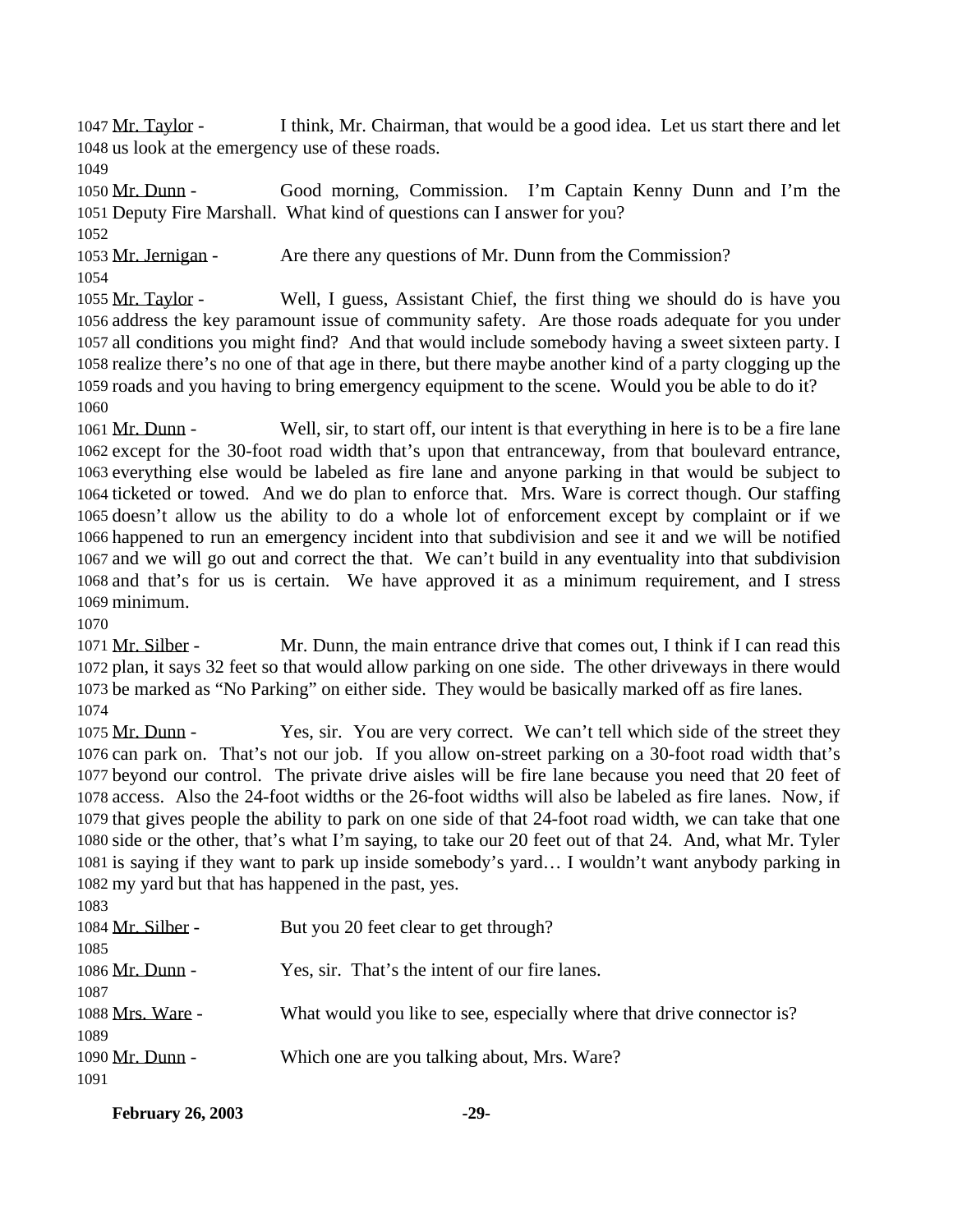Mrs. Ware - Thirty feet, the one that connects the 22.

 Mr. Silber - Mrs. Ware, I think what he is saying is, if it's shown as 22 feet that's adequate they need 20 feet to get through. If there is someone parking there it's going to be a problem and they won't be able to get through. If there is a two-car garage, which should hold vehicles. There's pavement space outside the 22 feet where additional cars can park. It's not to say that someone wouldn't be parking on there, there would be a problem if they parked there. But, he does need 20 feet to get through there and it's marked as 22. So, I think, maybe to ask Mr. Dunn what would be ideal. The minimum is 20 feet and that's being provided.

| 1102 Mrs. Ware -    | All right.                                                    |
|---------------------|---------------------------------------------------------------|
| 1103                |                                                               |
| 1104 Mr. Jernigan - | Are there any other questions for Mr. Dunn by the Commission? |
| 1105                |                                                               |
| 1106 Mr. Taylor -   | No, I don't have any, Mr. Chairman.                           |
| 1107                |                                                               |
| 1108 Mr. Jernigan - | Thank you, sir, we appreciate it.                             |
| 1109                |                                                               |
| 1110 Mr. Taylor -   | Thank you, Chief.                                             |
| 1111                |                                                               |
| 1112 Mr. Jernigan - | Mr. Tyler, Would you like to come back up and speak?          |
| 1113                |                                                               |
| 1114 Mr. Silber -   | Mr. Tyler, has five minutes.                                  |
| 1115                |                                                               |
|                     |                                                               |

 Mr. Tyler - I'll like to defer my time to Mr. George Moore who may want to address some of those concerns of the citizens.

 Mr. Moore - Good morning. My name is George Moore and I'm with HHHunt Corporation. I would like to say I appreciate Lucy and Stephanie's concerns they expressed this morning. HHHunt is considering this annexation issue and also the addition of another pool at the existing Twin Hickory facility now, which have a six-lane pool, a separate diving well and a baby pool. We have engaged in architect out of Virginia Beach, Sisco Rand, and they are looking at various alternatives for us now about adding an additional pool. But, we have not yet, at this point, made a formal presentation to the Twin Hickory homeowners but expect to do that within the next month or so. We have also communicated what we are doing to the Community Affairs Committee in Twin Hickory.

 Really, I think, as it has already been mentioned in the hearing that this issue is really, in our minds, not something that is an issue at this POD hearing as it relates to Henrico County. There wasn't any proffer conditions in the zoning case that would either require annexation or prohibit annexation into Twin Hickory. We understand and we have met with the Twin Hickory Homeowners to address this issue of the additional pool and annexation and we've yet to come to a final conclusion but we will very soon.

 Mr. Jernigan - Are there any questions of Mr. Moore from the Commission? Mr. Taylor - Mr. Moore, when do you think you will be able to get to conclusion? I'm

**February 26, 2003 -30-**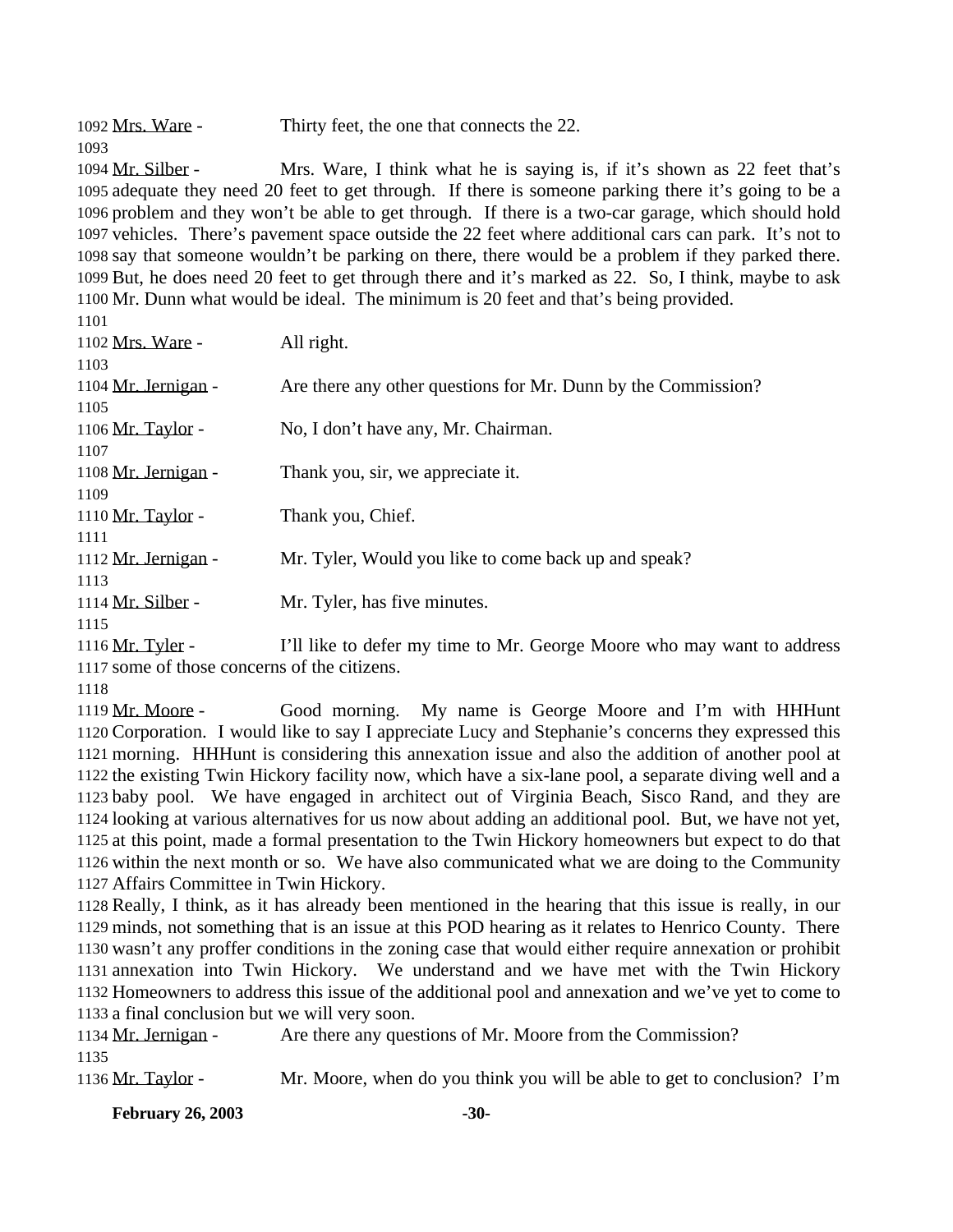not sure that conclusion will be final but I do hear the neighbors the residents saying they would like to continue work with you. We did have the pleasure this week to work on Garland's. I did work with Mrs. Zuercher and I think that we were able to resolve that. My question is how soon will we get to resolve this?

 Mr. Moore - I think within the next four to six weeks we will bring this to a conclusion and have something to present to the HOA.

Mr. Taylor - All right. I have no further questions.

 Mr. Jernigan - Mr. Moore, I have a question. If you were to make these roads a little different, how many units would you lose if you were to put a road in front of these condos? 

Mr. Moore - I'll let Mr. Tyler speak to that, he can better address that.

 Mr. Tyler - These are private road and I'm going to give you my opinion. I believe we would probably lose two units possibly three. In making this a road arrangement, I want to emphasis to you that all of the five previous designs we have done have narrower roads than what is proposed here. Also, I want to make sure you understand that the road is not 24 feet wide it is actually 26 feet because of the roll-face curb and gutter nature. All right. And then the main road is not 30 but 32 feet, of the roll face. So, you can easily roll up on that. It's not a standard curb and gutter precluding your ability to roll up on it. It is a roll-face curb and gutter. The roads are all roll-face curb and gutter with asphalt. There is parking scattered around there, throughout the community. Even if the first parking space, for example, in the donut there or the horseshoe people park around the island. The only reason we have not put parking in that island is to try to create some kind of a green-space amenity.

 The connectivity of the driveways behind units, I think it is units 42 through… it's at the bottom here, 28. That connectivity was not originally proposed by our firm. It was to have basically two or three homes on private driveways, which is how we have done it in the past. And, at the request of the Fire Marshall and staff, we have made that connection and not just make the connection but we have increased it from 16 wide as it was five years ago to 18 feet wide as it was three years ago and now we are up to 22 feet wide. So, we have increased the width of the private driveways and these are concrete private driveways, no curb and gutter, easily be able to pull off of the side. Plus, the two-car garages and the two spaces in front of those garages. In my opinion that's four parking spaces right there at the house.

 These are older folks. They use their garage. They are more concerned about safety and they have automatic garage openers and it's connected to the house, not a detached garage but attached garage. So, they don't park boats in these garages, they use them for the husband's and the wife car. They are typically empty nester. 1<sub>1</sub>

| 1178                    |                                                            |
|-------------------------|------------------------------------------------------------|
| 1179 Mr. Glover -       | What size garage is it, Mr. Tyler?                         |
| 1180                    |                                                            |
| 1181 <u>Mr. Tyler</u> - | They are 22 x 22 foot garage. It doesn't have a workbench. |
|                         |                                                            |

**February 26, 2003 -31-**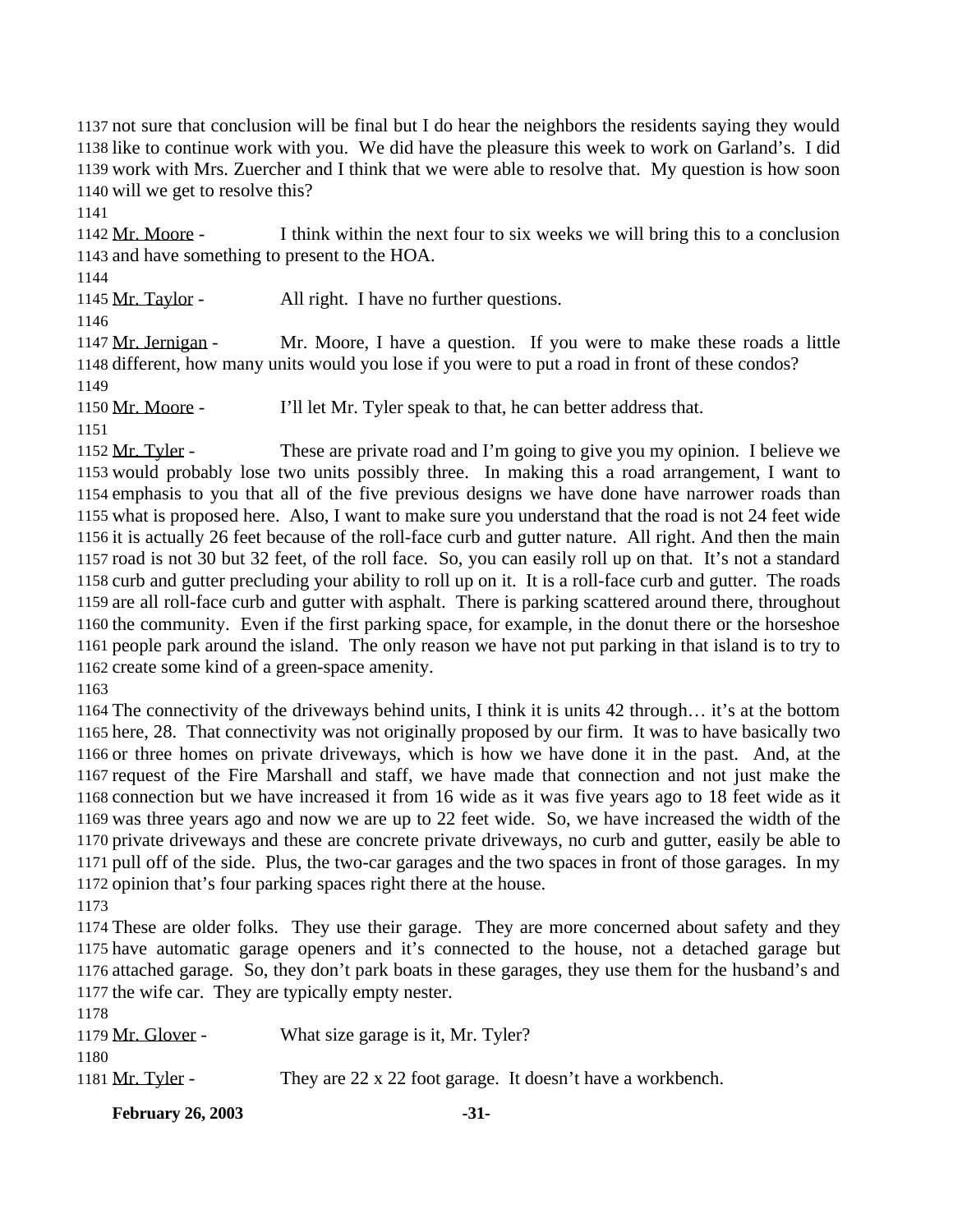1183 Mr. Glover - Do any of them have any golf carts?

 Mr. Tyler - Not to my knowledge but to say that there are not golf carts out there in Wyndham, Mr. Glover, is not a fair statement. There may well be some golf carts.

 Mr. Glover - I'm not asking you if there are any in Wyndham, I'm asking if any of these people have any?

1191 Mr. Tyler - Not to my knowledge as far as the adjacent project. Obviously, I don't know what these people have because they are not built yet.

 Mr. Glover - You increased the width the road, how much have you increased the safety?

1197 Mr. Tyler - I think that we have increased the safety.

1199 Mr. Glover - How do you believe that when you have got the Fire Marshall telling you that it's the bear minimum? He needs 20 feet and your road is 22 feet. That's an awful small car. 

1202 Mr. Tyler - I believe we have increased the safety. And the reason that we have because the experience that I have with these type of projects does not indicate that we have had problems in our projects at all. And by increasing the width of the roadways, I believe we have made them more safe.

 Mr. Jernigan - The main reason I was asking, I'm on my third year of the Commission, but I just haven't seen too many subdivisions come through where you have a driveway servicing that many houses and there is no green space. I mean, we are packed in here. And in house number, I guess it's #47. That driveway is running right next to his home.

1212 Mr. Tyler - These are buildable pad areas. The home is, there are probably six or seven models, that fit within this buildable pad area or buildable envelope area. The proposed home does not necessarily take up every square inch of that buildable envelope. It has off sets… I can't sit here and tell you where each house is going to go but what I can tell you is that all six models will fit within those envelopes and there are different types of models. But, they don't occupy every square inch of that.

| 1218 Mr. Jernigan - | I realize that, but                                     |
|---------------------|---------------------------------------------------------|
| 1219                |                                                         |
| 1220 Mr. Glover -   | Can I ask a question?                                   |
| 1221                |                                                         |
| 1222 Mr. Jernigan - | Yes.                                                    |
| 1223 Mr. Glover -   | These are cottages, what I sometime call them cottages. |
| 1224                |                                                         |
| 1225 Mr. Tyler -    | Single-family detached homes.                           |
| 1226                |                                                         |
|                     |                                                         |

**February 26, 2003 -32-**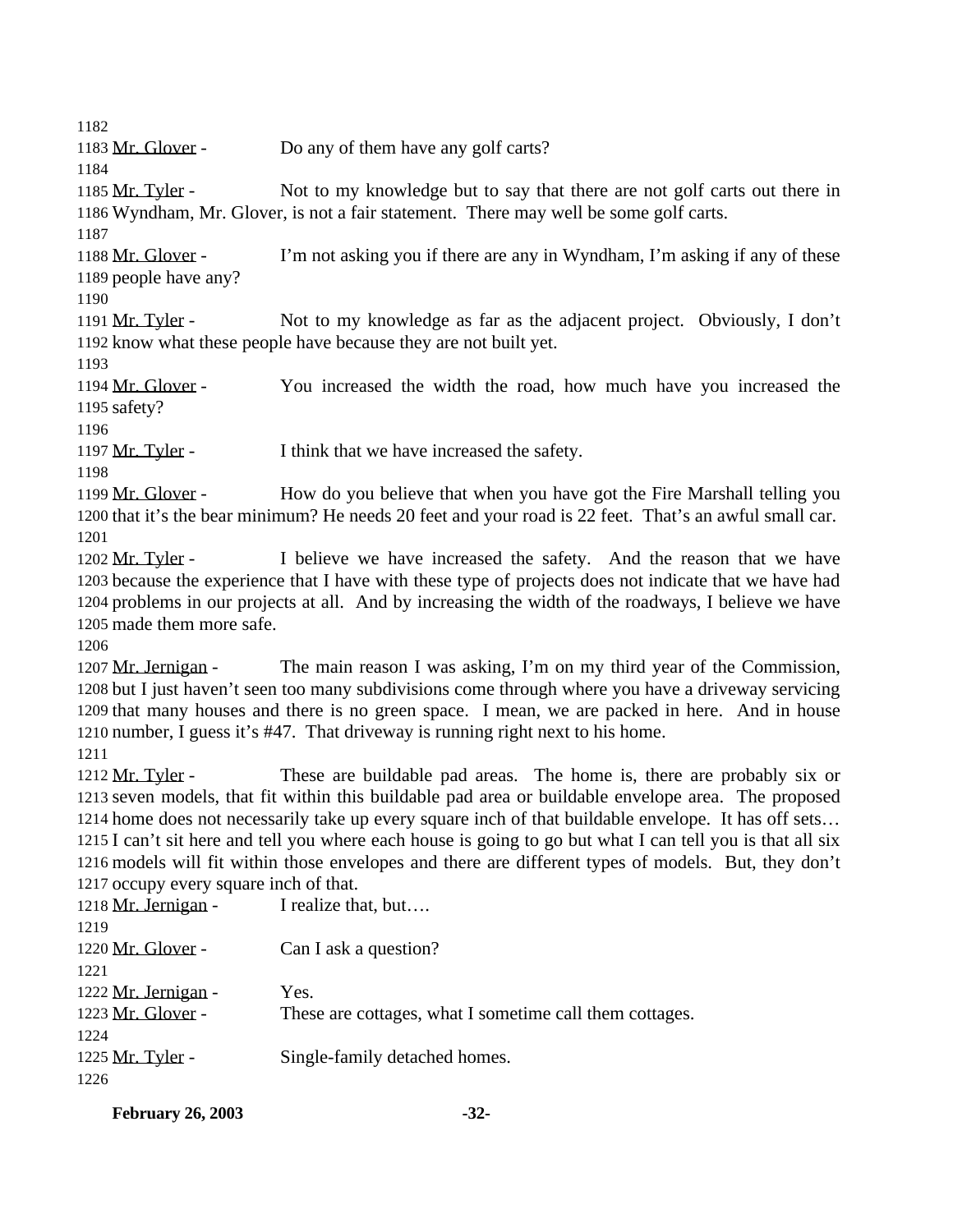| <b>February 26, 2003</b>    | $-33-$                                                                                                     |
|-----------------------------|------------------------------------------------------------------------------------------------------------|
| 1271 Mr. Glover -           | So, you are going to have far more emergency vehicles there than you                                       |
| 1270                        |                                                                                                            |
| 1269 Mr. Tyler -            | That's how they would like to be our residents.                                                            |
| 1268                        | 1267 talking about, and I think you said, a retirement group of people. Isn't that correct?                |
|                             | 1266 Ware has a very good point that your amount of safety here needs to maximize because you are          |
|                             | 1265 have to get her to come and testify here if we are going to use her as a criteria, okay. I think Mrs. |
|                             | 1264 are encroaching and intruding. Maybe your mother-in-law let them do it, I'm not sure, we would        |
|                             | 1263 here a little bit more. People are not going to park in those driveways. They would feel like they    |
|                             | 1262 zero lot lines. You really improved yourself a little bit. I do think you need to address the safety  |
| 1261 Mr. Glover -           | RTHC, same difference, it's the same as an R-5A except that you have                                       |
| 1260                        |                                                                                                            |
| 1259 Mr. Tyler -            | This is not R-5A, Mr. Glover, this is RTH.                                                                 |
|                             | 1258 understand that's what you are doing here, but I do think you have                                    |
|                             | 1257 accept R-5A zoning. It is good zoning, it is good for people who want to retire to it, and I          |
| 1256 Mr. Glover -           | Okay. I was just checking because I have a little experience with this. I                                  |
| 1255                        |                                                                                                            |
| 1254 Mr. Tyler -            | Then they can let the dog out, but I'm sure there is a leash law.                                          |
| 1253                        |                                                                                                            |
| 1252 Mr. Glover -           | Suppose they want to let the dog out.                                                                      |
| 1251                        |                                                                                                            |
| 1250 Mr. Tyler -            | They can have pets, yes, sir.                                                                              |
| 1249                        |                                                                                                            |
| 1248 Mr. Glover -           | Can they have pets?                                                                                        |
| 1247                        |                                                                                                            |
| 1246 Mr. Tyler -            | No, sir. They do not own the land.                                                                         |
| 1245                        |                                                                                                            |
| 1244 Mr. Glover -           | Can they put a fence up?                                                                                   |
| 1243                        |                                                                                                            |
| 1242 Mr. Tyler -            | No, sir.                                                                                                   |
| 1241                        |                                                                                                            |
| 1240 Mr. Glover -           | Okay. So, there is no lot, period.                                                                         |
| 1239                        |                                                                                                            |
| 1237<br>1238 Mr. Tyler -    | Yes, sir, minimum.                                                                                         |
| 1236 Mr. Glover -           | Eleven feet between each unit?                                                                             |
| 1235                        |                                                                                                            |
| 1234 Mr. Tyler -            | Eleven feet.                                                                                               |
| 1233                        |                                                                                                            |
| 1232 Mr. Glover -           | What's the difference between each unit?                                                                   |
| 1231                        |                                                                                                            |
| 1230 detached condominiums. |                                                                                                            |
| 1229 Mr. Tyler -            | There is no lot, they are condominiums, and they are single-family                                         |
| 1228                        |                                                                                                            |
| 1227 Mr. Glover -           | Cottages. They are zero lot line.                                                                          |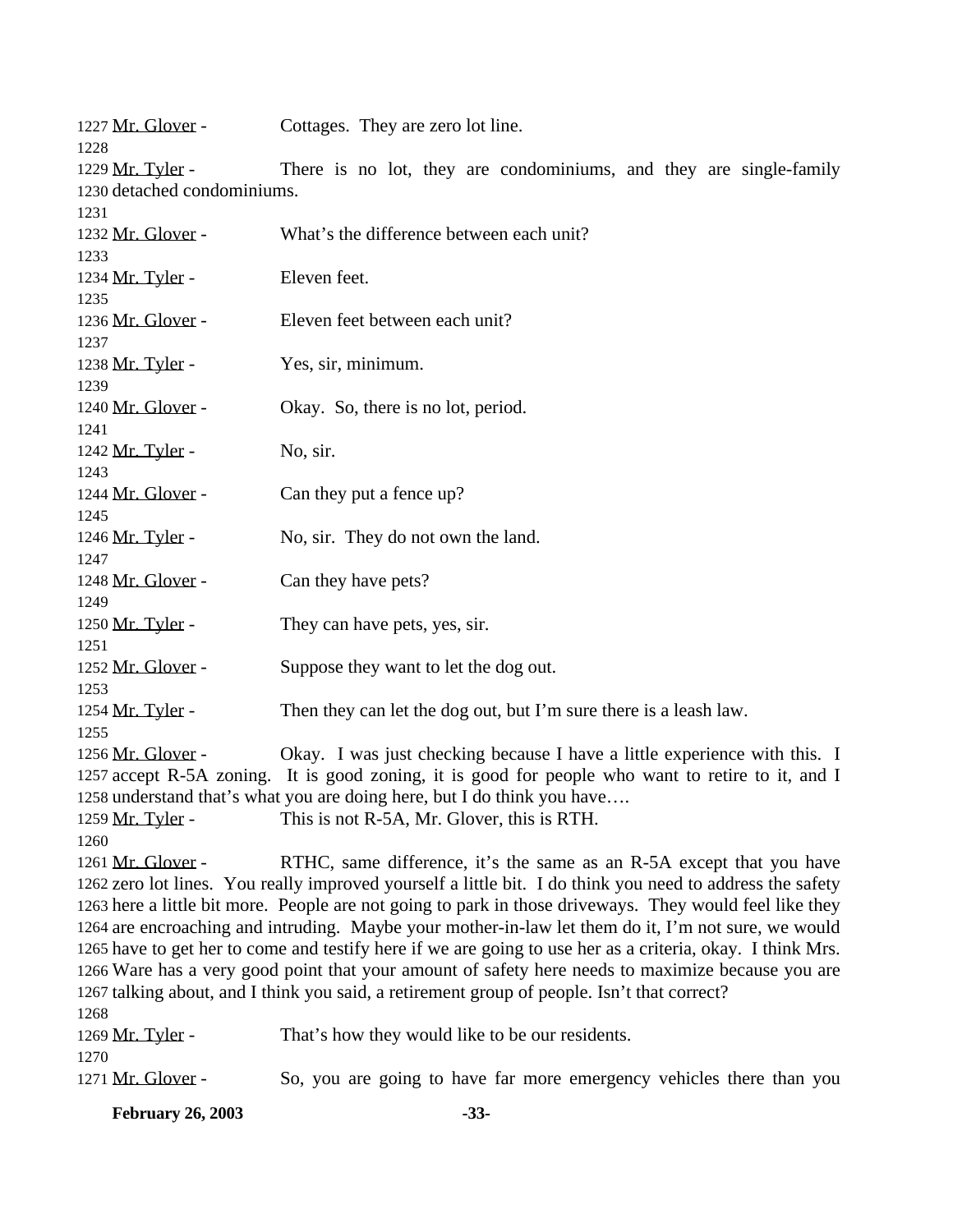would in the Twin Hickory subdivision that these two ladies back here live in. Would that be an acceptable statement?

1275 Mr. Tyler - That's a high probability, Mr. Glover.

1277 Mr. Glover - I think when you run with our Fire Department on all 911 emergency calls; I believe our fire trucks respond. And if I am not correct, let me know. Then the rescue squad would possibly respond to transport if it was necessary. I believe that is correct. Then, you have in a one-house situation a fire engine, and that is not exactly a car that you can pull off two feet of additional space. They need 20 feet and that is going to block the entire area. I think you need to address, like Mrs. Ware said, safety of your road. Now, you said you are going to loose housing. You don't have anything now.

1285 Mr. Tyler - I agree with you with you, Mr. Glover.

1287 Mr. Glover - There is nothing here so far until you are approved and then you have something. So, you are not losing anything, it's basically what you are going to end up with in a safe atmosphere and I think you need to address that.

1291 Mr. Tyler - I recognize that we don't have any units until this Commission grants that, all right. I'm from the Steve Kaechele school where you don't have anything until this Commission grants it. I recognize that. What I was trying to do is respond to Mr. Jernigan's question. Where he asked me how many units that I thought we would lose? I believe that we would lose them. Maybe I should have said there would be three less units that this Commission would approve. That would probably be a better way of putting it.

1298 Mr. Glover - I just think it ought to be said differently than losing them because you don't have anything.

 Mr. Tyler - Well, he used the word lose and so I just responded to that, Mr. Glover. Mr. Glover - I don't think that was necessarily coming from Steve Kaechele, it was coming from me. 1306 Mr. Tyler - I think we do need to address the safety question, Mr. Glover. Mr. Glover - Pardon me. 

1310 Mr. Tyler - I do need to address the safety question. Y'all are operating under the pretense that the Fire Marshall and the rescue squad must actually go to the front door of the unit. I submit to you that there are many homes throughout the County that have a single driveway that's anywhere from 50 to 100 feet long that the rescues squad has to transport the person down that 100-foot-long driveway because the Fire Marshall have the fire engine in the 12-foot driveway. I submit to you that this is a safe community, relatively to the ability to get vehicles in and out as evident by the fact that staff does support and is recommending approval. It's really

**February 26, 2003 -34-**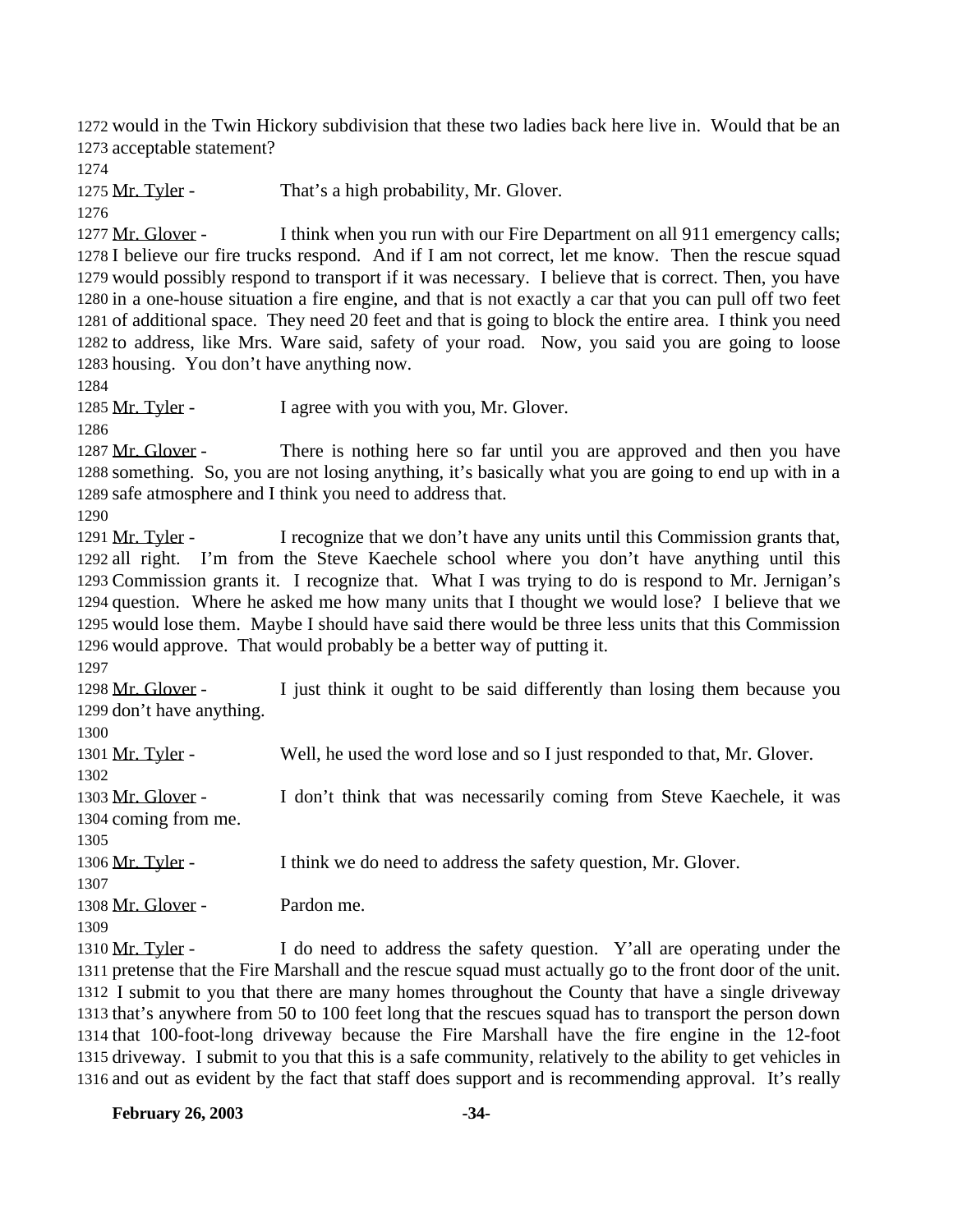that simple. If this Commission does not feel that way, then it is taking the position that its staff is wrong in recommending approval of that. Mr. Vanarsdall - We don't mean to say that the staff is wrong or in error, Mr. Tyler, we just may don't see eye to eye. 1323 Mr. Tyler - And I understand that. 1325 Mr. Vanarsdall - The same way we have it with the Board, maybe the Board doesn't see when a zoning case comes to them, they may not rule the way we did, so. 1328 Mr. Tyler - I recognize that. Mr. Vanarsdall - One of the things I want to point out is this came up many times about garages. A garage is in all these units? 1333 Mr. Tyler - Yes, sir. They are two-car garages. Mr. Vanarsdall - Well, there's nothing to keep me from turning that garage into a workshop and a junk yard or …. 1338 Mr. Tyler - That's correct, sir. 1340 Mr. Vanarsdall - And then if you do that there are the cars that were in the garage out on the street. 1343 Mr. Tyler - That is correct. Mr. Vanarsdall - Mr. Chairman, are we obligated to act on this today or can it go back to the drawing board? Mr. Jernigan - No. It's Mr. Taylor decision. 1350 Mr. Tyler - I'm not asking you to act on it today if you don't feel so incline, but I would like to understand the criteria by which you seek me to design. Mr. Glover - Under the health, safety and welfare of the citizens that are going to live there. That is the criteria and then you can work from there.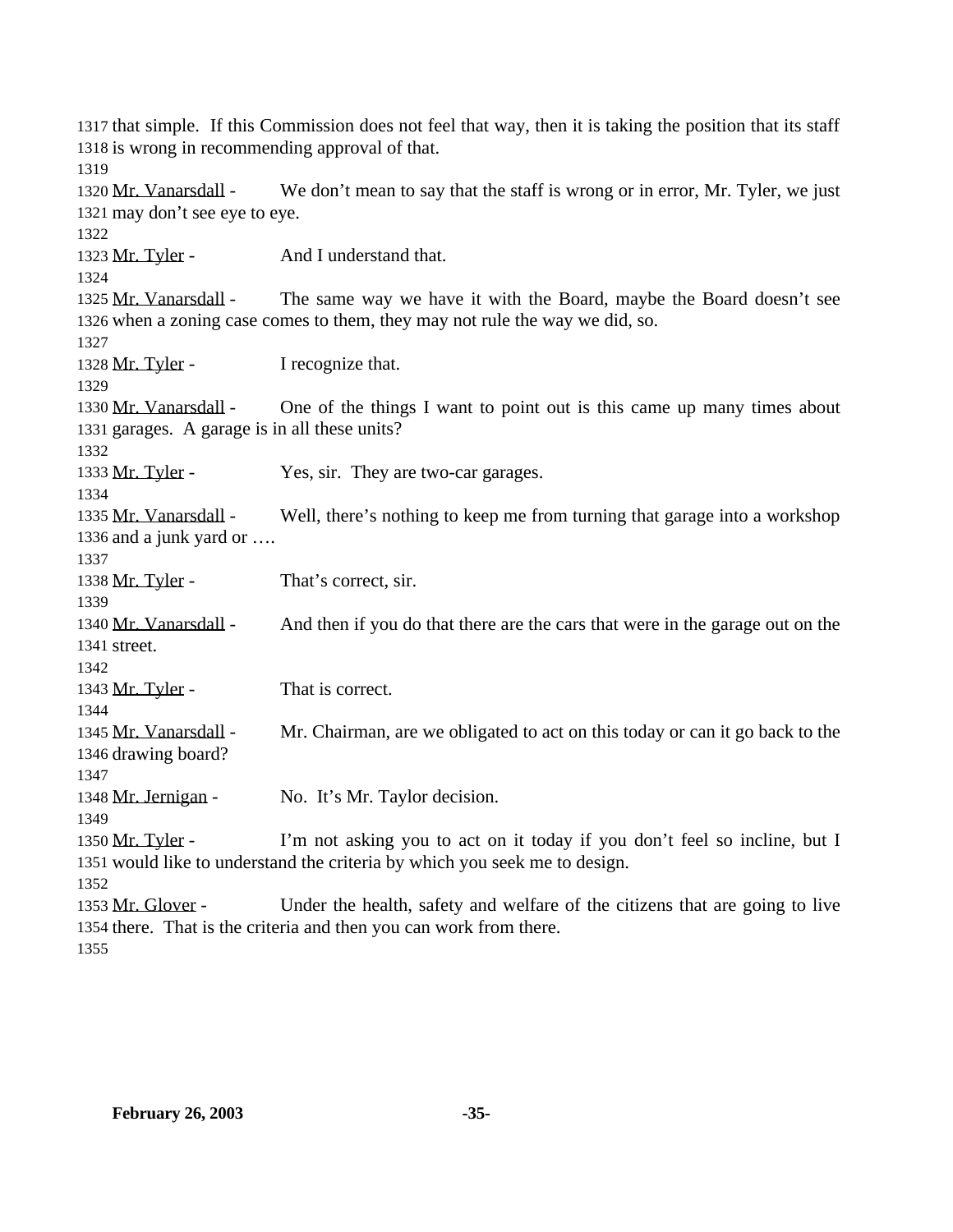1355 Mr. Tyler - Then that puts me back to not knowing the specific design criteria unless I go back to staff and ask what they seek from me to do and that's what I will be doing. 

 Mr. Vanarsdall - Well, to put it simply, the old term, the old expression, you are trying to put a pound of coffee in a half-pound bag.

1361 Mr. Tyler - Yes, sir.

1363 Mr. Silber - Mr. Tyler, I think we have enough information to go by that if Mr. Taylor has some action he wants to take today that's not approval then I think we have enough information to go by that staff can meet with you, Mr. Taylor, and any other Commissioner who wish to join us.

 Mr. Jernigan - I want to ask Mr. Glover because he's been here for quite a few years, but, Dick, do we have many subdivisions around here that have a private drive that services that many homes that you can recall coming through?

1372 Mr. Glover - No. We have drives that are maintained by several homeowners, yes. In the area of, they put a 20-foot driveway for four houses but they also have approaches from an emergency standpoint identified so the fire department can get in and out other directions. Yes, but that doesn't mean what we've done in years past because our Ordinance allowed it that it makes it correct today or the future.

 Mr. Jernigan - I hadn't seen many, that's the reason I was questioning it. 1380 Mr. Glover - Most of us are perfect but I admit some of them in the past, not us, have made mistake. Webb Tyler hasn't, of course. He's had good guidance. 1383 Mr. Tyler - I've made plenty of mistakes, Mr. Glover. Mr. Glover - Well, you had good guidance, I can tell. 1387 Mr. Jernigan - All right. Are there any more questions from the Commission for these gentlemen?

1390 Mr. Archer - Mr. Chairman, it sounds as though we might not rule on this today. I would like to state that since the construction of this particular area of Henrico has gone along, the concern about amenities seems to have grown a little bit. And, Mr. Moore indicated, when he was up, that there were some other considerations that they were making in terms of additional amenities and I think it would be a good time to incorporate all of that into whatever it is we come back with.

1397 Mr. Vanarsdall - Are you saying at one time? Mr. Archer - Yes.

**February 26, 2003 -36-**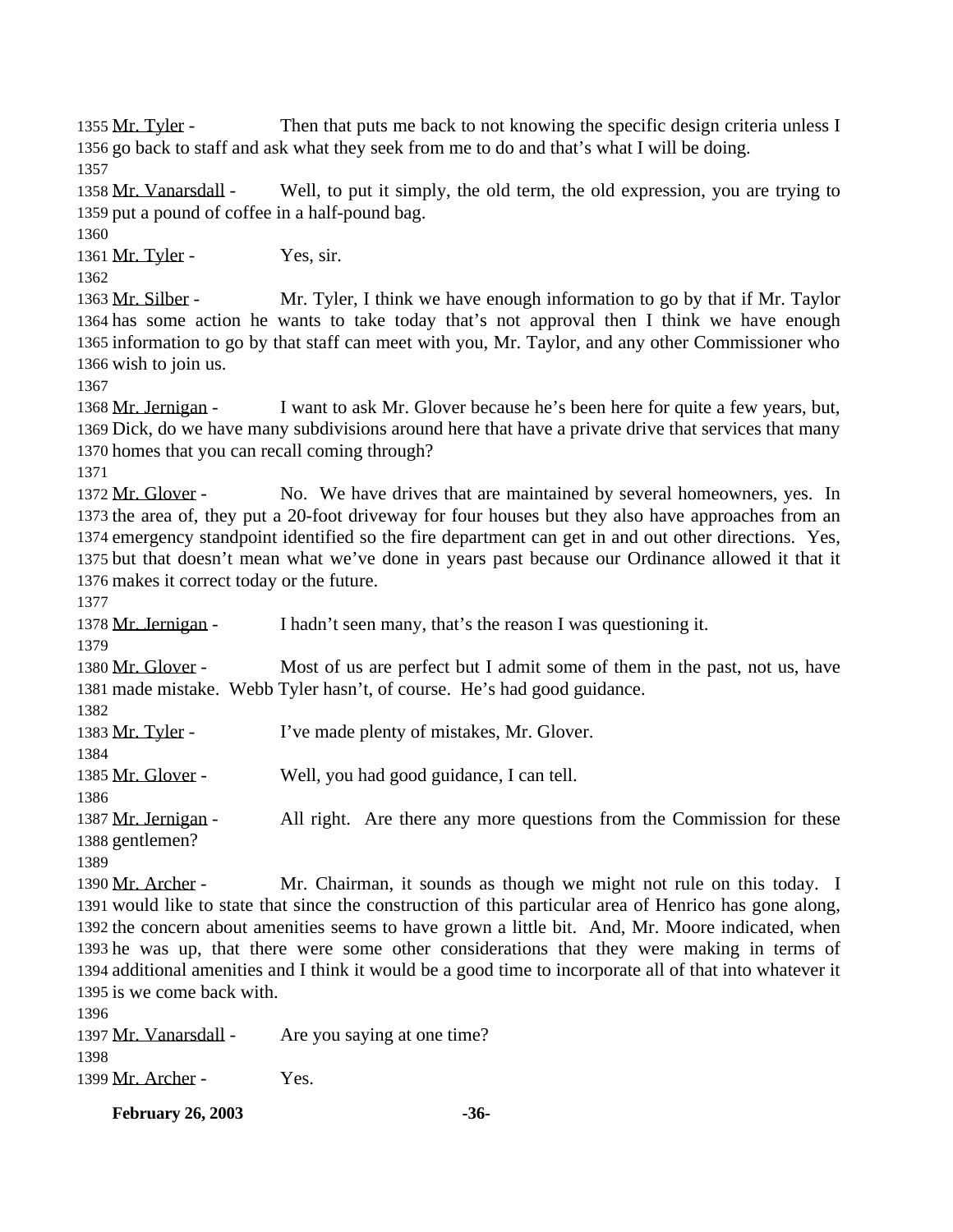| 1400 Mr. Vanarsdall - | I agree with that.     |
|-----------------------|------------------------|
| 1401                  |                        |
| 1402 Mr. Jernigan -   | All right, Mr. Taylor. |
| 1403                  |                        |
| 1404 Mr. Taylor -     | Thank you, Mr. Chairr  |

man. I would like to add a few words to the already spoken words that relate to this case. This case has been worked on very hard by the staff. They have had this for several months and they have been working with Police and Fire. It's been deferred three times I guess and safety is still a basic issue. But, as important as that issue is, I really feel there is a lot of concern by the community, as Mrs. Zuercher expressed and she was just as articulate the other night when we met to discuss it, particularly with regard to the amenities and the pool capacity and the impact. And I've talked to Mr. Moore about this. He understands it. Mr. Glover seems to have a good understanding but I think what we need to do before we go further is to resolve some of the safety and the density and the amenity issues and work on it some time. So, what I propose is and I will move to defer this at the request of the Commissioner for 30 days.

 Mr. Jernigan - We have a motion to defer POD-7-03 made by Mr. Taylor, do we have a second?

Mr. Archer - Second, Mr. Chairman.

 Mr. Jernigan - Seconded by Mr. Archer. All in favor say aye…opposed say nay. The POD is deferred to the March 26, 2003, meeting.

 The Planning Commission deferred POD-7-03, Park Common @ Twin Hickory, to its meeting on March 26, 2003.

 Mr. Jernigan - Mr. Secretary, I believe what we will do now is take about a 10-minute break.

## **AT THIS TIME THE COMMISSON TOOK A 10-MINUTE BREAK**

 Mr. Jernigan - The Planning Commission will now reconvene. The time is 10:39 a.m. Mr. Silber, would you call the next case please?

1434 Mr. Silber - The next case is actually a companion case. I would like to call them in reverse order as we have them on the agenda. I will call first, on page 17, POD-17-03, BMW Parking. Along with that, if I may, Mr. Chairman call the second case which is a companion POD to the one I just called. This is on page 15. POD-2-03, BMW Parking Addition – 8716 W. Broad Street.

### **PLAN OF DEVELOPMENT & LANDSCAPE PLAN**

| POD-17-03         | E. D. Lewis & Associates for Asbury Automotive North                                          |
|-------------------|-----------------------------------------------------------------------------------------------|
|                   | BMW Parking (Church Site) <b>Carolina Real Estate Holding, LLC:</b> Request for approval of a |
| 2510 Darnell Road | plan of development and landscape plan, as required by Chapter                                |

**February 26, 2003 -37-**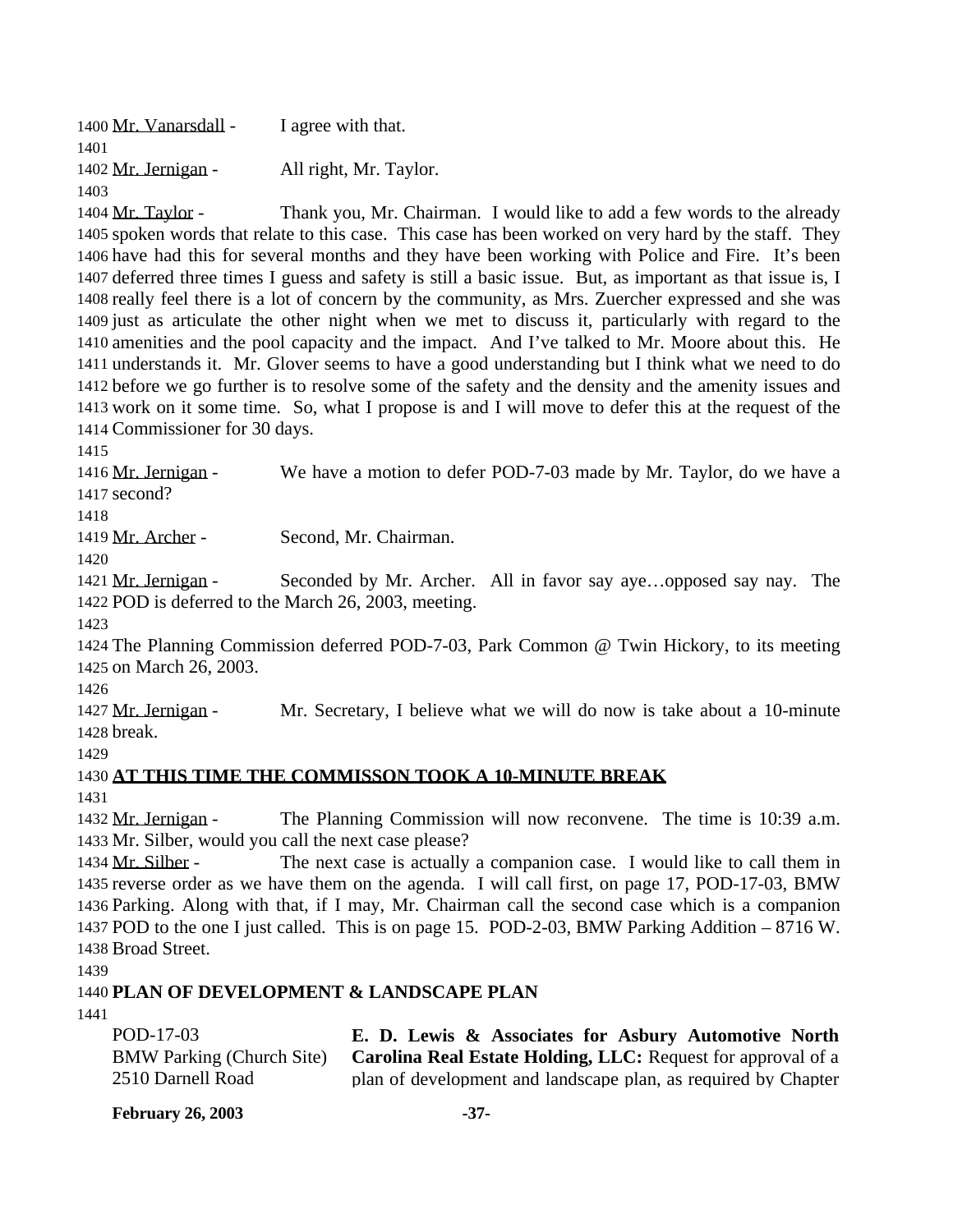24, Section 24-106 of the Henrico County Code, to construct a parking lot for employee parking and car storage. The 4.0-acre site is located on the west side of Darnell Road at the western terminus of Lynn Avenue on parcel 760-756-7631. The zoning is B-3C, Business District (Conditional) and C-1C, Conservation District (Conditional). **(Brookland)**

#### 1442 1443 **PLAN OF DEVELOPMENT**

1444

POD-2-03 BMW Parking Addition – 8716 W. Broad Street (Virginia Homes for Boys)

**E. D. Lewis & Associates, P.C. for Virginia Home for Boys in Richmond and BER Properties, LLC** Request for approval of a plan of development as required by Chapter 24, Section 24-106 of the Henrico County Code to construct a car sales lot. The 1.343-acre site is located on the north side of W. Broad Street (U.S. Route 250), approximately 600 feet east of Homeview Drive on part of parcel 760-757-5611. The zoning is B-3, Business District. **(Brookland)**

1445

1446 Mr. Jernigan - Should I ask for opposition on both cases or should I ask for each case

1447 separately?

1448

1449 Mr. Silber - I think we can do it on both of them at the same time.

1450

1451 Mr. Jernigan - Okay. Is there anyone in the audience in opposition to POD-17-03, BMW 1452 on the church site and also POD-2-03, BMW Parking Addition on W. Broad Street? Is there any 1453 opposition? Okay, no opposition. Ms. Goggin.

1454

 Ms. Goggin - Good morning. I would like to start off by apologizing for the caption, for the church site POD-17-03, it should not have the words in it "and car storage." Unfortunately, I missed that and it did panic some neighbors and hopefully I was able to calm their fears, but I would just like to reinstate that the church site is for employee parking and use of the existing church for office storage only. The plan in front of you is for the reclamation of an existing church driveway off of Lynn Avenue and Darnell Road making the only entrance to this site from W. Broad Street through the BMW ACCURA Sales Center. This entails removal of the existing driveway, replacing the asphalt with soil and vegetation, removing the dilapidated six-foot chain link fence from the southeastern property line to the northeastern property line and then continuing to the northwest property line.

1465

 What this would do in turn is remove the gate that is at the existing entrance of the church making it a solid six-foot-fence cutting off any way to get to that site from the neighborhood. With that, there is a 50-foot proffered buffer that runs along the eastern property line, excuse me, in the Office District zoning. The applicant proposes Leyland Cypress that would be six to eight feet tall at the time of planting that would run from the southeastern corner approximately 320 feet north parallel to the property line. From that point where the Leyland Cypress stop and the mature woods start, the area that is zoned Office would be supplemented with evergreen Hollies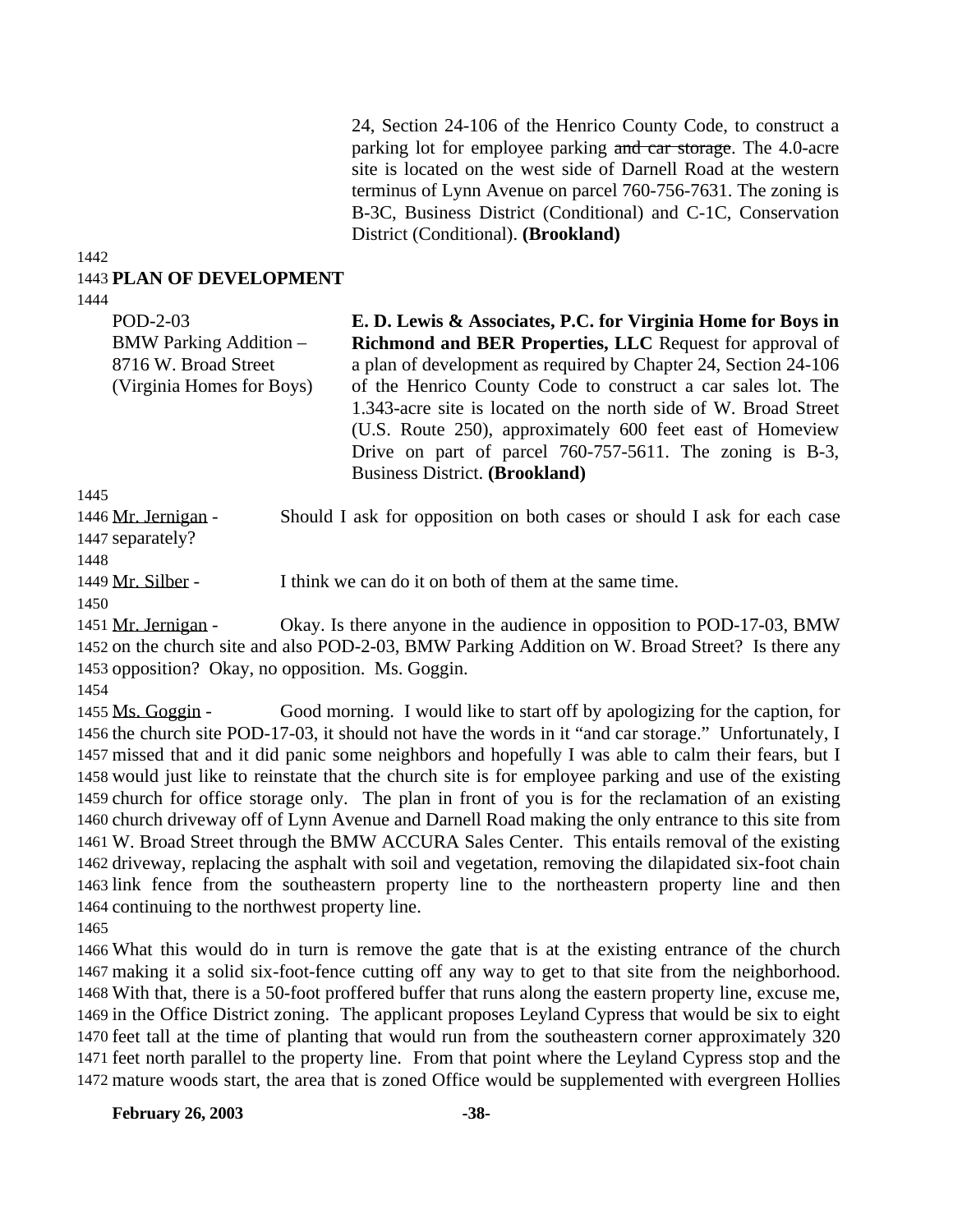to help meet the transitional buffer minimum requirements and provide additional buffering for the neighborhood.

 Should the Commission act on this request in addition to the standard conditions for developments of this type, subject to the annotations on the plan, the conditions in the agenda, staff recommends the following additional conditions that came from a property owner that called me. Condition No. 32 would be "The church sign would be removed prior to installation of the landscaping insuring that there will be no signage at all." I'll be happy to answer any questions on this site. I can go on to the next one. And we have the applicant and the engineer here.

 Mr. Glover - Can I ask you a question on this one? I've been pulled into it, drawn into this, I need to clarify some things.

| 1486              |                                                                           |
|-------------------|---------------------------------------------------------------------------|
| 1487 Ms. Goggin - | Yes, sir.                                                                 |
| 1488              |                                                                           |
| 1489 Mr. Glover - | This is, I believed, was zoned B-2C, that portion from the church, not B- |
| 1490 3C.          |                                                                           |
| 1491              |                                                                           |
| 1492 Mr. Silber - | Mr. Glover, actually the property was zoned O-2C.                         |
| 1493              |                                                                           |
| 1494 Ms. Goggin - | You are right, I'm so sorry.                                              |
| 1495              |                                                                           |
| 1496 Mr. Silber - | The ordinance allows parking on O-2 zoned property for the dealership.    |
| 1497              |                                                                           |
| 1498 Mr. Glover - | I meant to say O-2C. Now, it shows as B-3 on your caption in the Agenda.  |
| 1499              |                                                                           |
| 1500 Ms. Goggin - | Yes, on the property owner's letter.                                      |
| 1501              |                                                                           |
| 1502 Mr. Glover - | And on here also.                                                         |
| 1503              |                                                                           |
| 1504 Ms. Goggin - | Yes.                                                                      |
| 1505              |                                                                           |
| 1506 Mr. Glover - | Before we leave this and before you present the other, if you don't mind. |
|                   | 1507 What did the provisional use permit allow on this site?              |

 Ms. Goggin - The provisional use permit allowed employee parking during limited hours in the existing parking lot. And if I am correct, I don't have the file in front of me, it did not allow access to this site from the neighborhood. You could only get to it from W. Broad Street through the car lot.

1514 Mr. Glover - Is it being used today, since the zoning took place and was approved, any differently than it was under the provisional use permit?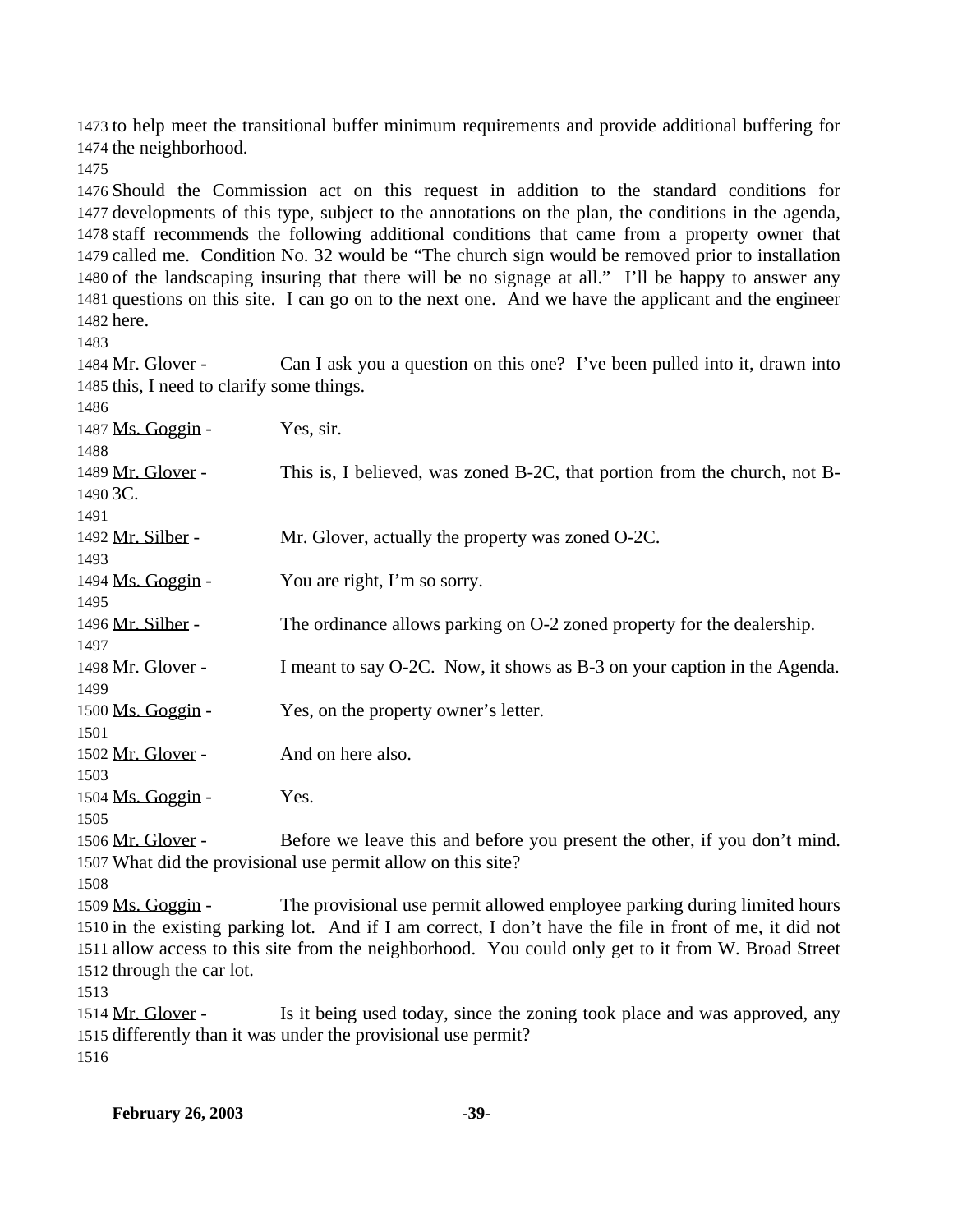Ms. Goggin - We have received complaints from the neighborhood that the lot is still being used since the rezoning but prior to approval of this plan.

 Mr. Glover - So, in other words, it's being used for the same thing today that it was before? Is that correct?

Ms. Goggin - Yes, sir, that's my impression.

1524 Mr. Glover - I just wanted to establish that so when we talk about, and was asked to phase this, the phasing is they can only use it for employee parking, which they are doing already. And whether they are using the church for storage yet, I don't know, but they can and the hours are the same. So there's really no different than the provisional use permit and what they have decided they wanted to use it for. And this is all they wanted to use it for. So, that's why I was insisting on completing the proffered conditions that were placed on it with the case. I just want to be sure now. Once the POD is approved, how long do they have to act on it and provide these improvements?

 Ms. Goggin - Technically to meet the Code, they need to act on it right now. Hopefully, we will get revised plans as soon as possible and we can get moving on this now.

1536 Mr. Glover - Do you have an annotation on the plan that denotes that the parking there is not legal until such time, but we are allowing it?

1539 Ms. Goggin - I can put an annotation on the plan.

 Mr. Glover - Don't you think we should, because PODs sometimes lay around for four or five years. Don't they? Is that correct?

Ms. Goggin - I have not been here that long to have a POD last that long.

 Mr. Silber - Mr. Glover, is your concern also that you want them to follow through and make these improvements that they are showing on this plan as quickly as possible? I would suggest, if you are agreeable to this, to put a condition on it that says that they will complete all aspects of this within a given time period.

1551 Mr. Vanarsdall - That is what I was going to do.

 Mr. Glover - Well, I just wanted to bring these things in, because there was a lot of requests by the applicant and the staff, and I think it is because the same people that were involved in the zoning case at the Board of Supervisors level were not the same people that were involved in it at the Planning Commission level, nor are the same people involved today that were involved in either one of those, so I think there was some break down in communications and evidently someone didn't read the proffered conditions of the case, and I just wanted to clarify those things.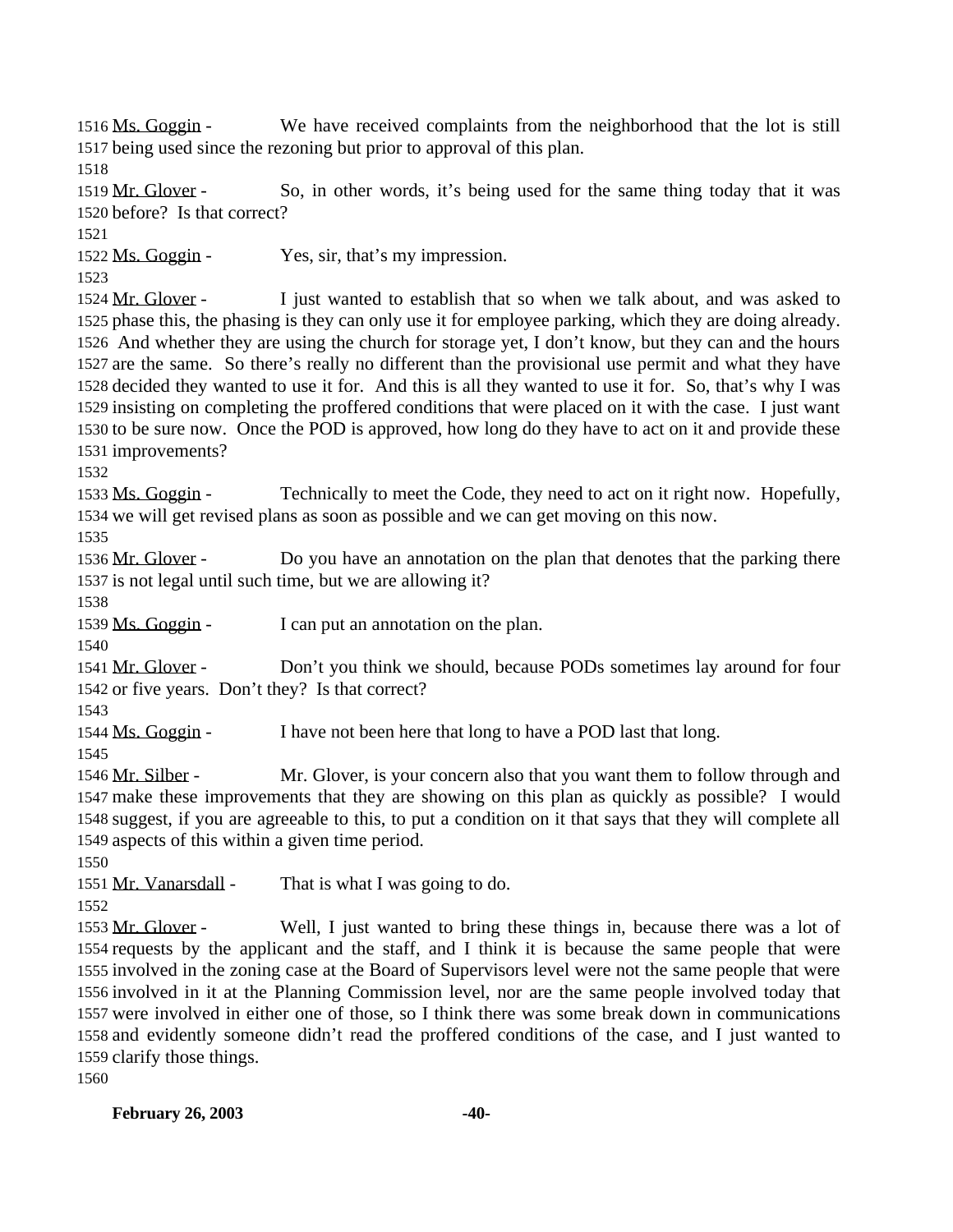Mr. Vanarsdall - So, Ms. Goggin, you are going to make that Condition No. 34 or are you just going to annotate the plan? 

 Ms. Goggin - I can make it a condition. I would like to ask Mr. Lewis what he feels his turnaround time is on the plan and so…

1567 Mr. Glover - You tie it to the occupancy permit of the next case. 1569 Ms. Goggin - We can do that. 1571 Mr. Glover - In other words, if they are going to occupy the west side, then they should complete this before they occupy that. 1574 Ms. Goggin - Sure. 

 Mr. Glover - Simultaneously, in other words, mainly because the citizens came out one night, it was about 15 or so, and they basically asked for these conditions to be placed on the case. The applicant agreed and was very helpful. They have been very good as far as using it for employee parking, but if they should not complete this, then the gate between them and the church property should be closed by a condition of this case. Also, should you have a, I think it is No. 9 or No. 11 Amended, which is the landscaping, because a portion of this is that buffer between the church 02 and the neighborhood is by proffered conditions. The remainder is by an approval of a landscape plan at the time of the POD, which would mean that the Planning Commission would have the authority to impose certain landscaping that completes the buffering, depending upon the use, and I think we decided on Holly trees instead of Leyland Cyprus to continue.

 Mr. Vanarsdall - Mr. Glover, I have this on here, too, to do that, and I also have the lighting. 

 Mr. Glover - I just wanted to be sure since I was already into it, that I clarify it, because these people do depend on us to follow through with that. As you know, you got some e-mails on it.

 Ms. Goggin - Exactly. Would you prefer those are conditions of approval or annotations on the plan? Mr. Glover - Whatever will make it happen. Mr. Silber - I'd prefer they be a condition. This would be Condition No. 33. I think the condition could read something like "The improvements proposed with this POD shall be completed prior to occupancy of the parking approved with POD-02-03."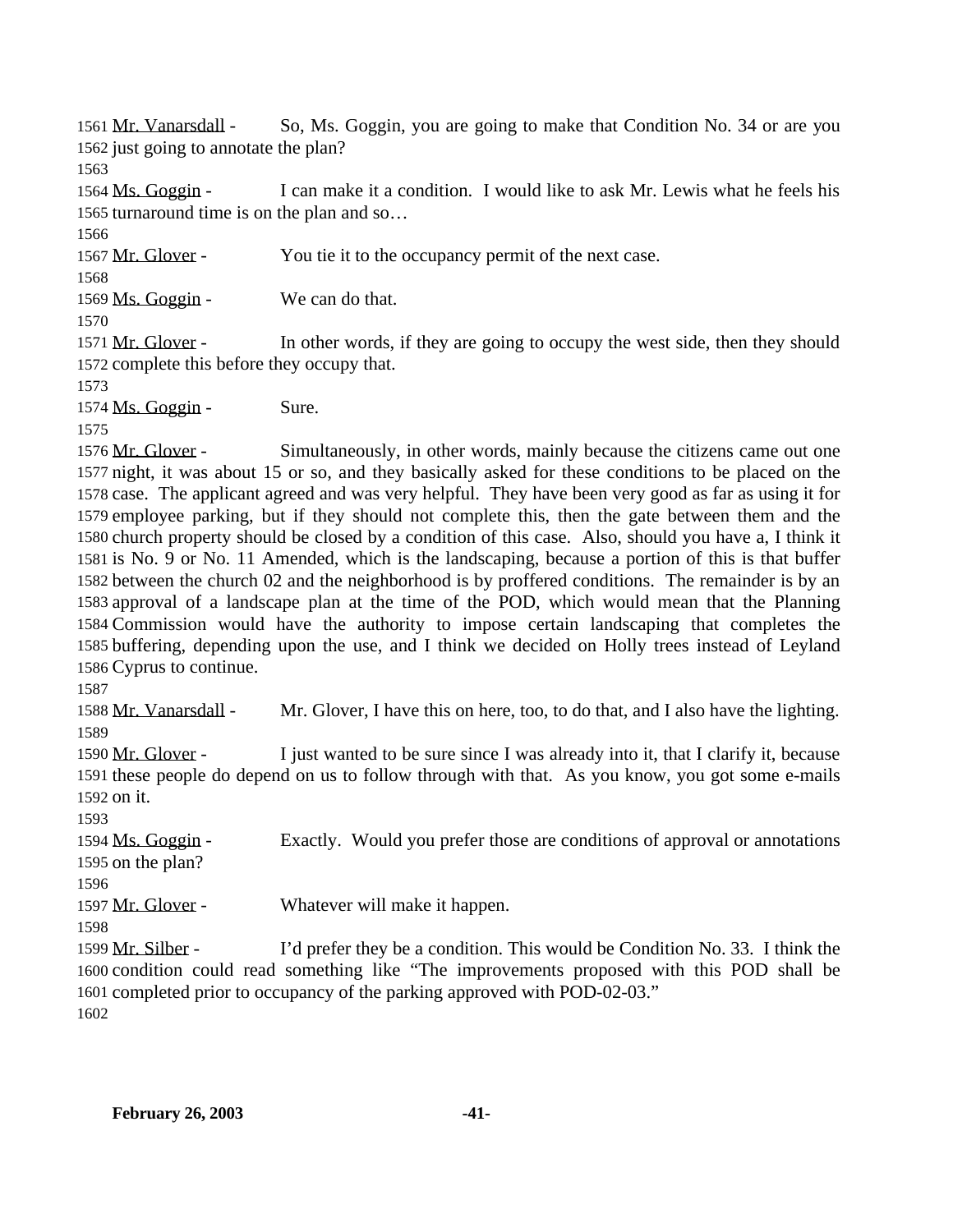Mr. Glover - Whatever makes it happen, and I don't want to imply that they haven't been good neighbors to the neighborhood, because they really have. It is what they've been using it for. 1606 Ms. Goggin - Exactly. Mr. Jernigan - All right. Are you going to go over the other case now? 1610 Mr. Vanarsdall - Have we finished this one? 1612 Mr. Jernigan - Well, first of all, let's do this. Are there any questions for Ms. Goggin from the Commission? Mr. Vanarsdall, would you like to hear from the applicant on this? Mr. Vanarsdall - I don't think we need to. Do you want to hear from him, Mr. Glover? 1617 Mr. Glover - No. Thank you. Mr. Vanarsdall - Because we met this morning at 8:30 and talked to him, and he is going to look at all of the annotations that we have and go over them. Mr. Jernigan - All right, then, Ms. Goggin, why don't you go ahead and present the other case and we will process that, and then we will vote on each one of them individually at the end. 1625 Ms. Goggin - OK. Well, it appears that by mistake we don't have the right overhead map for that case, but there is a handout map for you to look at. Basically, this site is for a 126- space parking lot that would front Broad Street, 1629 Mr. Jernigan - That is POD-2-03. 1631 Mr. Vanarsdall - Why do you have POD-17-03 on there? Ms. Goggin - Because by mistake it is the wrong map. 1635 Mr. Vanarsdall - OK. That is all right. 1637 Mr. Silber - So we are back on Page 15 and we are hearing POD-2-03. Ms. Goggin - The site we are talking about is this site, right here (referring to map). 1640 Mr. Silber - Ms. Goggin, why don't you just leave that on the screen? We understand that it shows relationship to POD-2-03 right there where you are showing it. Ms. Goggin - It is a 126-space parking/sales lot that is on Broad Street on the B-3 portion of what is currently The Virginia Home for Boys. BMW is leasing this property to create this parking lot. This lot will be accessed from the existing BMW Sales Center entrance just to

the east of this lot, so it will not have direct access onto Broad Street. You will have to go

**February 26, 2003 -42-**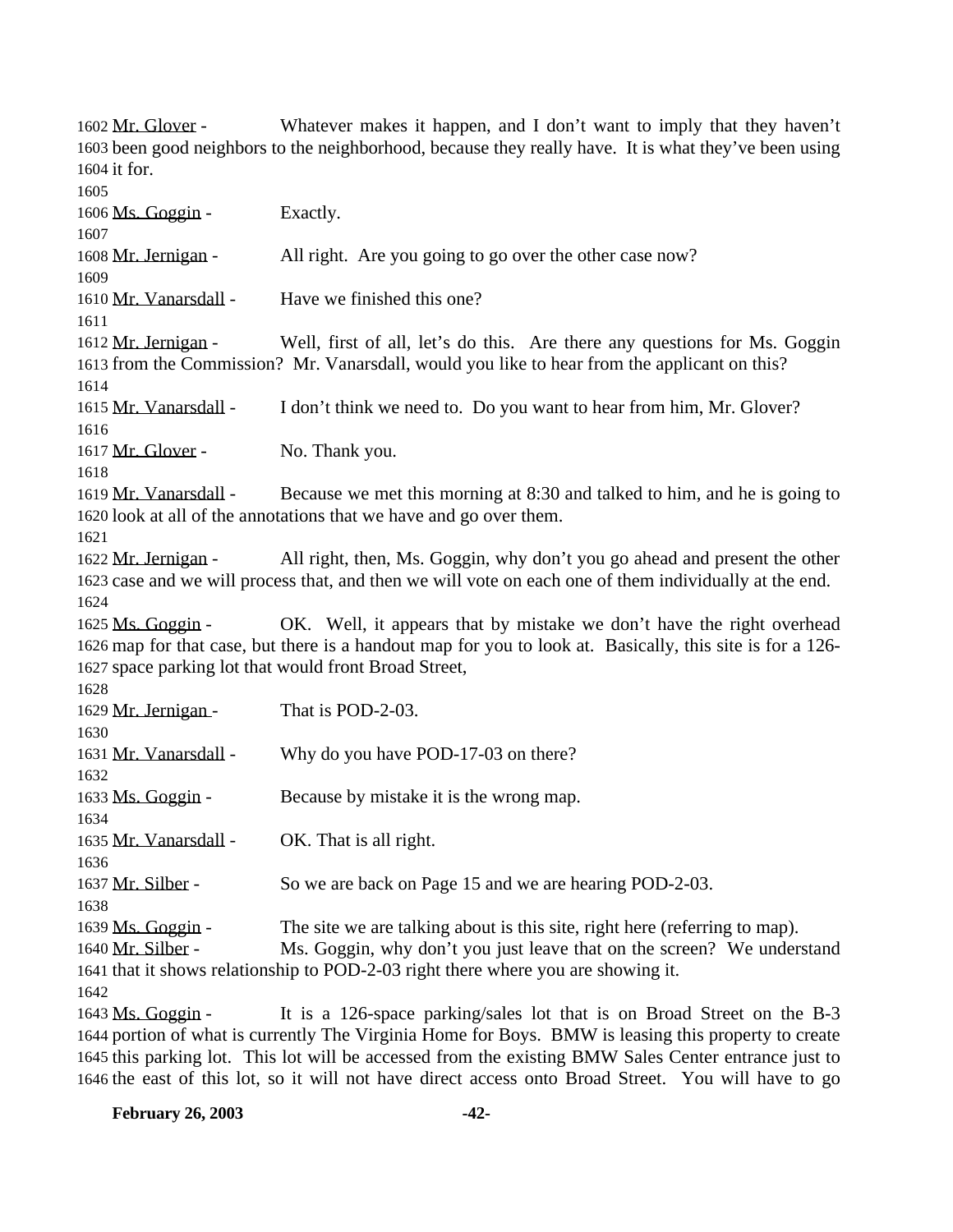through the current sales lot to get to it. The plan provides an 8-ft. opaque vinyl fence along the northern property line and the 4-ft. high black wrought-iron style aluminum fence with brick columns along the eastern edge of the proposed display area. The Boys Home entrance will be relocated and redesigned to provide a boulevard-style entrance 100 feet in length. Should the Commission act on this request, in addition to the standard conditions for developments of this type, the annotations on the plan, the conditions in the agenda, the following additional conditions are recommended. I have on here Nos. 9 and 11 Amended that would require landscaping and lighting to come back to Planning Commission prior to engineer's certification that the site is complete.

1657 Mr. Jernigan - Thank you, Ms. Goggin. Are there any questions? Mr. Vanarsdall - Ms. Goggin, come down the plan to beside the road and show how we are

 going to extend the fence from where we had it originally. It is going to come all the way down past the building in the front yard, right there. It is going to stop.

1663 Ms. Goggin - Kevin is pointing out to us that the original four-foot fence was only going to go in what is the front of the existing sales center, but it is going to be extended to the front of the sales site.

 Mr. Vanarsdall - It is going to cover those last nine parking spaces that it didn't cover to begin with.

Ms. Goggin - Yes, sir.

 Mr. Vanarsdall - And we will drop down from 48 inches, four feet, from that point it will go to 42 inches, and then when we bring it back for landscaping we will ask the Commission for a variance. The whole fence will be four feet. In the front yard they only allow four feet.

 Ms. Goggin - I don't have a Code in front of me and I don't want to speak incorrectly. 

Mr. Jernigan - Are there any other questions for Ms. Goggin? Thank you, ma'am.

 Ms. Goggin - I would like to say that we do have a citizen here this morning. He is not necessarily in opposition, but he did show up.

 Mr. Jernigan - OK. I apologize for that. Do we have opposition to POD-2-03? Whoever would like to speak on this, would you please come forward.

 Mr. Lewis - Good morning. My name is Monte Lewis and I am with Lewis and Associates, and I represent the applicant on both of these cases. We have no problem with the staff annotations and what we agreed to this morning with both cases. We plan on starting the work on the church site immediately, as soon as we get approval of the plans. I have no problem with tying it into this POD before you on the screen that we won't occupy the parking lot until the other is finished.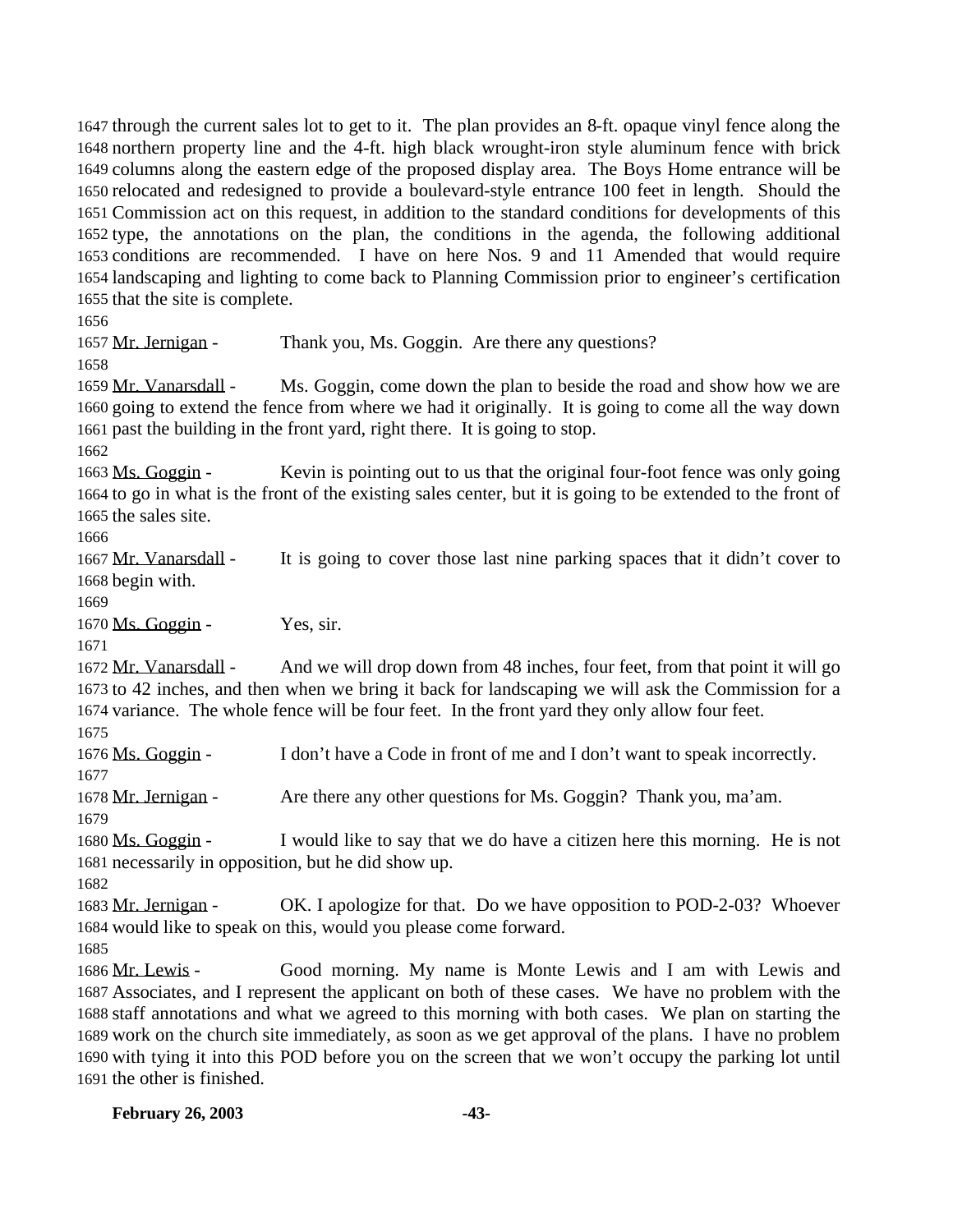Mr. Jernigan - Thank you, Mr. Lewis. Are there any questions for Mr. Lewis from the Commission?

 Mr. Glover - Do you, Mr. Lewis, accept those conditions that the Planning Commission now is presenting to you as far as Holly trees planted from what, say 5 foot on center from where the Leyland Cyprus stops, by proffer, to the C-1 zoning? The remainder of the 0-2 zoning which is behind, I believe, Mr. Hoffman's house there?

1701 Mr. Lewis - We have no problems with the Holly. I'd like to talk with my landscape architect if it is 5 foot on center since this is existing woods. We want to place them in between the mature trees, but what ever…

1705 Mr. Glover - We are talking about a visual barrier, now. When you did your BMP back there, and you are authorized to do that, and I am not sure whether you will do it in conjunction with your existing parking lot that you are getting ready to build on the west side.

1709 Mr. Lewis- Not yet.

1711 Mr. Glover - That is my concern – not yet. And I am serious, because I don't know what you plan to do or how you plan to do it or what the requirements are, but I would like to make sure that there is a visual barrier maintained behind the property on there that is setting on the second row.

1716 Mr. Lewis - Yes, sir. We will do that.

 Mr. Glover - With that, would you allow the Planning staff to help you decide, by the word "help" I mean actually tell you where and the amount of Hollies it would take to visually barrier that? Would you be willing to do that?

Mr. Lewis - Yes, sir.

1724 Mr. Glover - OK. No problem. It says, "approved by the Planning Commission" so we have to get it clarified so that the Planning Commission can approve it. I appreciate it.

1727 Mr. Lewis - No problem.

 Mr. Jernigan - Thank you, Mr. Lewis. Are there any other questions from the Commission? Thank you, sir.

1732 Ms. Goggin - I believe Mr. Hoffman does have a question.

 Mr. Jernigan - I didn't, so I will ask now. Is there any opposition to POD-17-03 or POD-2-03? And we have opposition.

Mr. Hoffman - No, I am not here for opposition. I am in support, but I do have a question.

**February 26, 2003 -44-**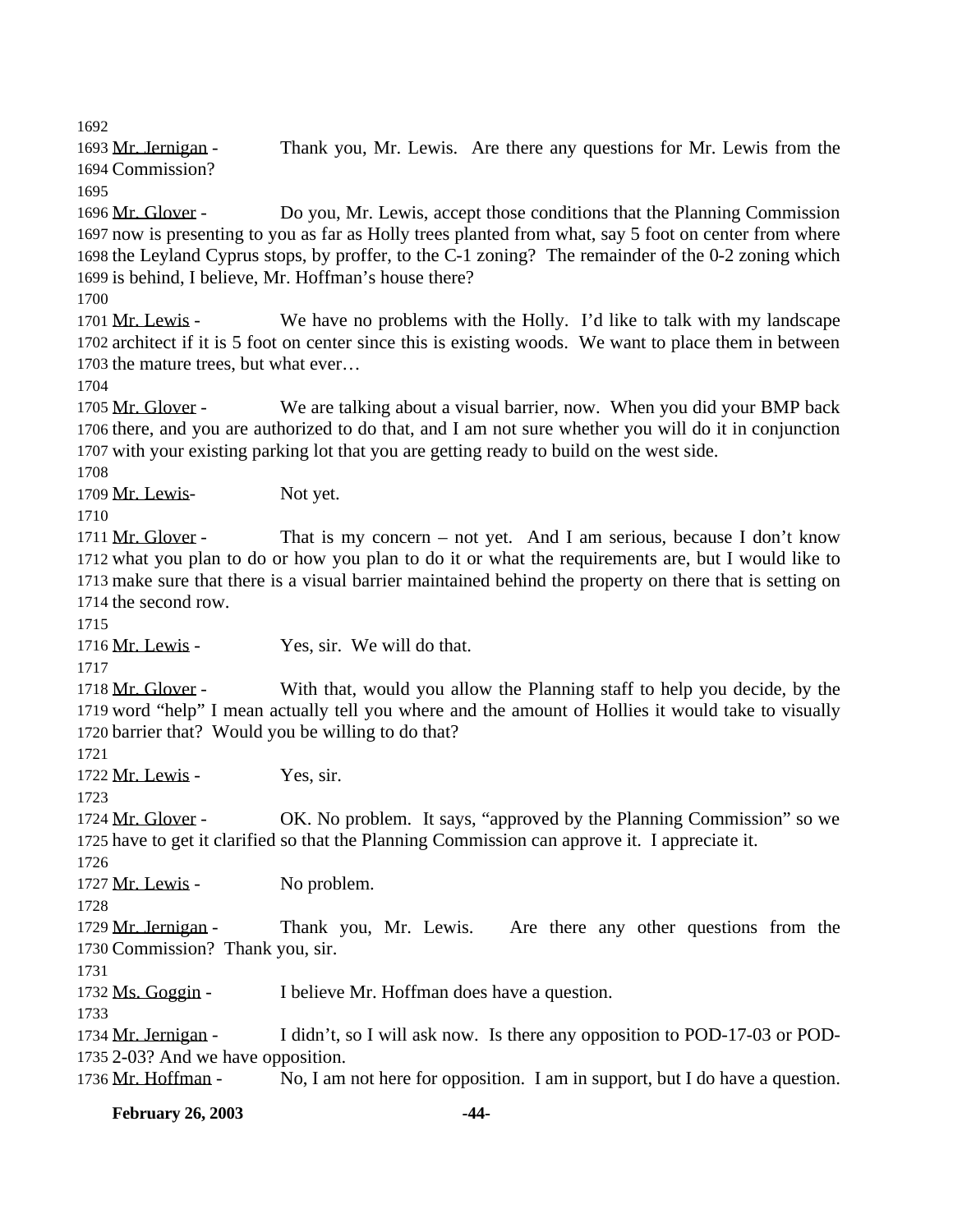I am fully in support of the plan, so far. It was modified since my discussions yesterday with some of staff.

Mr. Glover - Give me your name and address so they will know where you live.

 Mr. Hoffman -OK. My name is Rick Hoffman. I live on Darnell Road. My property abuts most of where this, or a lot of where this new stuff is proposed to being done, and the new fence line and Holly trees especially. I am wondering why, I guess, planting the Holly trees in the existing woods, supplementing the existing woods with Holly trees in the 50 ft. buffer in the 0-2C zoned area, but they are not going to plant Holly trees in the 50 ft. buffer in the C-1C buffer, if I understand what was said before. I would like to see them plant the Holly trees in the C-1C buffer area as well.

1750 Mr. Silber - Yes, sir. What is proposed at this point is Leyland Cyprus running back and where the woods begin there would be evergreen Hollies planted within the 50 ft. buffer back to where the C-1 line starts. You are saying that you would like to see the continuation of those Holly trees into the area zoned C-1?

Mr. Hoffman -Sure, all the way along, yes, definitely. That is what I am saying.

1757 Mr. Silber - That is something the Commission can consider.

 Mr. Vanarsdall - Your question was why we don't go past the C-1, Conservation District? 

 Mr. Hoffman -Yes. It doesn't make any sense. The whole purpose is to supplement the 50-ft. buffer. Why would you only supplement part of the 50-foot buffer?

1764 Mr. Vanarsdall - I was under the impression that was wetlands over there.

Mr. Hoffman -No.

1768 Mr. Silber - The back portion of this property zoned C-1 would not have any of the parking in it. That C-1 area would only contain a BMP, but all of the parking would be on the property that is zoned O-2C, so that may have been where the logic came from. 

 Mr. Hoffman -Right. I am not talking about the back portion of the property. I am talking about the front portion of the property where the houses are, the 50 ft. buffer that goes along there, that whole fence line that is being discussed just to put Holly trees in, basically half of that 50 ft. buffer area, and the other half of that 50 ft. buffer area, the part C-1C, wouldn't have any Holly trees.

 Mr. Silber - I don't think the Administration would be adverse to running the Hollies all the way back into the C-1.

1781 Mr. Vanarsdall - No. I wouldn't be. That would be all right.

**February 26, 2003 -45-**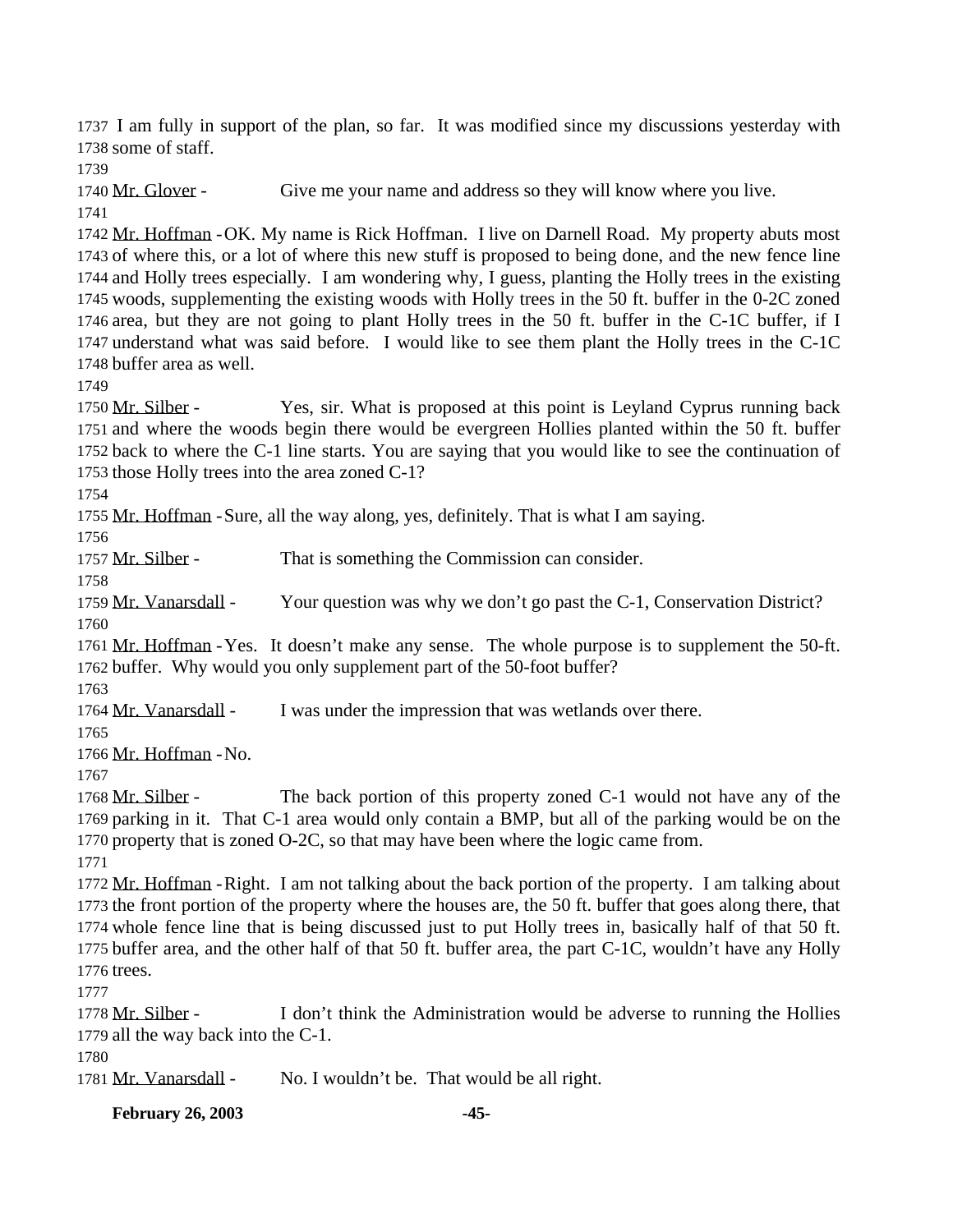1783 Mr. Silber - That may be something that Mr. Lewis could address. 1785 Mr. Vanarsdall - Monte, could you run them back in that piece? 1787 Mr. Lewis - This plan before you now shows the parking lot and the retention basin and the bio-retention for the BMP when it is ultimately developed. What it shows is a double

 row of Leyland Cyprus, which now we are going to substitute Hollies. The reason during the zoning that they didn't buffer the C-1C Conservation Area was because it wasn't looking at anything except the BMP. I have no problem with supplementing the existing trees with some Hollies. I don't know if we really need them five foot on center or two foot on center to buffer the BMP, but I would be glad to work out with staff what is acceptable to them.

1795 Mr. Silber - Mr. Lewis, the proffered conditions for the C-1C case, there were only three conditions, but one of them did say that "a 50 ft. transitional buffer shall be provided along the eastern border of the property." It goes on to say that "a landscape plan for the purpose of screening the use from the adjacent property shall be submitted and approved by the Planning Commission prior to the occupancy of the property."

1801 Mr. Lewis - Yes, sir.

1803 Mr. Silber - This is a landscape plan that we are talking about here. It is a plan of development and a landscape plan. I think the proffer assumes that there would be some supplemental screening.

1807 Mr. Lewis - That is exactly what I am talking about, that we are doing supplemental screening in there. No problem.

1810 Mr. Vanarsdall - So, Ms. Goggin, would you annotate that on the plans?

Mr. Glover - It would be a condition, wouldn't it?

 Mr. Silber - I think in this circumstance I would feel better if it was a condition. It would be Condition No. 34, and it could read something like, we can refine this, but it might be something like "Supplemental planting of evergreen Hollies will be planted in the 50-foot buffer north of placement of the Leyland Cyprus at a spacing that would be determined acceptable to the Henrico County Planning Office." Mr. Glover, I don't know if you want some actual distances, 5 feet on center placed in there or not.

1821 Mr. Glover - I think it is just a matter of a visual barrier. And I think Ms. News and Mr. Strauss have a pretty good idea of what it takes to have a visual barrier for the homeowner there. 

| 1824 Mr. Vanarsdall - | And we can address that also at landscaping time. |
|-----------------------|---------------------------------------------------|
| 1825 Mr. Silber -     | Well, this is the landscape plan.                 |
| 1826                  |                                                   |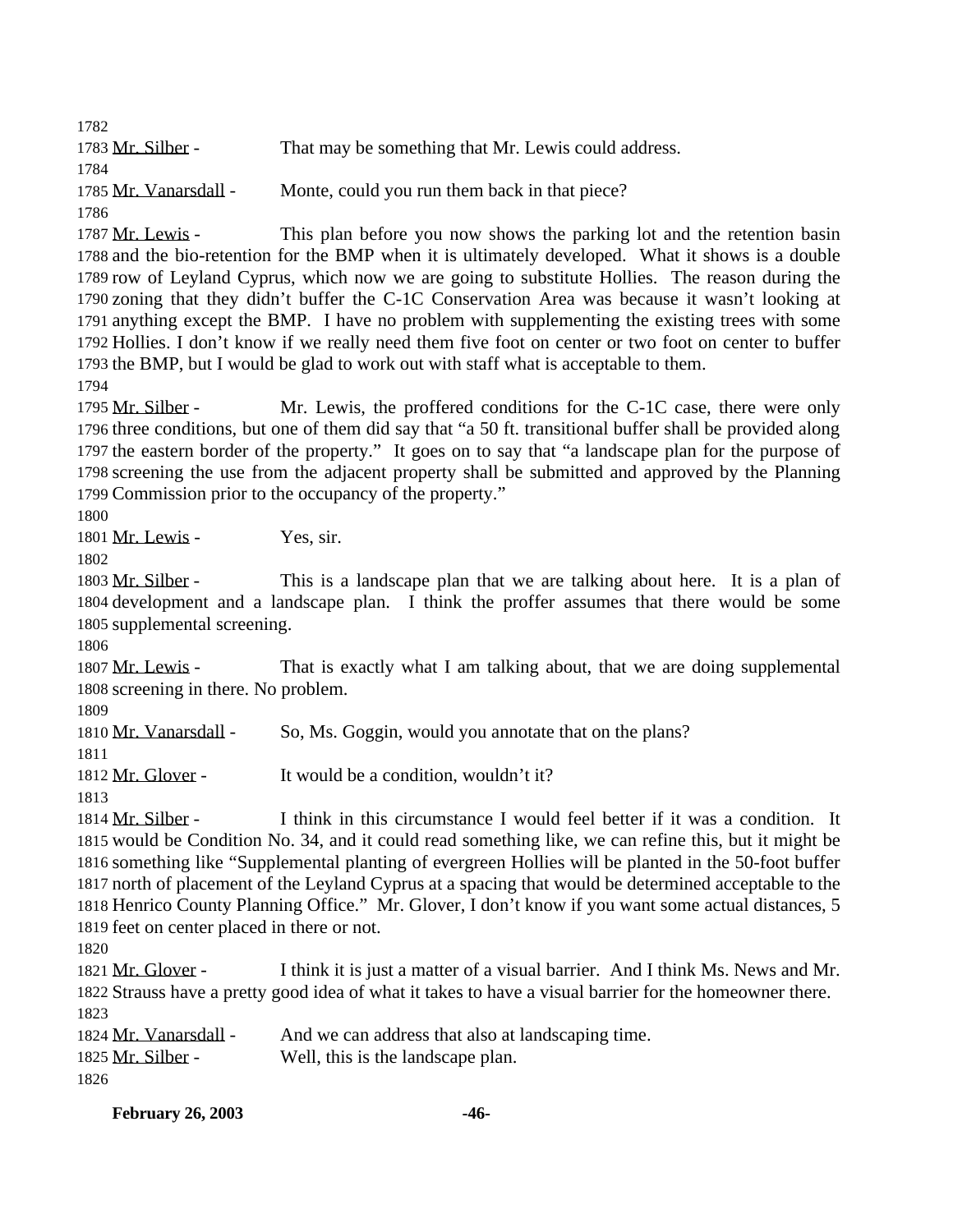1827 Mr. Vanarsdall - I know we want it now, but I say if it is on center and all that.

1829 Mr. Lewis - We will be resubmitting this plan with the additional plantings to the staff for approval, which would include supplemental planting in the C-1 as required by the zoning condition.

 Mr. Silber - Mr. Vanarsdall, I guess what you are saying is that another opportunity would be when they come back, if they come back with future parking on this property. I am talking about on the 0-2C property. That would be another opportunity to see how visually screened this area is, and we could have another landscape plan approved to handle that. 

| 1837                   |                                                                            |
|------------------------|----------------------------------------------------------------------------|
| 1838 Mr. Vanarsdall -  | OK.                                                                        |
| 1839                   |                                                                            |
| 1840 Mr. Jernigan -    | Are we going to amend No. 9 or are we just going to                        |
| 1841                   |                                                                            |
| 1842 Mr. Silber -      | I don't see a reason to amend No. 9.                                       |
| 1843                   |                                                                            |
| 1844 Mr. Jernigan -    | What we will do is just in the condition, it would just be met and handled |
| 1845 administratively. |                                                                            |
| 1846                   |                                                                            |
| 1847 Mr. Glover -      | Mr. Chairman, I would like to have Mr. Silber, the Secretary, tell us how  |
|                        | 1848 or what we are voting on. I think he has a pretty good handle on it.  |
| 1849                   |                                                                            |

 Mr. Silber - I am glad you have confidence in me. On POD-17-03, this is the BMW Parking Lot, that would be behind the dealership – the corners of Darnell and Lynn, we have a plan that is being proposed for consideration that spells out, and it is annotated in this fashion, but it spells out that there will be a 6 ft. chain-link fence that runs along the eastern and northern boundaries. It would be replacing the existing chain-link fence and putting up a new 6 ft. chain- link fence, and also has illustrated Leyland Cyprus running along the eastern boundary back to the existing edge of the woods. That is also on the annotated plan. It would then have, and there will be a condition that covers this, supplemental evergreen Hollies that would run through the 50-ft. buffer all the way back to the northern limits of the property. That is through the 0-2C and through the C-1C. And it also requires that all of this be done prior to the occupancy of the parking area that is being considered and presumed approved with POD-2-03.

| 1861                                        |                                                                            |
|---------------------------------------------|----------------------------------------------------------------------------|
| 1862 Mr. Glover -                           | Is that acceptable, Mr. Lewis?                                             |
| 1863                                        |                                                                            |
| 1864 Mr. Lewis -                            | Yes, sir. Just for clarification, Mr. Silber, these Hollies are taking the |
| 1865 place of the Leyland. Is that correct? |                                                                            |
| 1866                                        |                                                                            |
| 1867 Mr. Glover -                           | From the tree line.                                                        |
| 1868                                        |                                                                            |
| 1869 Mr. Silber -                           | From the tree line?                                                        |
| 1870                                        |                                                                            |
| 1871 Mr. Glover -                           | Yes, sir.                                                                  |
|                                             |                                                                            |

**February 26, 2003 -47-**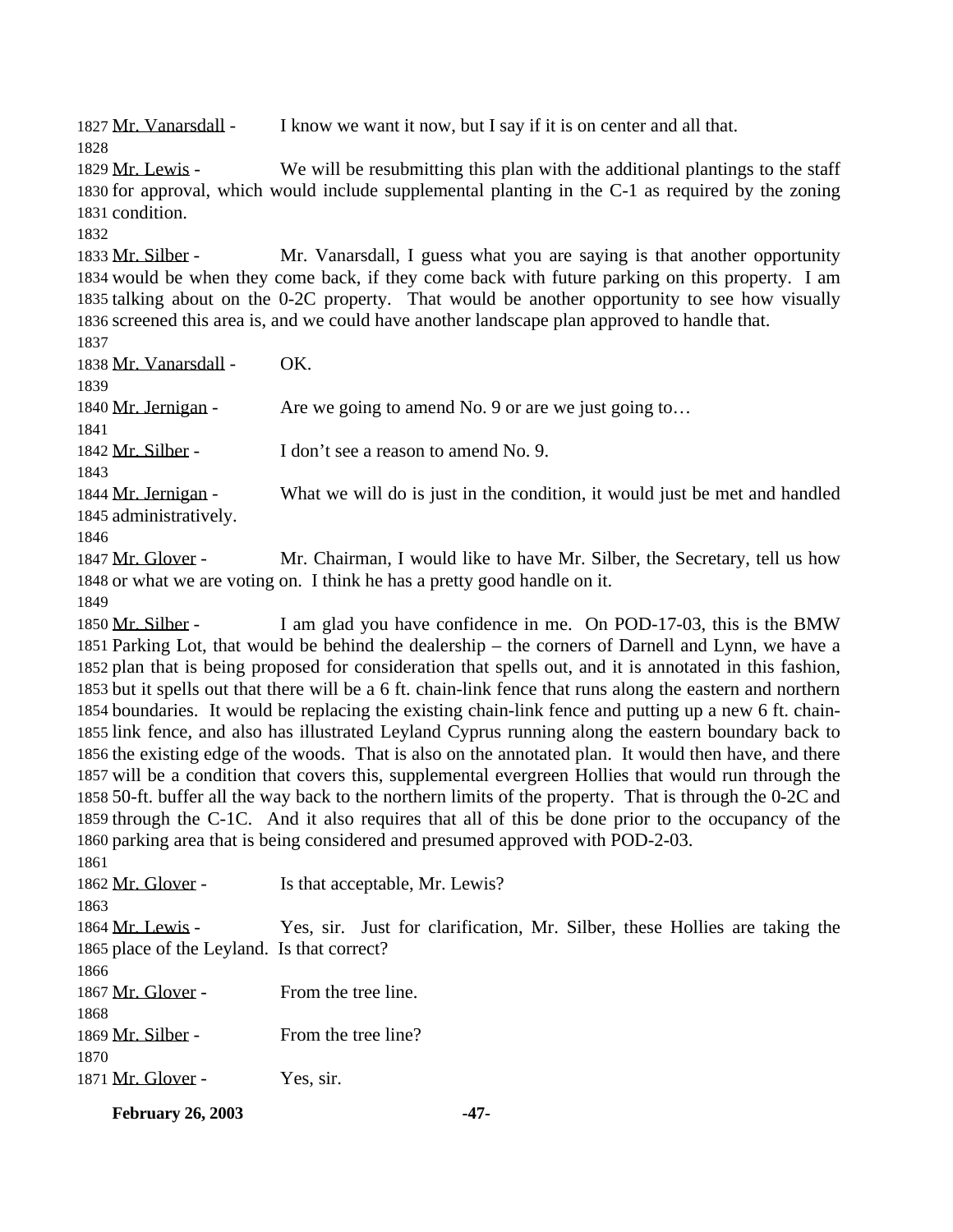1873 Mr. Silber - From the tree line back to the northern extreme there will be no Leyland Cyprus. It will just be the evergreen Hollies. 1876 Mr. Glover - I think it is important to note that in the zoning case the applicant offered

 Leyland Cyprus. The staff accepted Leyland Cyprus and only when they began to plan to do what they had proffered and committed to did they decide that Leyland Cyprus would not grow in the trees. That is why they are now substituting Hollies, and I appreciate them calling our attention to it.

1882 Mr. Jernigan - Thank you, Mr. Glover. Mr. Glover - That part where they are planting Hollies is the landscape plan, part of the landscape plan that this Commission is approving this morning. Is that correct, Mr. Silber? 1887 Mr. Silber - Yes, sir. The other addition is the condition No. 32 that is on your Addendum that says, "A church sign will be removed prior to installation of the landscaping." So, on the Addendum now we have No. 32, 33 and 34. Mr. Vanarsdall - What was No. 33? 1893 Mr. Silber - No. 33 was that they must do this before occupancy of the parking on POD-2-03. And No. 34 deals with the supplemental planting of evergreen Hollies. 1896 Mr. Jernigan - OK. Mr. Vanarsdall, are you ready to make a motion? 1898 Mr. Silber - Thank you, Mr. Lewis. 1900 Mr. Jernigan - Thank you. Would you make a motion first, the order that we took it was POD-17-03. Mr. Vanarsdall- You want to do it that way? That was the second one, but that is OK. Mr. Jernigan - He called POD-17-03 first, and then POD-2-03. 

1907 Mr. Vanarsdall - That is all right. Well, we have on the Addendum for POD-17-03 we are not going to actually follow that, because we have added conditions and we have made annotations on the plans this morning to take care of that. For example, we had something about a vinyl fence that was in there, and we don't need that. I am not going to follow that part. So I move POD-17-03, BMW Parking Church Site on Darnell Road be approved with annotations on the plans, standard conditions for developments of this type, and Nos. 9 and No. 11 Amended and Nos. 23 through 34, and No. 26 picks up the zoning cases, C-40C and C-67C. 

 Mr. Jernigan - OK. That is Conditions Nos. 23 through 31 plus Conditions Nos. 32, 33 and 34 on the Addendum.

**February 26, 2003 -48-**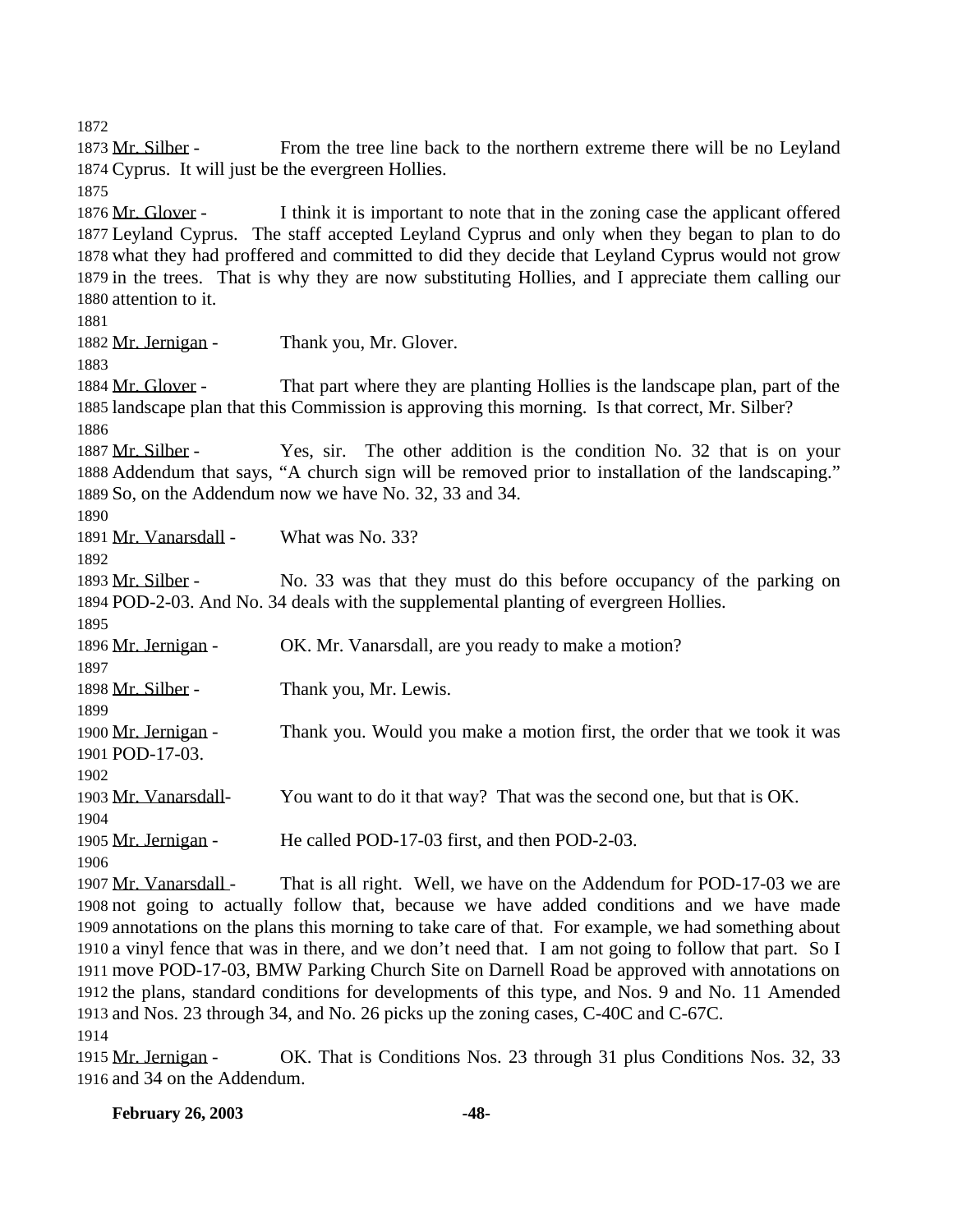1918 Mr. Vanarsdall - That is right. Mr. Jernigan - Now we didn't amend Nos. 9 and 11 on POD-17-03. Mr. Silber - Mr. Vanarsdall, are you asking that there be Nos. 9 and 11 Amended? Am I to assume that what you are saying is when they come back with their additional parking on this site that they will have to submit another landscape plan and lighting plan that would come to the Planning Commission? Mr. Vanarsdall - All right. That takes care of POD-17-03. Mr. Jernigan - Wait a minute, wait a minute. We are approving the landscaping and all now for this, what we have discussed. I think what Mr. Silber… Mr. Glover - Again, Mr. Silber, would you explain why the No. 9 and 11 is being Amended? Mr. Jernigan - He is saying on additional parking that is not scheduled now. Now what we are doing today is approving everything as we have it right now. Won't they have to file another POD if they want to do additional parking? 1939 Mr. Silber - Yes. Keep in mind that the ultimate development of this site the way they had proposed it at the time of zoning was for another fairly large parking area for employees on the site. I am saying when that POD comes back we will have a landscape plan and a lighting plan. Mr. Jernigan - That is a separate POD. On POD-17-03 now, we are approving the landscaping and that is included in… 1947 Mr. Vanarsdall - It is the POD and the landscaping right now. Mr. Jernigan - Correct. So it is 23 through 31 plus 32, 33 and 34 but not No. 9 and 11 Amended. 1952 Mr. Vanarsdall - I was being overly cautious when I wrote that on there. Ms. Goggin - I would just like to clarify that Condition No. 31 says, "At such time plans for additional improvements or exterior alterations are submitted for the site, a landscape plan for all proffered and required buffers will be submitted concurrently for review and approval by the Planning Commission." Hopefully that will take care of the future. Mr. Jernigan - We have a motion by Mr. Vanarsdall. Do we have a second? 1961 Mr. Taylor - Second.

**February 26, 2003 -49-**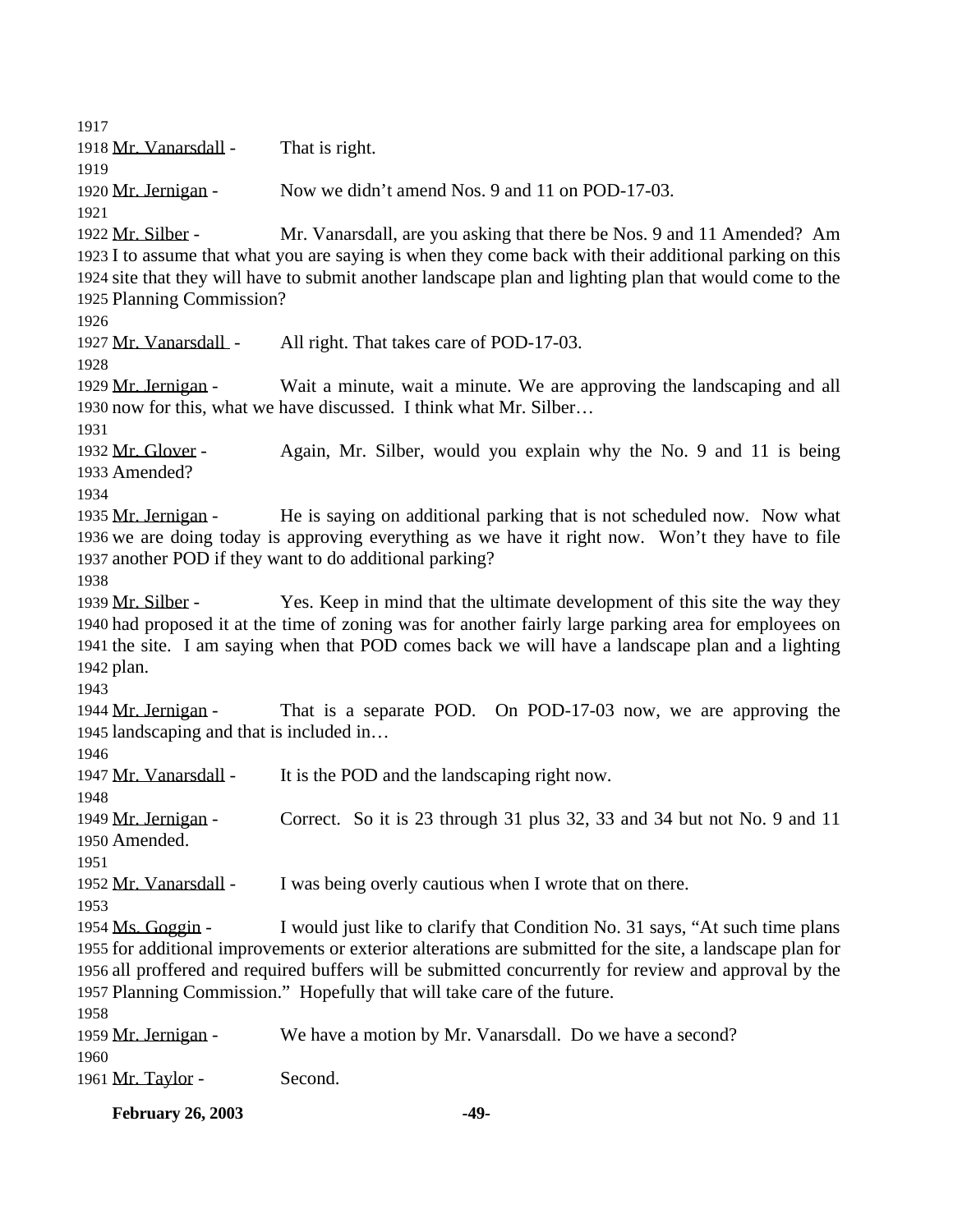Mr. Jernigan - We have a motion by Mr. Vanarsdall and a second by Mr. Taylor. All in favor say aye. All opposed say no. The motion passes.

 The Planning Commission approved Plan of Development and Landscape Plan for POD-17-03, BMW Parking (Church Site) 2510 Darnell Road, subject to the standard conditions attached to these minutes for developments of this type, the annotations on the plans, and the following additional conditions:

 23. The easements for drainage and utilities as shown on approved plans shall be granted to the County in a form acceptable to the County Attorney prior to any occupancy permits being issued. The easement plats and any other required information shall be submitted to the County Real Property Agent at least sixty (60) days prior to requesting occupancy permits.

 24. Employees shall be required to use the parking spaces provided at the rear of the building(s) as shown on the approved plans.

25. Outside storage shall not be permitted.

 26. The proffers approved as a part of zoning cases C-40C-02 and C-67C-02 shall be incorporated in this approval.

 27. Any necessary off-site drainage and/or water and sewer easements must be obtained in a form acceptable to the County Attorney prior to final approval of the construction plans.

 28. Deviations from County standards for pavement, curb or curb and gutter design shall be approved by the County Engineer prior to final approval of the construction plans by the Department of Public Works.

 29. Approval of the construction plans by the Department of Public Works does not establish he curb and gutter elevations along the Henrico County maintained right-of-way. The elevations will be set by Henrico County.

 30. The developer shall provide fire hydrants as required by the Department of Public Utilities and Division of Fire.

- 31. At such time plans for additional improvements or exterior alterations are submitted for the site, a landscape plan for all of the proffered and required buffers will be submitted concurrently for review and approval by the Planning Commission.
- 32. The church sign will be removed prior to installing the landscaping.

 33. The improvements proposed with this POD shall be completed prior to occupancy of the parking area approved with POD-02-03.

 34. Supplemental planting of evergreen Hollies will be planted in the 50-foot forested transitional buffer north of the Leyland Cypress and running to the northern property line

in a fashion to provide a suitable screen as deemed appropriate by the Planning Office.

Mr. Jernigan - All right, now Mr. Vanarsdall. Now for POD-2-03.

 Mr. Vanarsdall - I move that POD-2-03, and this is the BMW Parking Addition – 8716 W. Broad Street (Virginia Home for Boys) be approved subject to the annotations on the plans, standard conditions for developments of this type, Nos. 9 and 11 Amended…

Mr. Glover - That was the extended fence, Mr. Vanarsdall.

**February 26, 2003 -50-**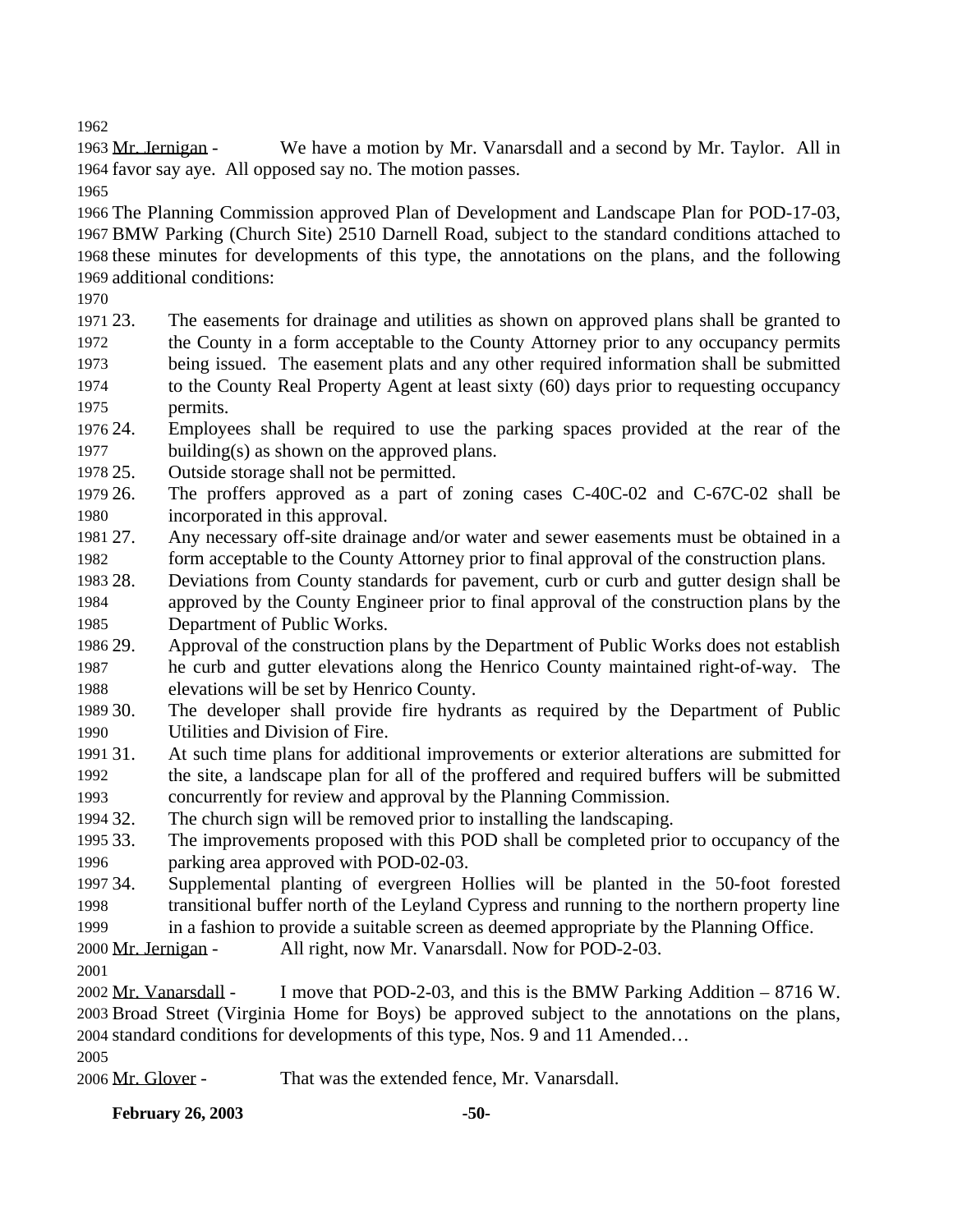Mr. Vanarsdall - Yes. I am not going to go by what is written in here, because on the Addendum that they will stop at the sales center, but we have now extended that all the way to the end of the property line, which would be probably 150 feet, wouldn't it? And it would take in the last nine car spaces down there, and this would be a wrought-iron type aluminum black fence with brick columns. That comes all the way down, and in the back portion will be a solid vinyl 8-foot fence to put a boy's soccer field.

 Mr. Jernigan - And also the additional conditions Nos. 23 through 33. All right. I will second the motion. We have a motion by Mr. Vanarsdall and a second by Mr. Jernigan. All in favor say aye. All opposed say no. The motion is passes.

 The Planning Commission approved Plan of Development POD-2-03, BMW Parking Addition – 8716 W. Broad Street (Virginia Home for Boys), subject to the annotations on the plans, the standard conditions attached to these minutes for developments of this type and the following additional conditions:

 9. **AMENDED** – A detailed landscaping plan shall be submitted to the Planning Office for review and Planning Commission approval prior to submission of engineers certification that all site improvements conform to the approved POD.

- 11. **AMENDED**  Prior to the approval of an electrical permit application and installation of the site lighting equipment, a plan including depictions of the light spread and intensity diagrams, and fixture specifications and mounting height details shall be submitted to the Planning Office for review and Planning Commission approval prior to submission of engineer's certification that all site improvements conform to the approved POD.
- 23. The easements for drainage and utilities as shown on approved plans shall be granted to the County in a form acceptable to the County Attorney prior to any occupancy permits being issued. The easement plats and any other required information shall be submitted to the County Real Property Agent at least sixty (60) days prior to requesting occupancy permits.
- 24. The entrances and drainage facilities on W. Broad Street (U.S. Route 250) shall be approved by the Virginia Department of Transportation and the County.
- 25. A notice of completion form, certifying that the requirements of the Virginia Department of Transportation entrances permit have been completed, shall be submitted to the Planning Office prior to any occupancy permits being issued.
- 26. The developer shall provide fire hydrants as required by the Department of Public Utilities and Division of Fire.
- 27. A standard concrete sidewalk shall be provided along the north side of W. Broad Street (U. S. Route 250).
- 28. All repair work shall be conducted entirely within the enclosed building.
- 29. Outside storage shall not be permitted.
- 30. Any necessary off-site drainage and/or water and sewer easements must be obtained in a form acceptable to the County Attorney prior to final approval of the construction plans.
- 31. Deviations from County standards for pavement, curb or curb and gutter design shall be approved by the County Engineer prior to final approval of the construction plans by the

## **February 26, 2003 -51-**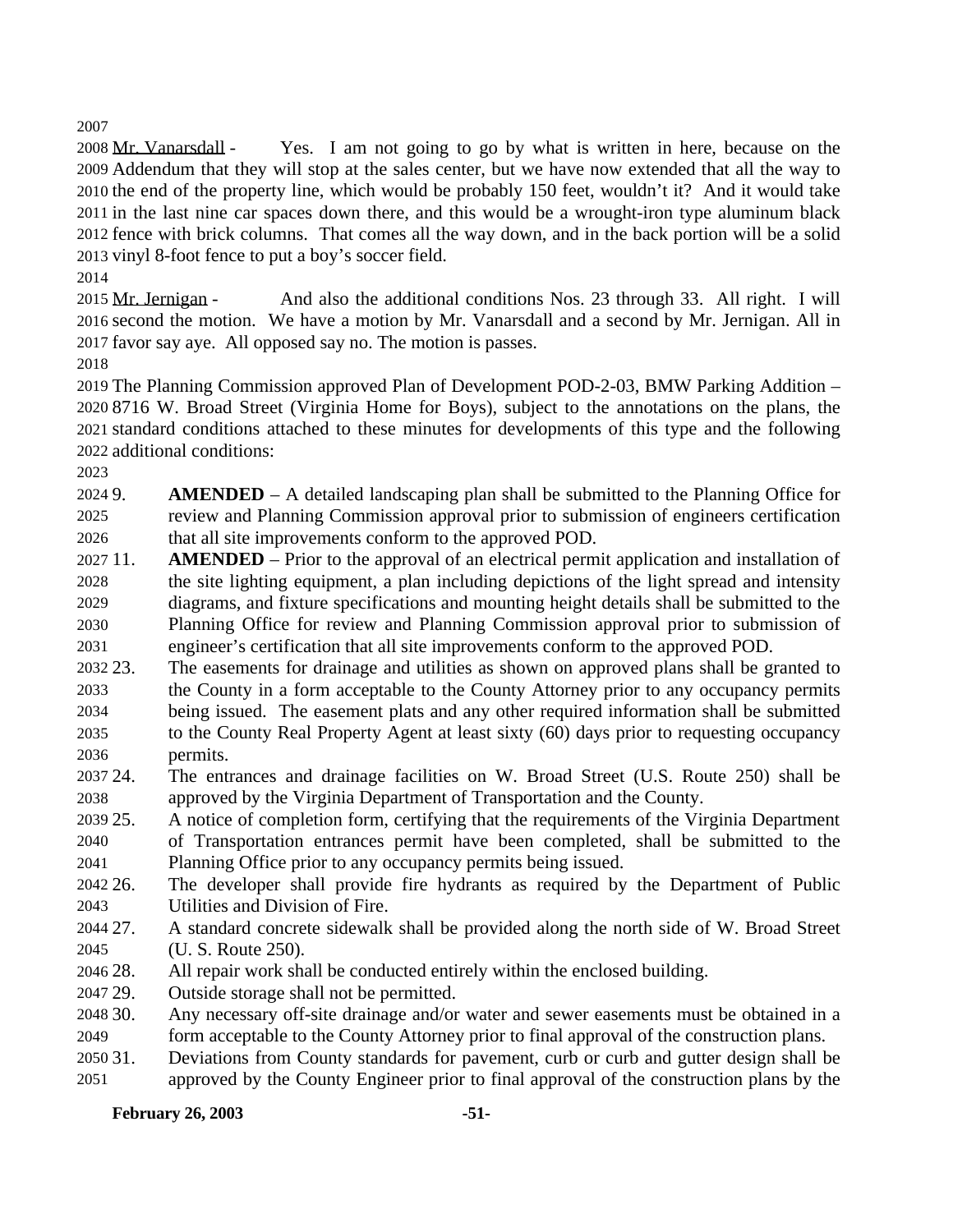Department of Public Works. 32. Approval of the construction plans by the Department of Public Works does not establish the curb and gutter elevations along the Henrico County maintained right-of-way. The elevations will be set by Henrico County. 33. Approval of the construction plans by the Department of Public Works does not establish the curb and gutter elevations along the Virginia Department of Transportation maintained right-of-way. The elevations will be set by the contractor and approved by the Virginia Department of Transportation. Mr. Jernigan - Is there any opposition to Landscape Plan LP/POD-83-01? Mr. Vanarsdall - Excuse me, Mr. Jernigan, I want to go back to POD-2-03. That was only for the POD. That was not for landscaping on the Broad Street site. Mr. Silber - That is correct. Mr. Jernigan - So you Amended No. 9 and 11. Mr. Vanarsdall - OK. Mr. Jernigan - You took care of that. You Amended Nos. 9 and 11. You were right. Mr. Vanarsdall - I wanted to make sure you didn't think it was the same thing. Mr. Jernigan - No. You said that, that you were Amending No. 9 and 11. OK. We have no opposition. Ms. News, you may proceed.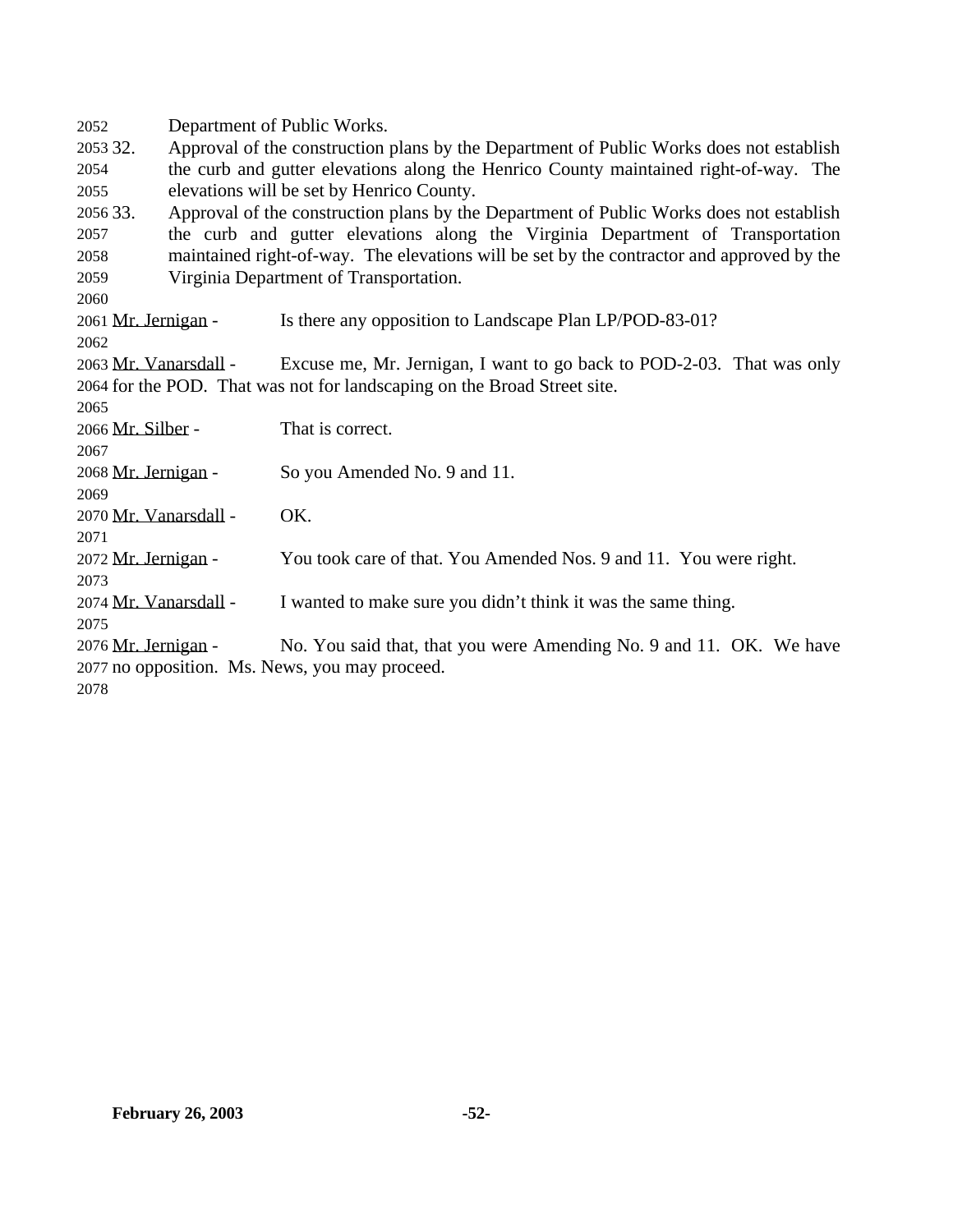### **LANDSCAPE PLAN**

| 2079                     |                                                          |  |
|--------------------------|----------------------------------------------------------|--|
| $LP/POD-83-01$           | Hanover R.S. Limited Partnership for Lodge at            |  |
| The Lodge at Hunton Park | Hunton Park, L.P.: Request for approval of a             |  |
|                          | landscape plan, as required by Chapter 24, Sections 24-  |  |
|                          | 106 and 24-106.2 of the Henrico County Code. The 30-     |  |
|                          | acre site is located on the north line of Hunton Park    |  |
|                          | Boulevard, approximately 1,200 feet east of Staples Mill |  |
|                          | Road (U.S. Route 33) on parcel 762-775-1005. The         |  |
|                          | zoning is R-5C, General Residence District               |  |
|                          | (Conditional) and C-1, Conservation District.            |  |
|                          | (Brookland)                                              |  |

2081 Mr. Jernigan - Is there any opposition to Landscape Plan LP/POD-83-01, The Lodge at Hunton Park? No opposition. Ms. News.

 Ms. News - Good morning, members of the Commission. The applicant has been very responsive to staff and has submitted information addressing all of staff's annotations. The revised plan, which has just been handed out, addresses reforestation of an area of the RPA as required by the Department of Public Works, and also shows details for screening of HVAC equipment and building mounted meters. The applicant has indicated that these areas are always screened on their sites. The plan shows extensive landscaping throughout the complex including the use of 6-inch caliper oak trees in the main entrance area. The majority of the area within the development will be sodded and irrigated. Staff feels the complex has several quality amenities and uses, and many high quality landscape materials and will be quite attractive. Staff, therefore, recommends approval of the plan subject to the standard conditions for landscape plans, and I would be happy to answer any questions.

 Mr. Jernigan - Are there any questions for Ms. News from the Commission? Mr. Vanarsdall - I don't have any questions. I have already talked to her about it. 2100 Mr. Jernigan - Thank you, Ms. News. Mr. Vanarsdall - Anybody else? Mr. Jernigan - Mr. Vanarsdall. Mr. Vanarsdall - I move that LP/POD-83-01, The Lodge at Hunton Park, be approved subject to the annotations on the plans and standard conditions for landscape plans as presented by staff. Mr. Archer - Second, Mr. Chairman.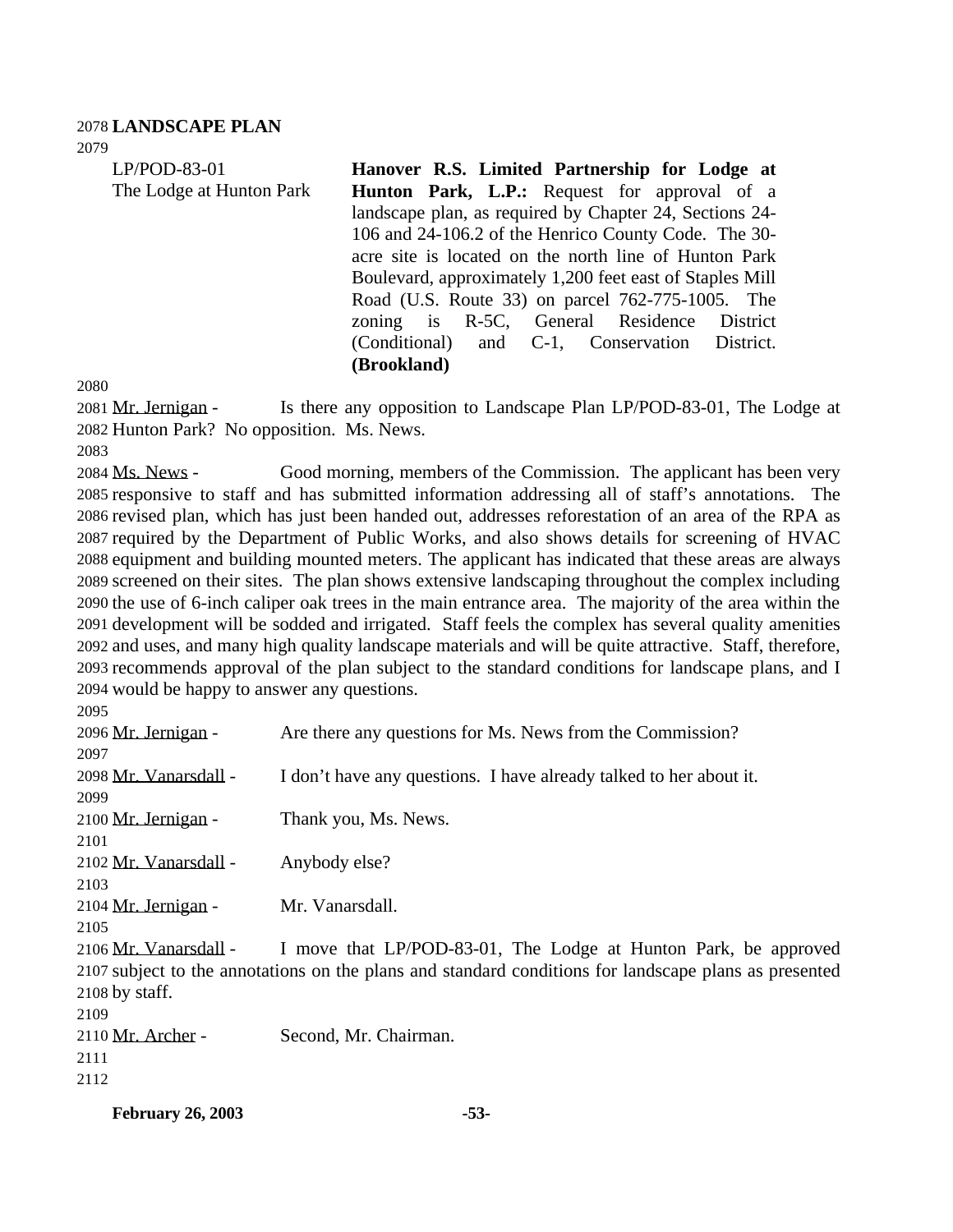Mr. Jernigan - We have a motion by Mr. Vanarsdall and a second by Mr. Archer. All in favor say aye. All opposed say no. The ayes have it. The motion is passed. The Planning Commission approved Landscape Plan LP/POD-83-01, The Lodge at Hunton Park, subject to the annotations on the plan and the standard conditions for landscape plans. Mr. Jernigan - Mr. Silber, I think the next case is our Expedited Case that got pulled. **PLAN OF DEVELOPMENT**  POD-13-03 Church of The Epiphany – 8000 Hermitage Road **Hulcher & Associates for Church of the Epiphany:** Request for approval of a plan of development, as required by Chapter 24, Section 24-106 of the Henrico County Code, to construct a one-story, 4,600 square foot classroom and office addition. The 5.985-acre site is located at 8000 Hermitage Road across from Gibraltar Drive on parcel 775-752-8156. The zoning is R-3, One-Family Residence District. County water and sewer. **(Brookland)** Mr. Jernigan - And we did have opposition to that, so I won't ask for it again. Mr. Vanarsdall- Well, we don't have any opposition now, do we? Mr. McGarry -No, sir. Cynthia Childrey is satisfied that the church is not going to be trying to put a private school or a daycare in there. 2131 Mr. Vanarsdall - And I checked with them at break time and they said she was very satisfied. Mr. Jernigan - Good deal. Mr. McGarry -So, with that, staff can recommend approval subject to the annotations on the plans, standard conditions for developments of this type, and Conditions Nos. 23 through 28. I'd be happy to answer any questions. Mr. Jernigan - Any questions for Mr. McGarry? If not, Mr. Vanarsdall. Mr. Vanarsdall - Mr. McGarry, is there any reason not to put No. 9 Amended on here? Mr. McGarry -They have one BMP on the site. That is the only… Mr. Vanarsdall - They've got to landscape around the addition. Mr. McGarry -That would be foundation type plantings.

**February 26, 2003 -54-**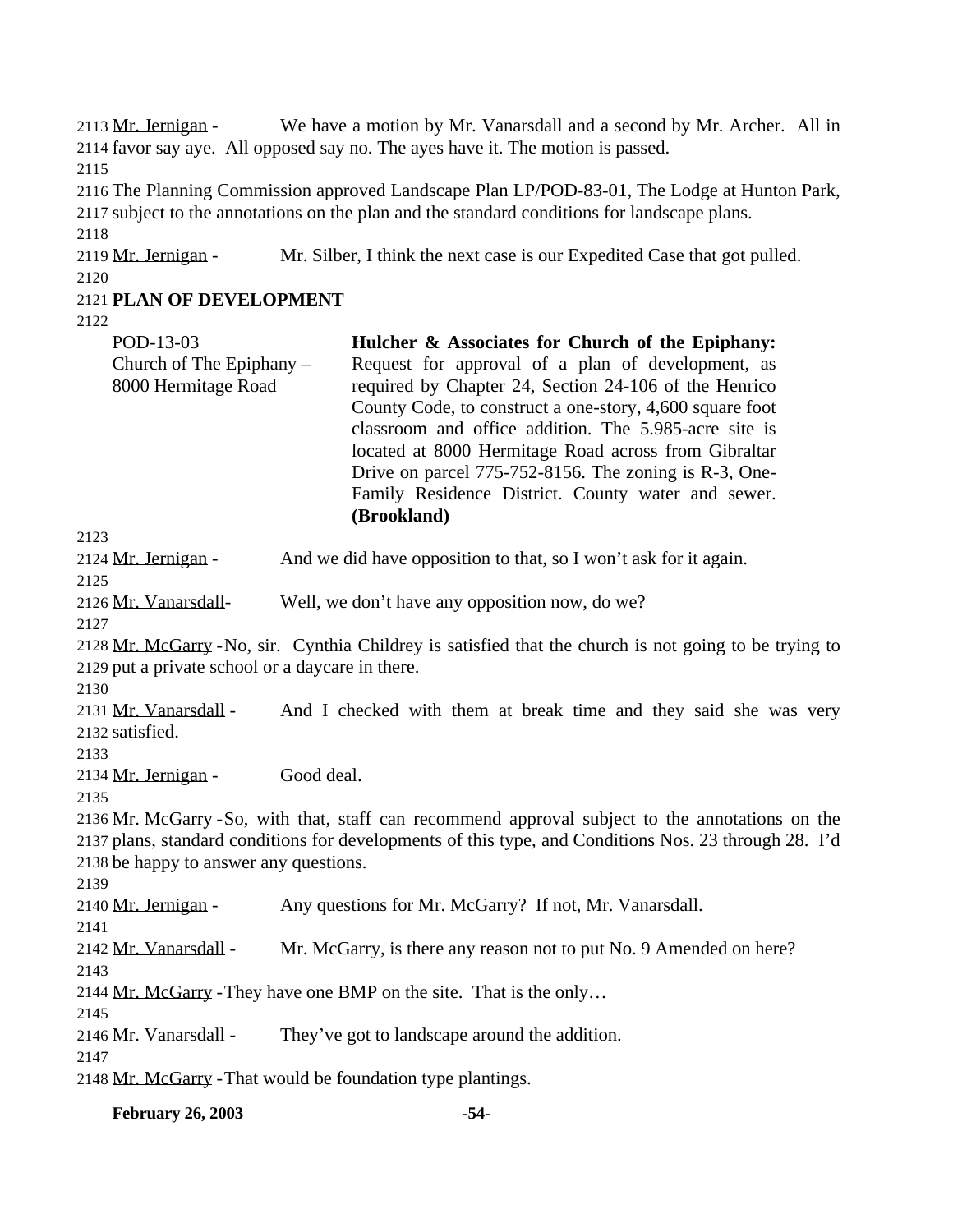2149 Mr. Glover - Do you want No. 9 on it? 2151 Mr. Vanarsdall - I am just seeing what he says about it. 2153 Mr. Glover - You ought to put it on there because it does have a BMP in the front yard. Mr. McGarry -Yes, sir. It does. 2157 Mr. Glover - In the front yard? Mr. McGarry -Well, it is close. Mr. Glover - Is it between the road and the church? Mr. McGarry -Yes, it is. 2165 Mr. Glover - I believe that is front yard. Mr. McGarry -It will be. 2169 Mr. Vanarsdall - The BMP is over on the side next to – not next to it, but it is in that area. All right, are you ready for a motion, Mr. Chairman? Mr. Jernigan - Yes, sir. I am ready. Mr. Vanarsdall - I move POD-13-03, Church of The Epiphany – 8000 Hermitage Road, be approved with No. 9 Amended and Conditions Nos. 23 through 28, the annotations on the plans and standard conditions for developments of this type. Mr. Taylor - Second. Mr. Jernigan - We have a motion by Mr. Vanarsdall and a second by Mr. Taylor. All in favor say aye. All opposed say no. The motion is passed. The Planning Commission approved Plan of Development POD-13-03, Church of the Epiphany – 8000 Hermitage Road, subject to the standard conditions attached to these minutes for developments of this type, the annotations on the plans and added conditions No. 9 Amended and Nos. 23 through 28 shown below: 9. **AMENDED** – A detailed landscaping plan shall be submitted to the Planning Office for review and Planning Commission approval prior to submission of engineers certification and all site improvements conform to the approved POD. 23. The developer shall provide fire hydrants as required by the Department of Public Utilities and Division of Fire. 24. Any necessary off-site drainage and/or water and sewer easements must be obtained in a

#### **February 26, 2003 -55-**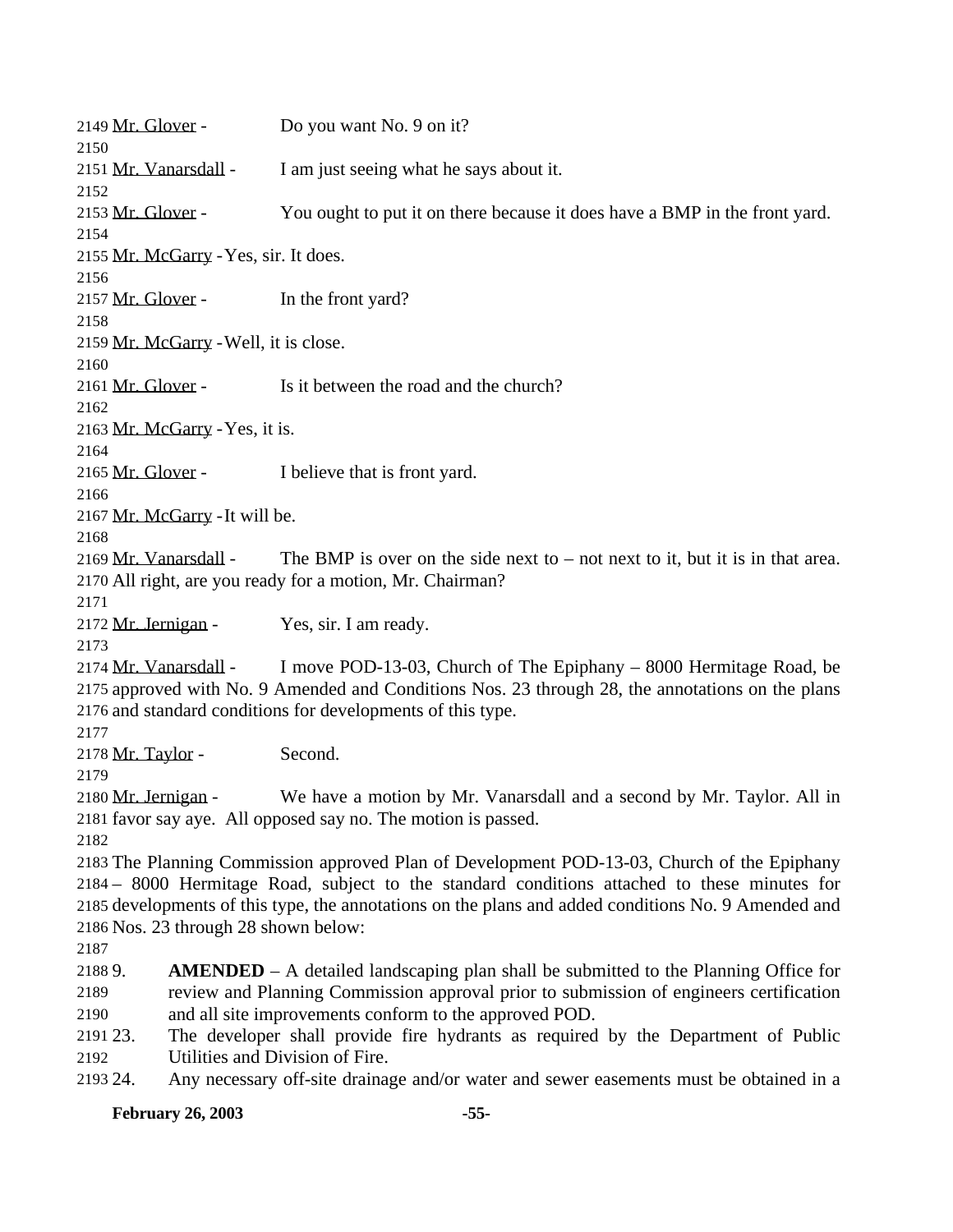form acceptable to the County Attorney prior to final approval of the construction plans.

 25. Deviations from County standards for pavement, curb or curb and gutter design shall be approved by the County Engineer prior to final approval of the construction plans by the

Department of Public Works.

 26. Insurance Services Office (ISO) calculations must be included with the plans and contracts and must be approved by the Department of Public Utilities prior to the issuance of a building permit.

 27. Approval of the construction plans by the Department of Public Works does not establish the curb and gutter elevations along the Henrico County maintained right-of-way. The elevations will be set by Henrico County.

 28. The location of all existing and proposed utility and mechanical equipment (including HVAC units, electric meters, junction and accessory boxes, transformers, and generators) shall be identified on the landscape plans. All equipment shall be screened by such measures as determined appropriate by the Director of Planning or the Planning Commission at the time of plan approval**.**

### **RESOLUTION: Fire Station 22 Site – Substantially In Accord with the County of Henrico Comprehensive Plan (Three Chopt District)**

(Staff Report by Audrey Anderson)

2216 Mr. Silber - Moving to the last page of the Agenda, maybe if we can hold off on the minutes, if that is OK, and go ahead and hear the Substantially in Accord for Fire Station No. 22. This is in the Three Chopt District located on Cox Road and Westerre Parkway, and Audrey Anderson is here to make that presentation.

 Ms. Anderson - Good morning. As Mr. Silber said, this report is on Fire Station 22. For fire protection and other emergency services, the County is divided into districts, which are made up of small reporting areas or SRAs. The proposed Fire Station 22 is located in District 22 as shown on the map here. District 22 borders Nuckols Road, Springfield Road, Pemberton Road, Ridgefield Parkway, part of Church Road, Pouncy Tract Road and I-295. Currently, the average first-in-response time for emergency calls in District 22 is about 7.38 minutes. First-in refers to the time it takes for the first emergency unit to arrive on the scene of a call. The goal in determining the location of fire stations and districts throughout the County is to have an average first-in-response time of five minutes, or less. The vicinity map here shows that the proposed Fire Station 22 site is located on Westerre Parkway approximately 250 feet east of Cox Road. The site consists of parcel 748-759-5844 containing 1.921 acres. The proposed site for proposed Fire Station 22, the characteristics of the site are suitable for the proposed development. The site is zoned B-2C, Business District (Conditional). The proposed facility is a permitted use in the B- 2 District. The surrounding properties are also zoned and developed for business and office uses. The topography on the site is generally flat and the Land Use Plan recommends the proposed site for office development. Although the plan does not designate the site for a public use, constructing a fire station at this location would be consistent with the Goals, Objectives, and Policies of the Plan that stress the importance of locating adequate public facilities and services

**February 26, 2003 -56-**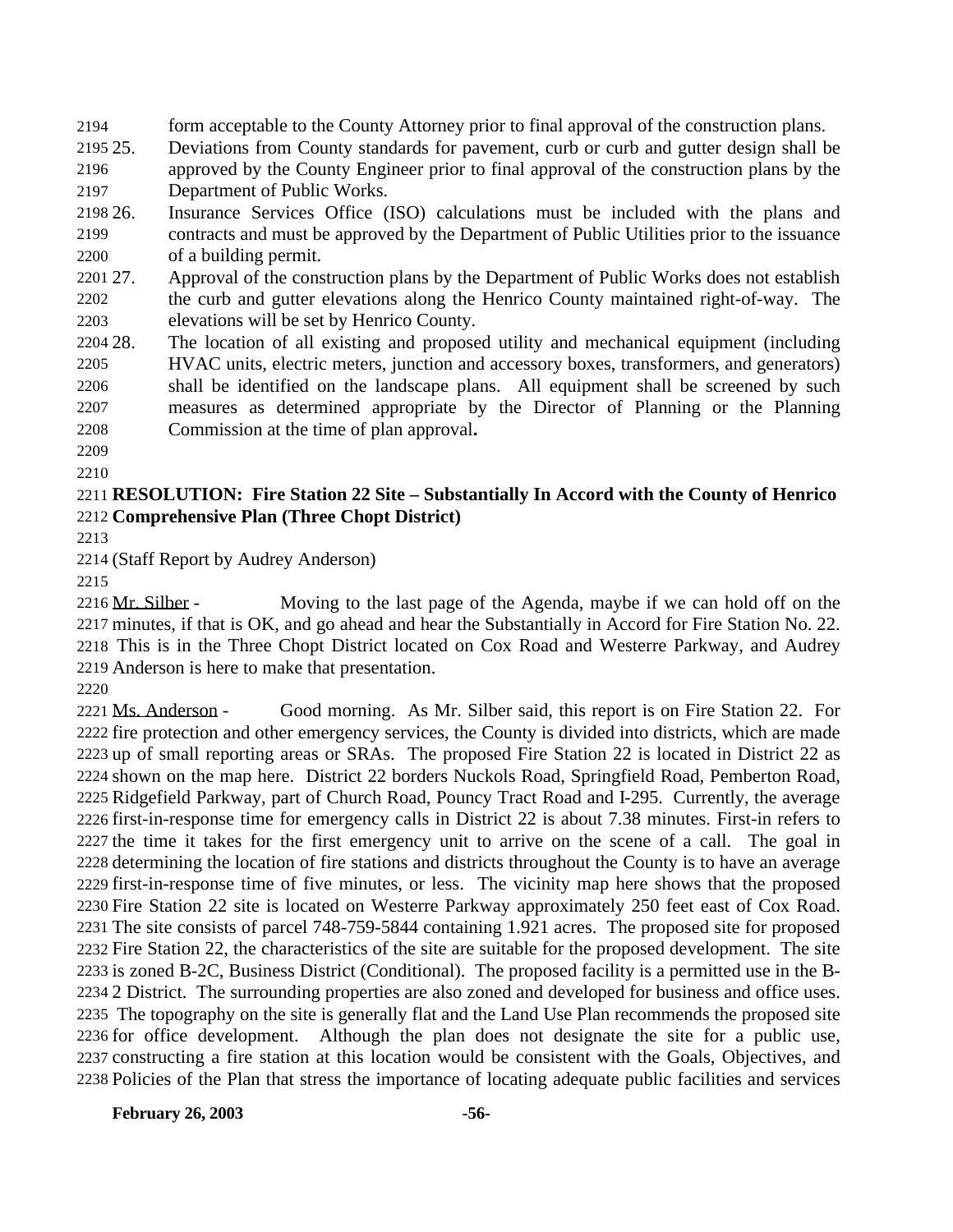in a manner that maximizes efficiency of service delivery, while the negative impacts on the surrounding area are minimized.

 Based upon review of this site for the proposed use, staff has concluded that the site can be designed to be compatible with the surrounding area and will not be in conflict with or a significant departure from the Land Use Plan or the rest of the Comprehensive Plan. The staff, therefore, recommends that the Planning Commission approve the Resolution, finding the proposed Fire Station 22 site substantially in accord with the Comprehensive Plan.

 I'd be happy to answer your questions at this time; and also we do have someone from General Services and the Division of Fire to answer any questions that you might have.

| Are there any questions for Ms. Anderson from the Commission? |
|---------------------------------------------------------------|
|                                                               |
| What is the time schedule for this?                           |
|                                                               |
| A time schedule?                                              |
|                                                               |
| Do we have an estimated time of finishing?                    |
|                                                               |
| Yes. Mr. Meeker can answer that question for you.             |
|                                                               |
|                                                               |

2261 Mr. Meeker - Good morning, sir. We are planning, or we should have this on the street for advertisement for construction in April. That is going to take about 60 days, and then we would award a contract. Construction time for this would be about one year, so we are talking April, May or June of next year.

| 2265                |                                                                                                        |
|---------------------|--------------------------------------------------------------------------------------------------------|
| 2266 Mr. Taylor -   | June 2004.                                                                                             |
| 2267                |                                                                                                        |
| 2268 Mr. Meeker -   | Yes, sir.                                                                                              |
| 2269                |                                                                                                        |
| 2270 Mr. Jernigan - | Mr. Meeker, just for the record, would you state your name and address.                                |
| 2271                |                                                                                                        |
| 2272 Mr. Meeker -   | I am Don Meeker with General Services.                                                                 |
| 2273                |                                                                                                        |
| 2274 Mr. Glover -   | Is this a part of the 2000 Bond Referendum?                                                            |
| 2275                |                                                                                                        |
| 2276 Mr. Meeker -   | Yes, sir. Was that one scheduled in the Bond Referendum?                                               |
| 2277                |                                                                                                        |
| 2278 Mr. Taylor -   | Thank you. That is all the questions that I have. Mr. Chairman, I will                                 |
|                     | 2279 move approval of the Resolution finding the proposal for Fire Station 22 Site to be Substantially |

in Accord with the County of Henrico Comprehensive Plan.

2282 Mr. Jernigan - I will second that. We have a motion by Mr. Taylor and a second by Mr. Jernigan. All in favor say aye. All opposed say no. The motion is passed.

**February 26, 2003 -57-**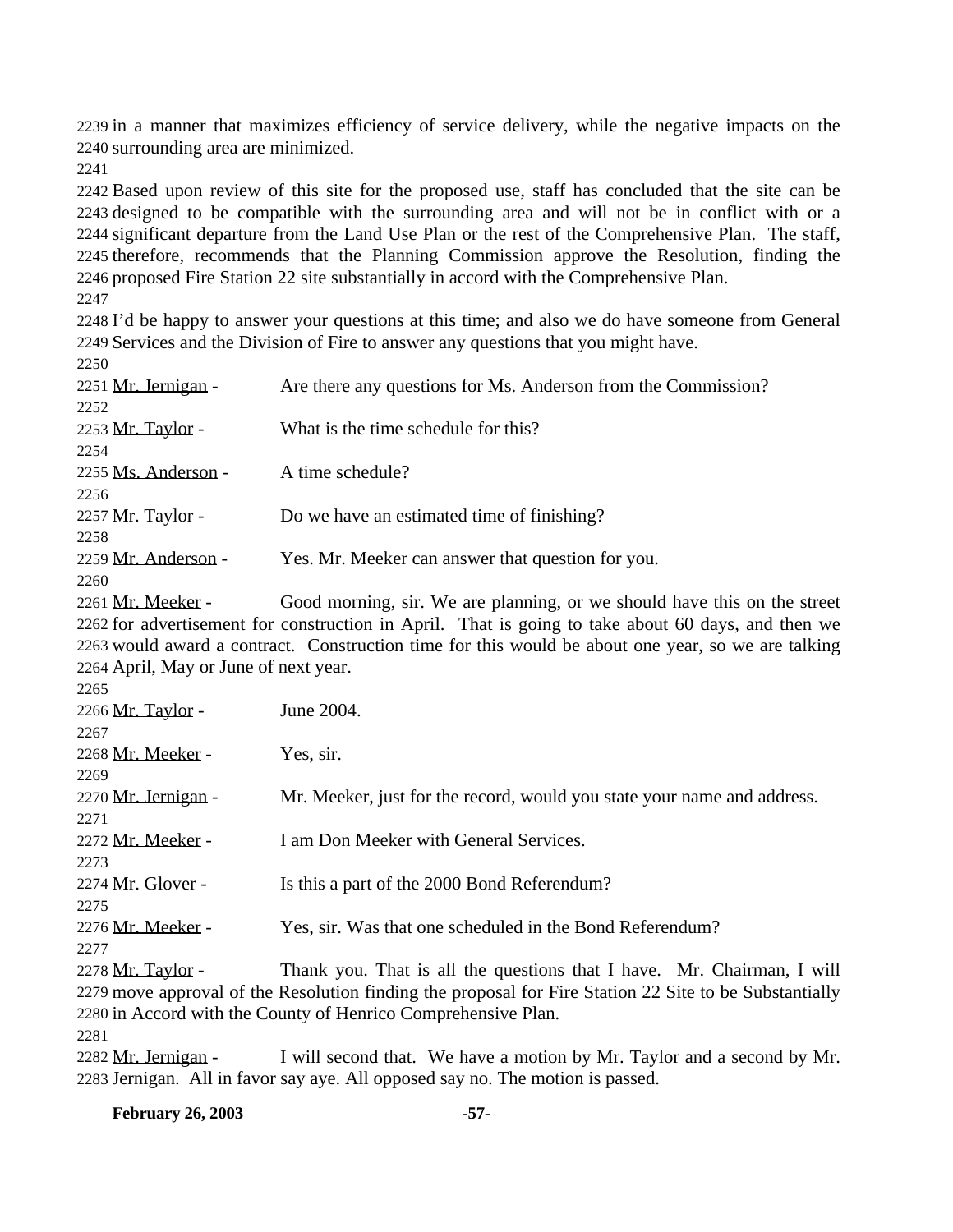The Planning Commission found Resolution: Fire Station 22 Site to be Substantially in Accord with the County of Henrico Comprehensive Plan (Three Chopt District). 2288 Mr. Silber - The last item for this morning would be the approval of the minutes. These would be the January 22, 2003 Minutes. 2291 Mr. Jernigan - Are there any corrections to the minutes? Ms. Ware - I have one, on Page 54, Line 2122. It says and "feet" and it should be "feel". Mr. Archer - I had one, too, Mr. Chairman, and I can't find it. It was a correction to a correction. Somewhere in there it says "visual affect" and I think it should be "visual effect", but it is the near the end, I thought, but I don't remember where. Not a big deal. 2300 Mr. Jernigan - That is on Line 2195. Mr. Archer - That is good, Mr. Chairman. Mr. Taylor - Mr. Chairman, on Line 2135, I just note that it says, "Did you say she have dogs?" I don't recollect you saying that. I think you said, "Did you say she has dogs?" 2307 Mr. Jernigan - Thank you, Mr. Taylor. Are there any more corrections? OK. With that, I will move for approval of the minutes from January 22, 2003. Mr. Vanarsdall - Second. There was a motion by Mr. Jernigan and a second by Mr. Vanarsdall. All in favor say aye. All opposed say no. 2313 Mr. Vanarsdall - I move we adjourn. 2315 Mr. Jernigan - I just want to say something while everybody is here. Just something to think about. We've heard a lot about the police officer that died in the BMP and I have talked to a lot of people that weren't aware. 2319 Mr. Glover - Are the comments being made now a part of the minutes? You might want to turn the machine off. 2322 Mr. Jernigan - It is fine. We haven't adjourned. Let's make a motion that we adjourn the meeting. 2325 Mr. Taylor - So moved. 2327 Mr. Jernigan - Second. The meeting is adjourned at 11:30 a.m. 

**February 26, 2003 -58-**